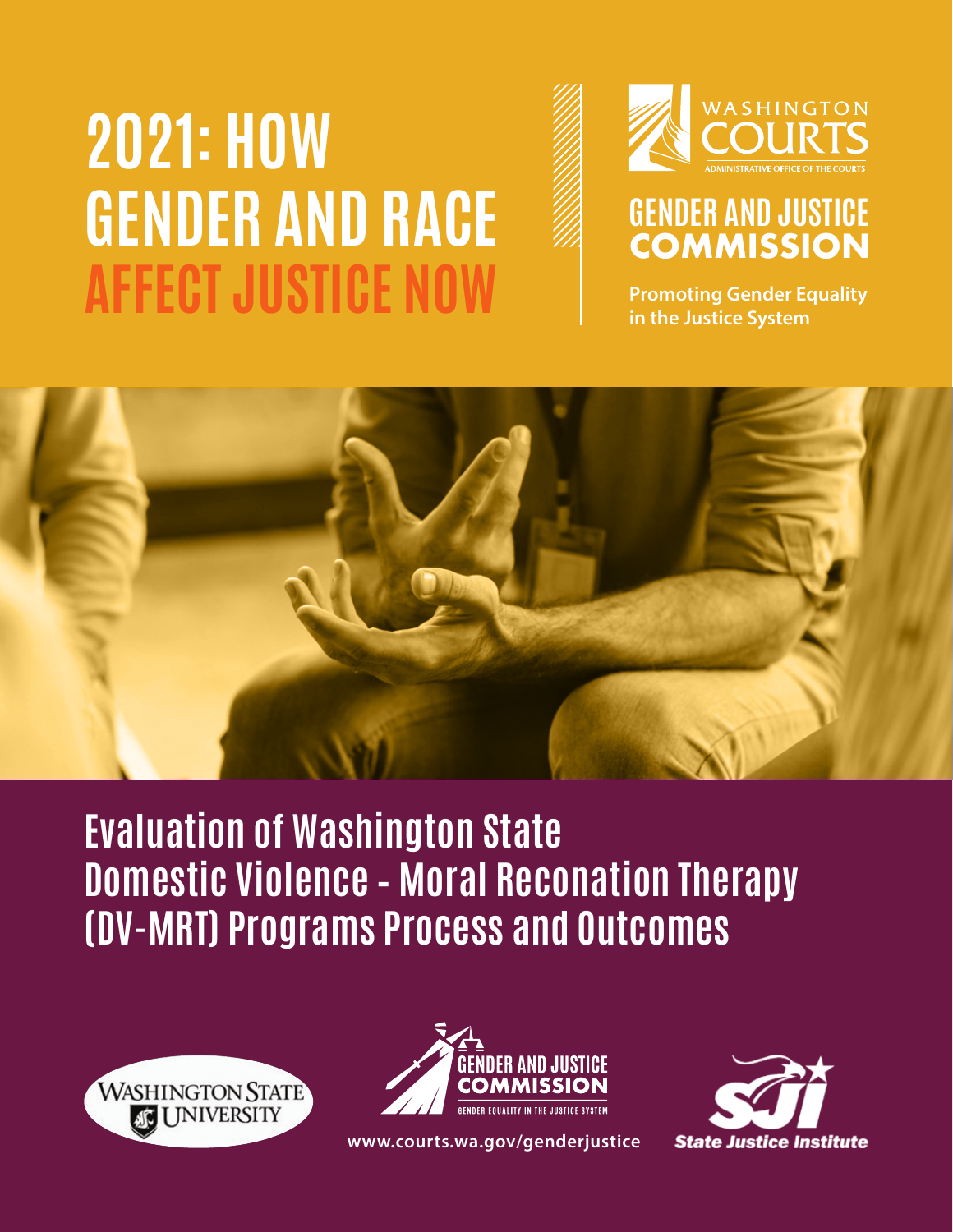# **Evaluation of Washington State Domestic Violence – Moral Reconation Therapy (DV-MRT) Programs Process and Outcomes**

June 30, 2021

*Submitted by:* 

*Amelie Pedneault, Ph.D. Samantha Tjaden, M.A. Erica Magana, M.A.*

This report was developed under Project Grant number SJI-18-N-029 from the State Justice Institute. The points of view expressed are those of the authors and do not necessarily represent the official position or policies of the State Justice Institute.

Cover design © Debi Bodett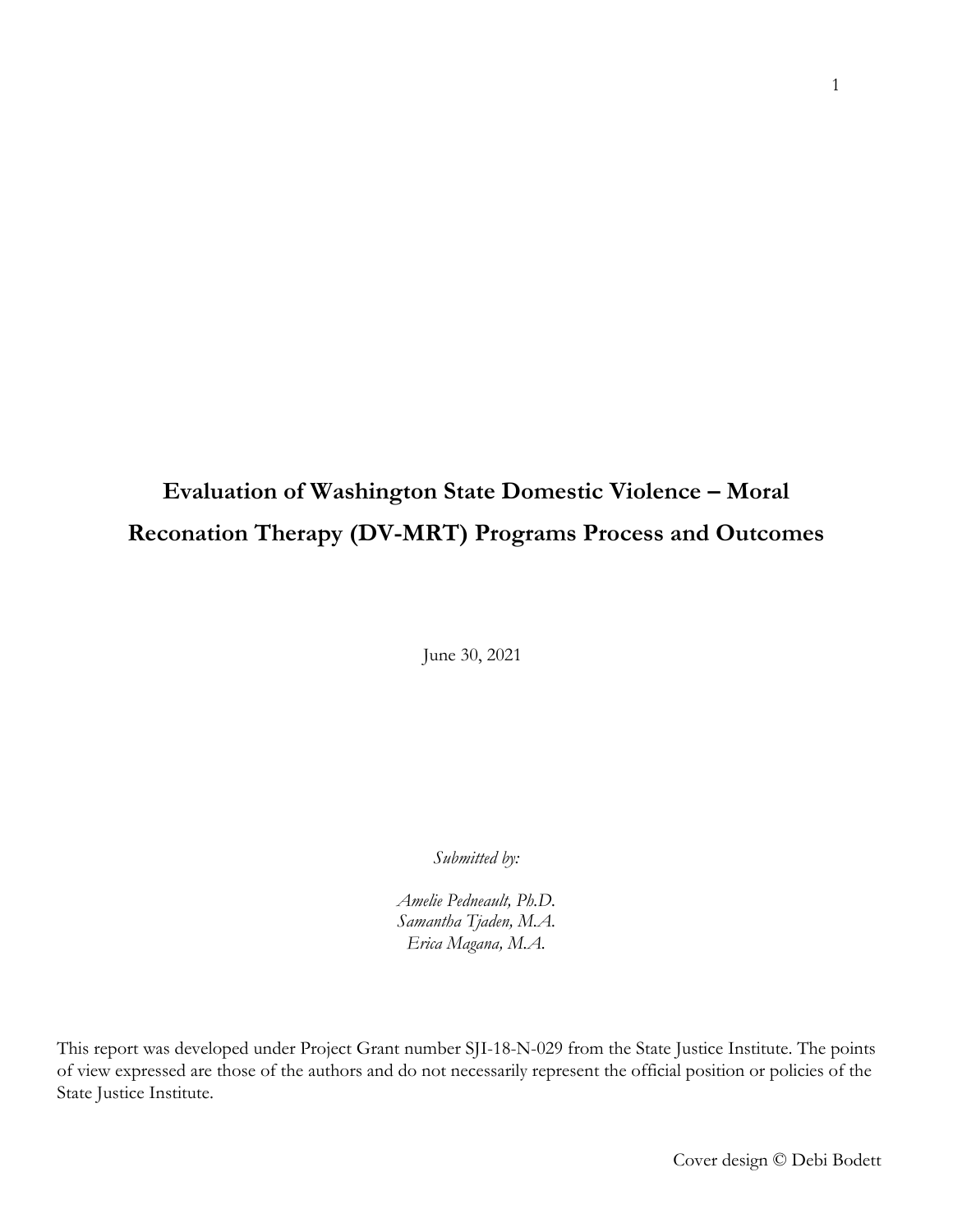# **Acknowledgements**

The researcher at Washington State University would like to thank the following individuals for their involvement and support in this project:

- The Washington State Administrative Office of the Courts for their assistance in providing access to data and answers to my questions. Specifically I would like to thank the following individuals: Dr. Amanda Gilman and Kevin Cottingham.
- The Gender and Justice Commission for their technical assistance in conducting the evaluation to term, by providing both knowledge of the content area, introductions to the various evaluation sites, connections to knowledgeable individuals, and feedback on earlier drafts. I am particularly appreciative of the following individuals: Sierra Rotakhina, Kelley Amburgey-Richardson, Laura Jones, Dr. Dana Raigrodski and Justice Sheryl Gordon McCloud.
- Two program facilitators who I will not name to preserve the confidentiality of their identities but who answered many of my questions about the inner workings of the program in a timely manner.
- Washington State University graduate students Samantha Tjaden for assistance with the outcome evaluation and Erica Magana for assistance with the process evaluation.
- Washington State University colleague Dale Willits for his insight on various methodological ideas, Wade Lafferty for his technical expertise in data security and Amanda Yager for her work on contract management.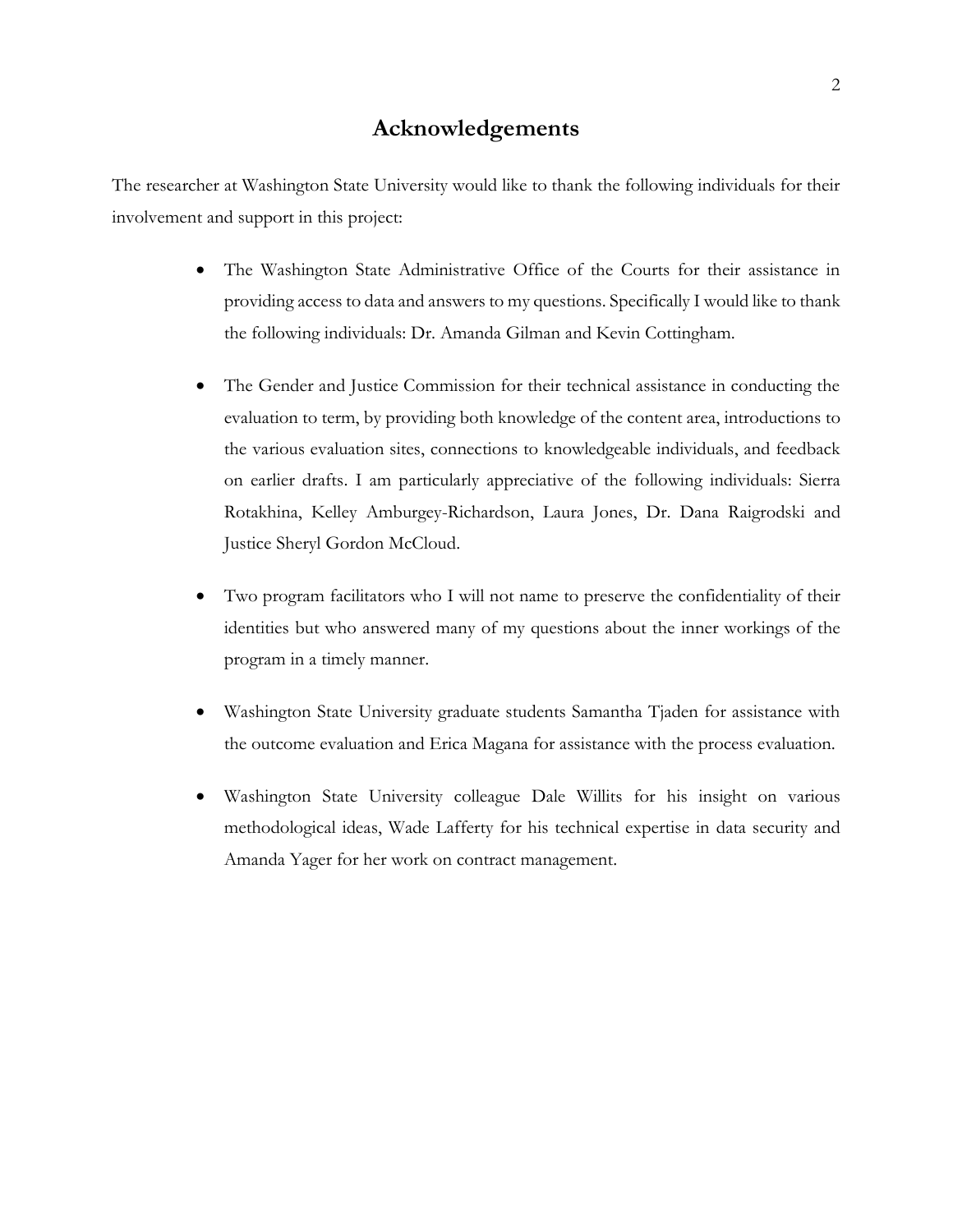# **Table of Contents**

| Court-Sponsored DV-MRT Programs Included In the Current Evaluation 21 |  |
|-----------------------------------------------------------------------|--|
|                                                                       |  |
|                                                                       |  |
|                                                                       |  |
|                                                                       |  |
|                                                                       |  |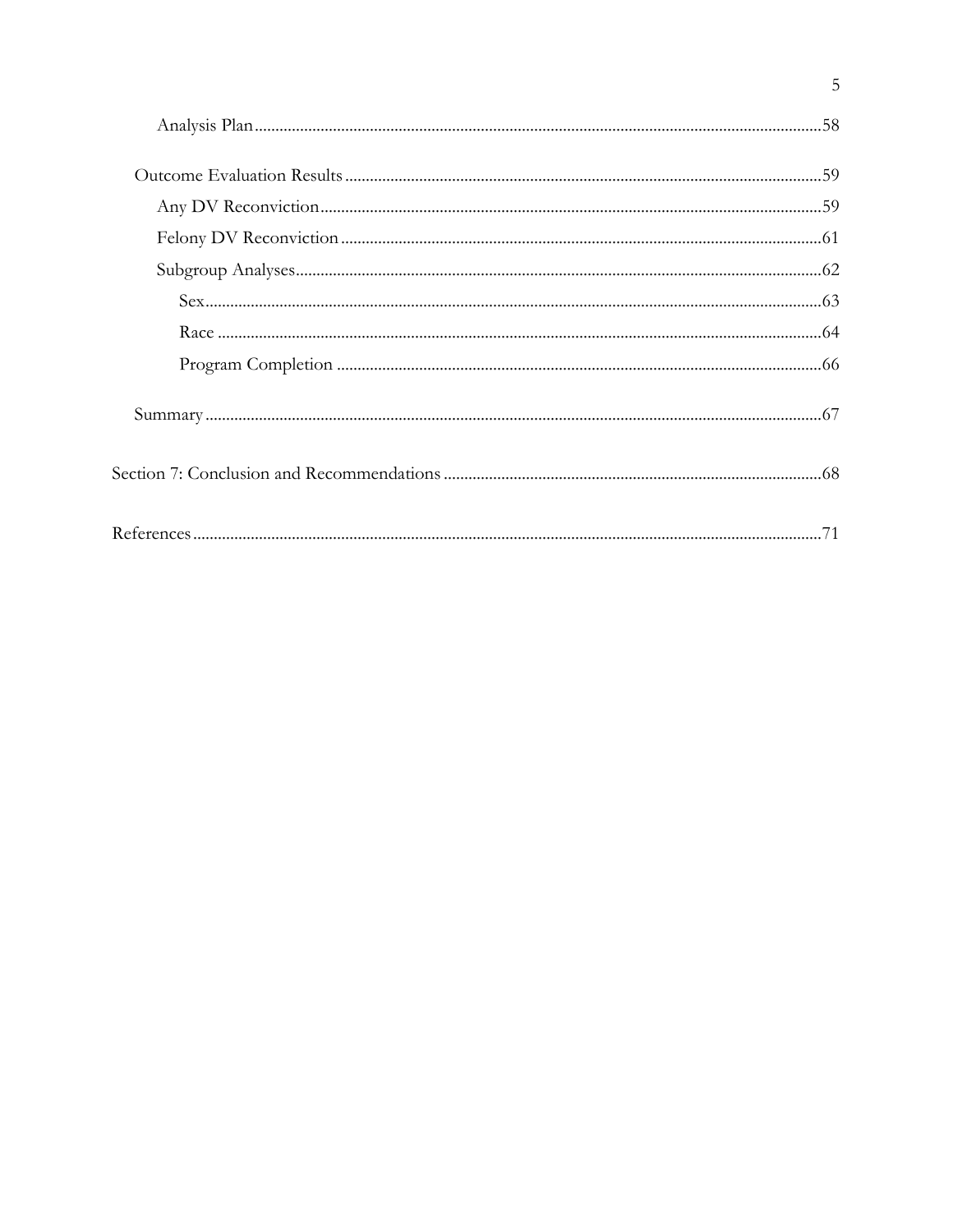# **List of Tables**

| Table 4. Court-Sponsored DV-MRT Programs Accepting Participants From Outside Jurisdictions 20 |
|-----------------------------------------------------------------------------------------------|
| Table 5. List Of Court-Sponsored DV-MRT Programs Included In The Evaluation21                 |
|                                                                                               |
|                                                                                               |
|                                                                                               |
| Table 9. Chi-Square Analyses: Any DV Reconviction By Treatment And Comparison Groups59        |
| Table 10. Cox Regression Coefficient By Treatment Group For Any DV Reconviction Model60       |
| Table 11. Chi-Square Analyses: Felony DV Reconviction By Treatment And Comparison Group 62    |
| Table 12. Chi-Square Analyses: Any DV Reconviction For Females And Males By Treatment And     |
|                                                                                               |
| Table 13. Chi-Square Analyses: Any DV Reconviction By Race By Treatment And Comparison        |
|                                                                                               |
| Table 14. Chi-Square Analyses: Any DV Reconviction By Program Completion Status               |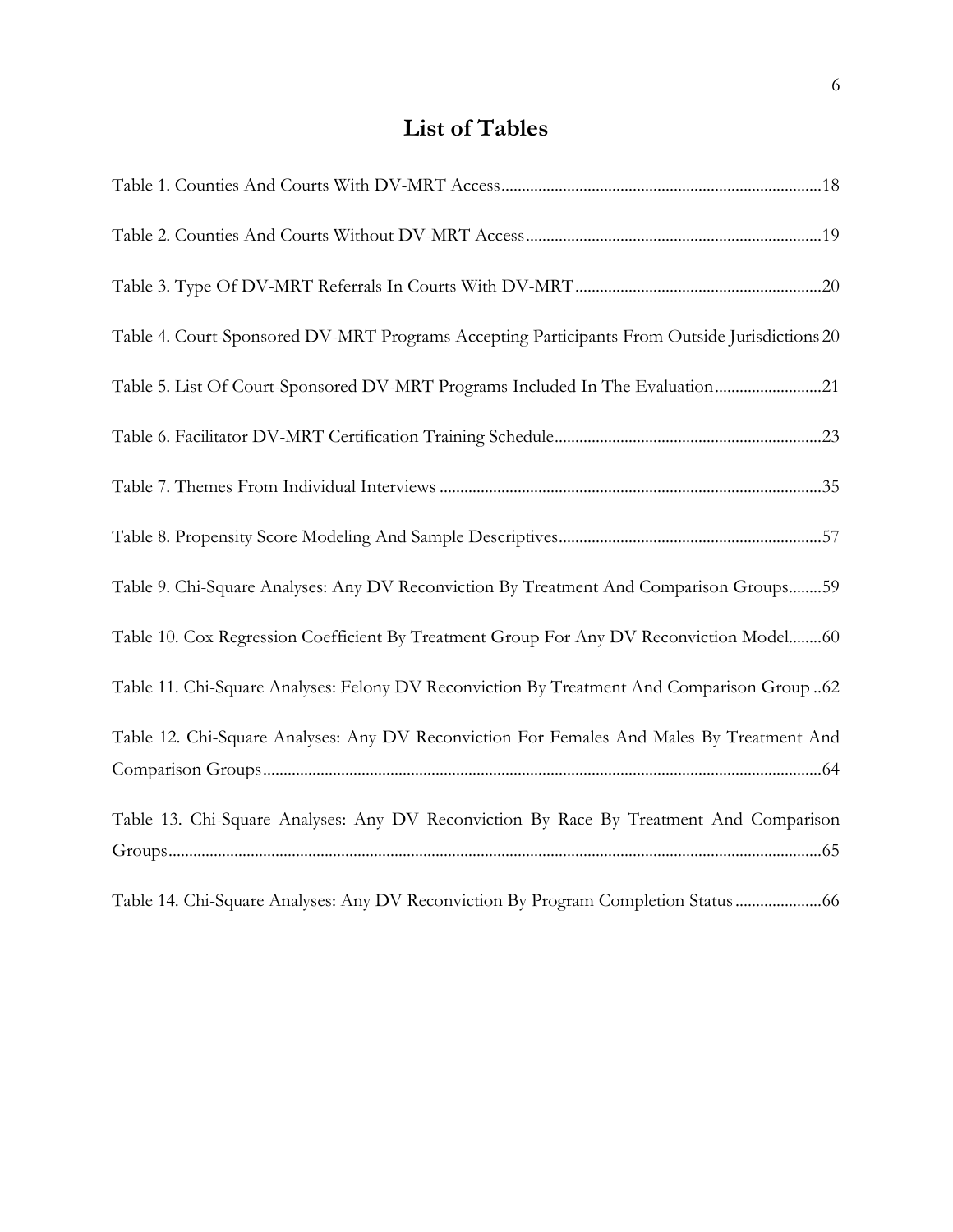# **List of Figures**

| Figure 3. Percent Of Any Reconviction By Treatment And Comparison Groups At 2 Time Points 59 |
|----------------------------------------------------------------------------------------------|
| Figure 4. Hazard Function - Any DV Reconviction By DV-MRT Treatment And Comparison           |
|                                                                                              |
| Figure 5. Percent Of Felony DV Reconviction By Treatment And Comparison Groups At 2 time     |
|                                                                                              |
| Figure 6. Percent Of Any DV Reconviction For Females And Males By Treatment And Comparison   |
|                                                                                              |
| Figure 7. Percent Of Any DV Reconviction By Race By Treatment and Comparison Groups At 2     |
|                                                                                              |
| Figure 8. Percent Of Any DV Reconviction By Program Completion Status At 2 Time Points 66    |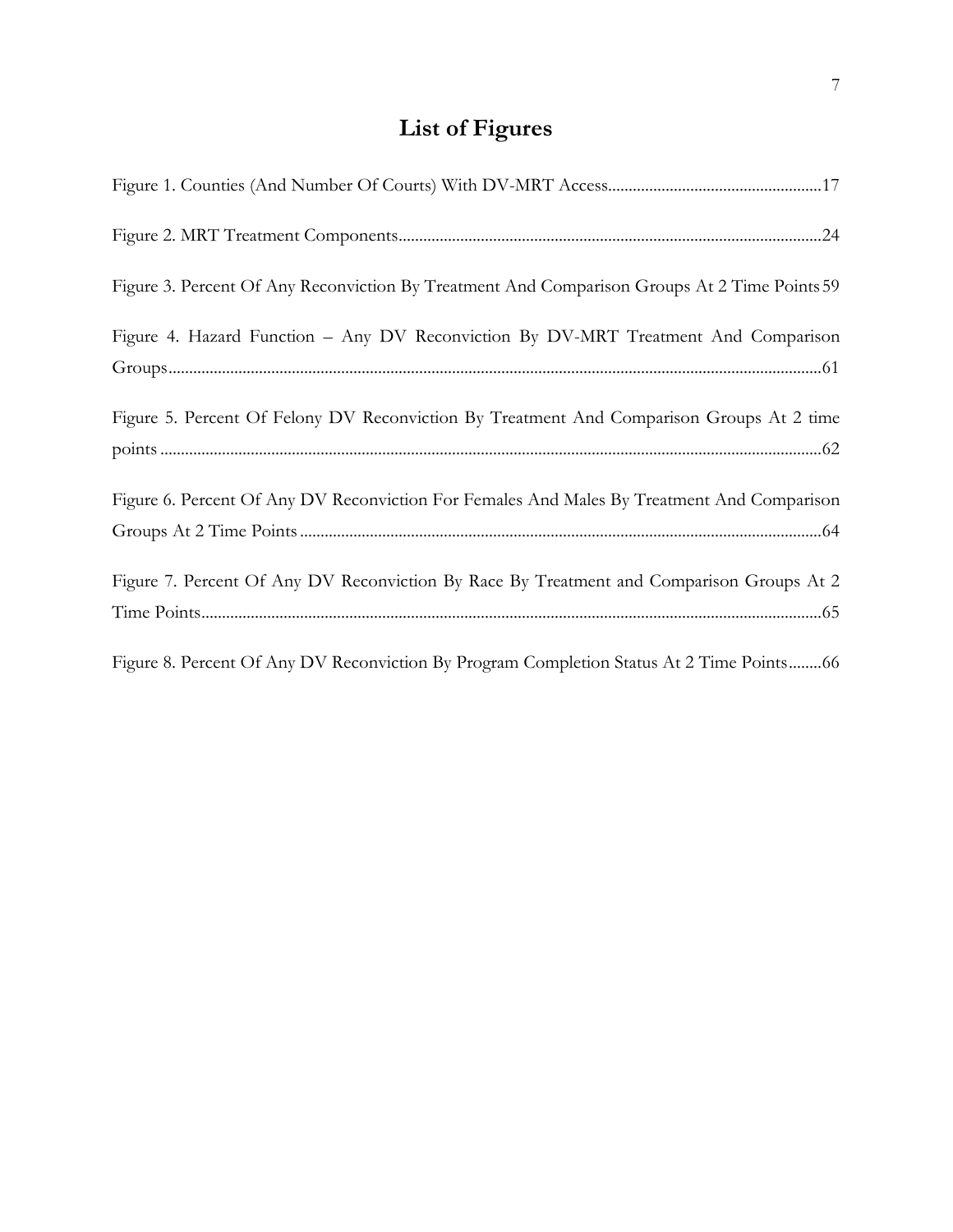# **Executive Summary**

Domestic Violence (DV) is a problematic issue that is often cyclical in nature. As such, significant efforts and resources have been invested to reduce the recurrence of DV offending. These efforts include implementing intervention programs to foster behavioral change in known perpetrators. While there has been a vast amount of research conducted to identify various programs' effectiveness at reducing such recidivism, costs of traditional DV treatment are high and often prohibitive for many justice-involved individuals. In an attempt to counteract the cyclical nature of DV and to address the high costs of DV treatment, the Washington State Supreme Court Gender and Justice Commission called for an evaluation of court-sponsored Domestic Violence – Moral Reconation Therapy (DV-MRT) programs. An important goal of DV-MRT is to provide treatment to DV justice-involved individuals and enhance their moral reasoning, decision-making, and ultimately their behavior in the context of domestic conflict.

DV-MRT is founded on sound treatment principles. It specifically addresses the lack of affordable DV treatment in some jurisdictions by offering DV treatment at a fraction of its usual cost. As such, DV-MRT has the potential to better serve a population of DV justice-involved individuals and to increase public safety by reducing the occurrence of DV recidivism. However, DV-MRT's effectiveness remains to be established through a rigorous research design. To this end, researchers at Washington State University (WSU) completed a multi-phase evaluation project to examine the implementation, process, and outcomes of court-sponsored DV-MRT treatment.

**Process Evaluation**: The purpose of this research is to provide a deeper understanding of the DV-MRT programs implemented at five courts in Washington State located in King and Snohomish Counties, and review their implementation and operations with court-involved individuals (men and women). To conduct the current process evaluation, WSU researchers undertook the following tasks: 1) review of documents relative to the program; 2) individual interviews of current and graduate DV-MRT program participants; 3) individual interviews with DV-MRT program facilitators; and 4) analysis of short survey data administered to program facilitators.

When examining the implementation and operations, we uncovered four areas of divergent implementation, specifically 1) inconsistent exclusion of individuals charged with a DV offense but not adjudicated; 2) same-sex or mixed-sex treatment group; 3) rules relative to absences and tardiness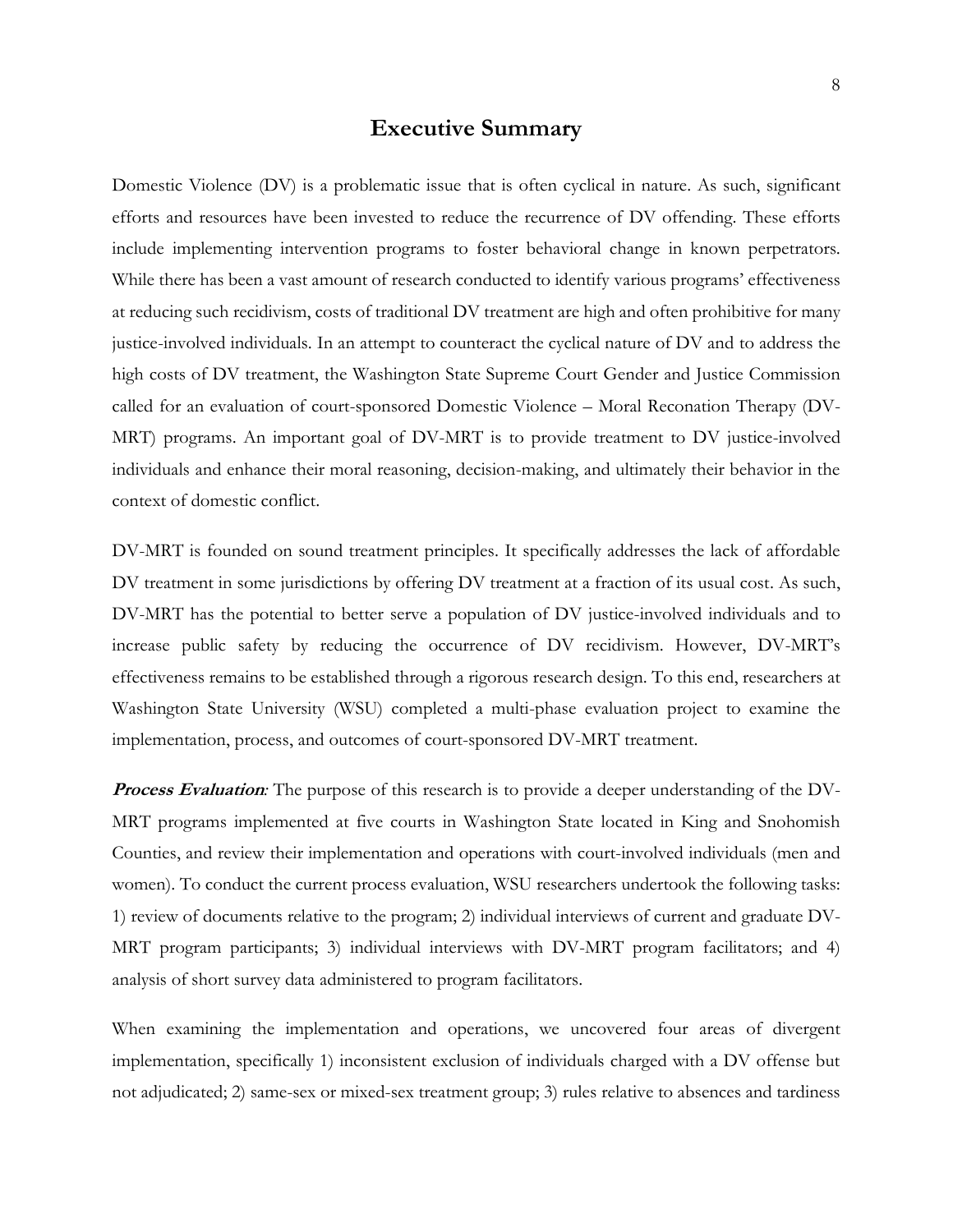and; 4) treatment modalities during COVID-19. As a whole, these areas of divergence do not pose an important implementation fidelity risk, but court-sponsored DV-MRT programs should strive to be as consistent as possible.

Findings from the qualitative data analysis of individual interview transcripts and short surveys revealed several major themes for both program participants and program facilitators. They are summarized as follows:

| Program Participants   | Program Facilitators                        |
|------------------------|---------------------------------------------|
| Program Content        | Program Content and Perceived Effectiveness |
| Facilitators and Peers | Workload                                    |
| Program Cost           | Program Scheduling                          |
| Workbook               | Workbook                                    |
| Program Process        | DV-MRT During COVID-19                      |
| DV-MRT During COVID-19 |                                             |

DV-MRT program participants (both current and graduate) highlighted strengths to the existing program, notably its content, the dedication of its facilitators, and the program's low cost, but were critical of the workbook. The facilitators restated these themes, also discussing some additional challenges to their workload due to managing the DV-MRT program. We also found that COVID-19 changed the treatment modalities of court-sponsored DV-MRT programs and presented new challenges (more interruptions and distractions, lower accountability), but also provided opportunities, notably for increased flexibility, that many hoped would remain even post-COVID-19.

**Outcome Evaluation***:* The focus of the outcome evaluation was to examine if DV-MRT was meeting its intended goal of DV reconviction reduction. We utilized a rigorous quasi-experimental design and made use of a historical matched comparison group comprised of individuals who were released in King and Snohomish counties prior to the implementation of court-sponsored DV-MRT. Overall, the findings of the outcome evaluation are positive and indicate that participation in the DV-MRT program appears to reduce the likelihood of Any DV Reconviction (1-year: 8.4% versus 12.5%; 2 year: 14.9% versus 19.0%). This differential pattern of recidivism between study groups demonstrates that the DV-MRT program appears to increase public safety in preventing the reoccurrence of DV crimes in the short-term by court-involved individuals. This makes court-sponsored DV-MRT a promising program considering its much lower costs compared to traditional DV treatment.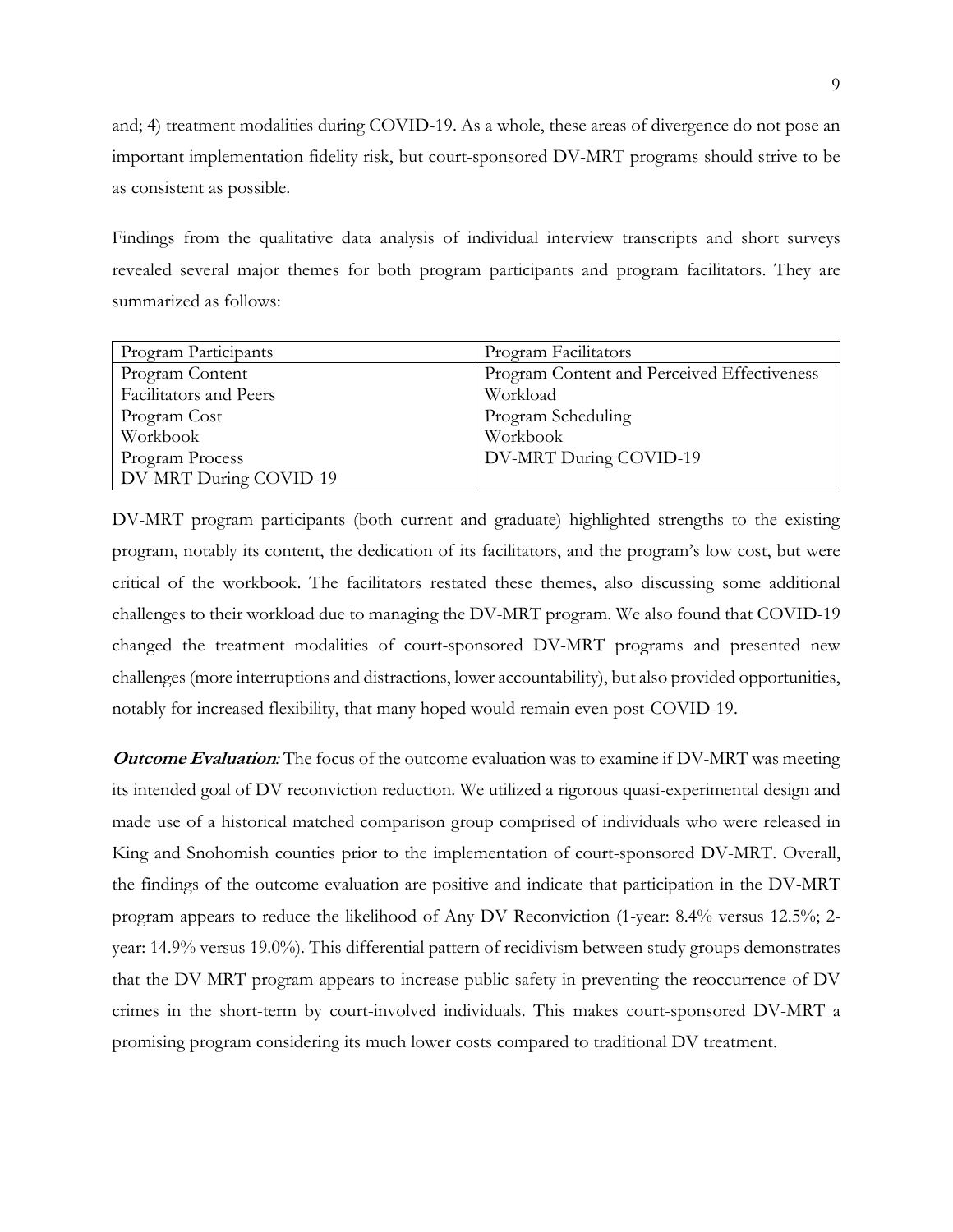## **Section 1: Introduction**

This report is written and submitted by a researcher with Washington State University (WSU) Department of Criminal Justice and Criminology in response to the request for a process and outcome evaluation of the court-sponsored Domestic Violence Moral Reconation Therapy programs (DV-MRT) implemented at various sites in Washington State. This report covers the combined findings from the *process and outcome evaluation* of six DV-MRT programs in Washington State.

As part of the process evaluation, this report examines the practice (i.e., implementation and operations) of court-sponsored DV-MRT programs at five<sup>1</sup> courts of limited jurisdiction in Washington State. Data for the process evaluation were gathered via document review, individual interviews, and short surveys. We specifically recorded experiences with DV-MRT from program participants (both current participants and graduates of the program) and DV-MRT facilitators. Findings from these various sources are combined to produce a general understanding of how DV-MRT is implemented and operates at these sites, both before and during COVID-19. The process evaluation also identifies areas of strengths and of potential improvements in the program's operations, allowing for recommendations of useful modifications going forward. The process evaluation also serves to inform the subsequent outcome study.

For the outcome evaluation, this report seeks to determine whether six court-sponsored DV-MRT programs in Washington State are effective in achieving their goals of DV recidivism reduction among program participants when compared to a similar group of individuals not participating in the program. Quantitative data for the outcome evaluation were compiled by the Administrative Office of the Courts; they received information about DV-MRT program participants from each of the court sites and linked it with criminal history and recidivism data, along with providing similar information

<sup>1</sup> Six courts were reviewed for both the process and outcome evaluation, however, one court failed to respond to requests during the process evaluation. This resulted in the inclusion of only five of the six courts in the process evaluation. All six courts were examined for the outcome evaluation.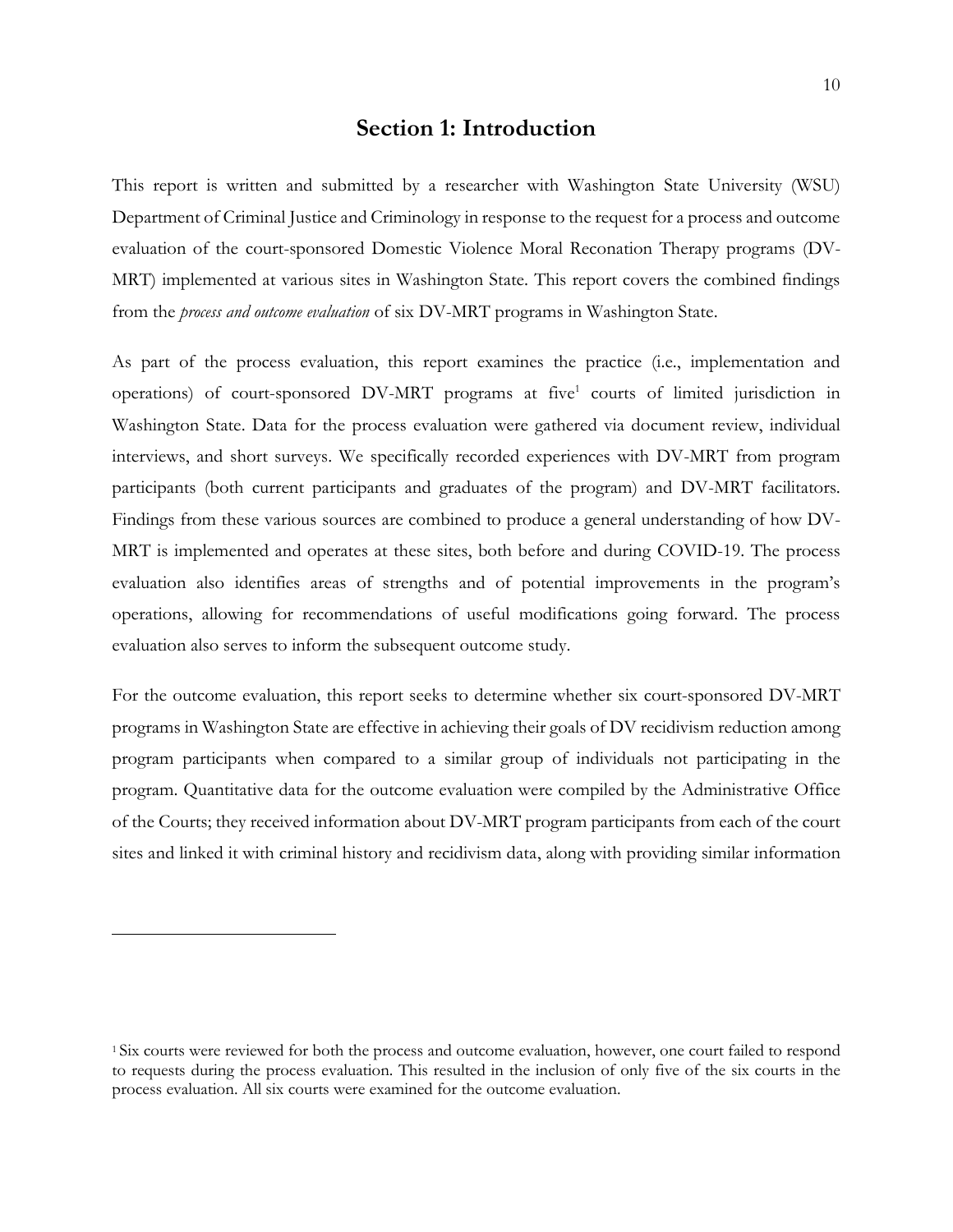about a large pool of comparison subjects. Statistical analyses of these data are conducted to determine if DV-MRT participants had lower reconviction rates for any type of DV-related offenses and for felony DV specifically. This section answers the question "*Does DV-MRT work in reducing DV reconviction?"* by providing evidence about its effectiveness.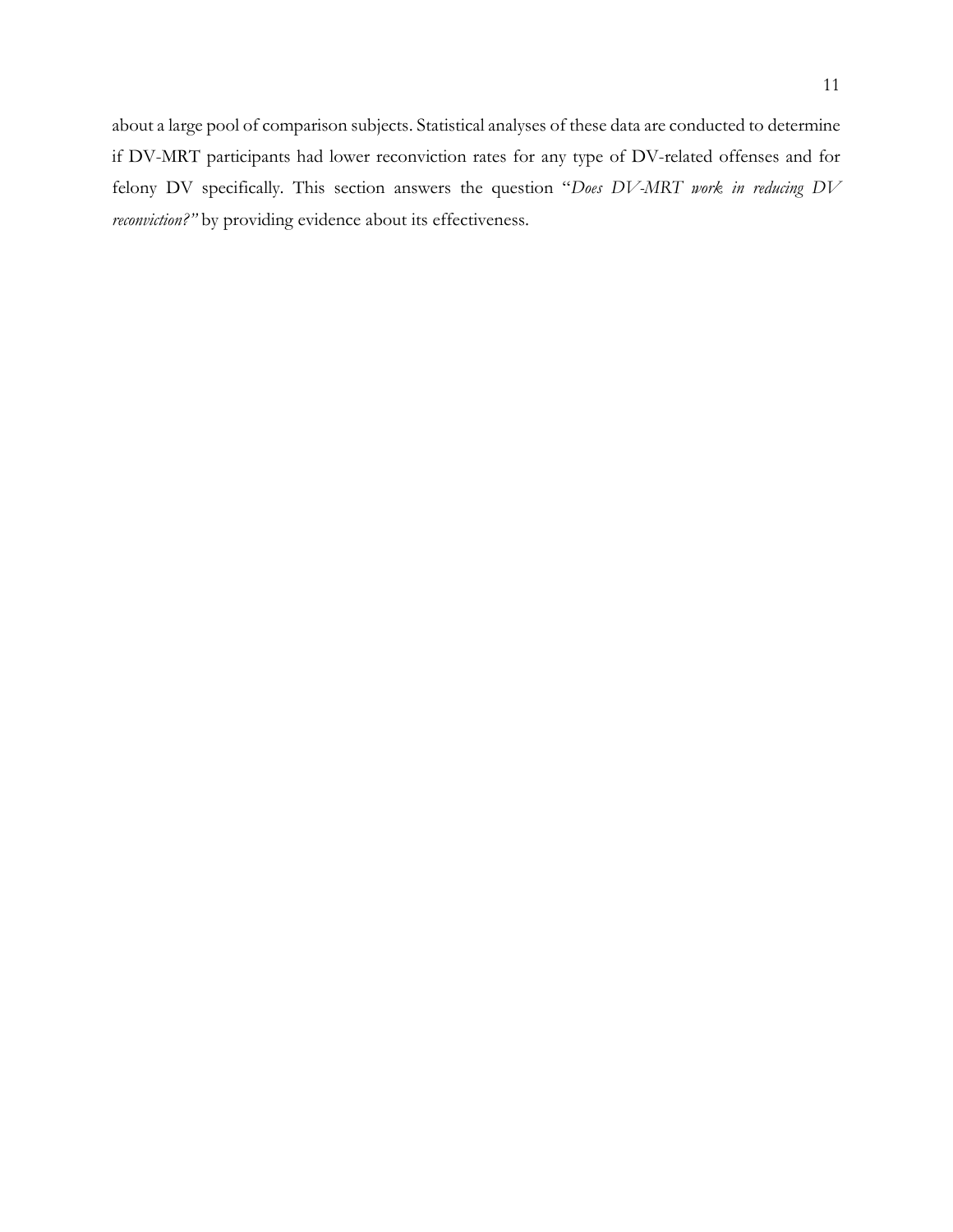# **Section 2: Program Background**

Domestic Violence is a problematic issue. It is estimated that approximately one in four women and one in nine men will experience a type of violence perpetrated by a current or former intimate partner (National Coalition Against Domestic Violence (NCADV)). One response to this issue by the Criminal Justice System was the creation of domestic violence courts and the use of treatment as a legal remedy (Labriola et al., 2008). The most common treatment of domestic violence perpetrators are batterer intervention programs (BIPs). BIPs are education-oriented treatment programs that focus on reducing re-offending through education about accountability, empathy for victims, and nonviolent resolution behaviors (GoodTherapy, 2019). A popular BIP utilized in the Criminal Justice System is Moral Reconation Therapy (MRT). MRT is a structured, cognitive behavioral-based program aimed at helping individuals increase their moral judgement and reasoning skills (Little & Robinson, 1988) that can be administered as a stand-alone treatment or along with other existing treatment programs<sup>2</sup> (Moral Reconation Therapy (MRT), n.d.).

#### **MRT Theoretical Background**

While MRT draws heavily from various psychological and personality development theories (G. Little & Robinson, 1988), two of the main theories framing MRT are reconation therapy as devised by Wood & Sweet (1972) (Moral Reconation Therapy (MRT), n.d.) and the theory of moral development (Kohlberg, 1976). *Reconation therapy* aims to help individuals learn how to reflect on past behaviors and decisions, as well as to learn how to make better decisions moving forward, with an emphasis on reducing the influence of hedonistic tendencies on individuals' decision-making and behaviors (G. Little & Robinson, 1988), comprising the "cognitive" component. The "moral" component of MRT is based on Lawrence Kohlberg's (1976) *theory of moral development* in which he put forth three levels of morality: preconventional morality, conventional morality, and post-conventional morality. He posits that as individuals grow, morality progresses from self-interested needs to moral judgement based on

<sup>2</sup> MRT advertises the ability of the program to be utilized in combination with other treatment programs but there is a lack of clarification of which programs MRT is effective with.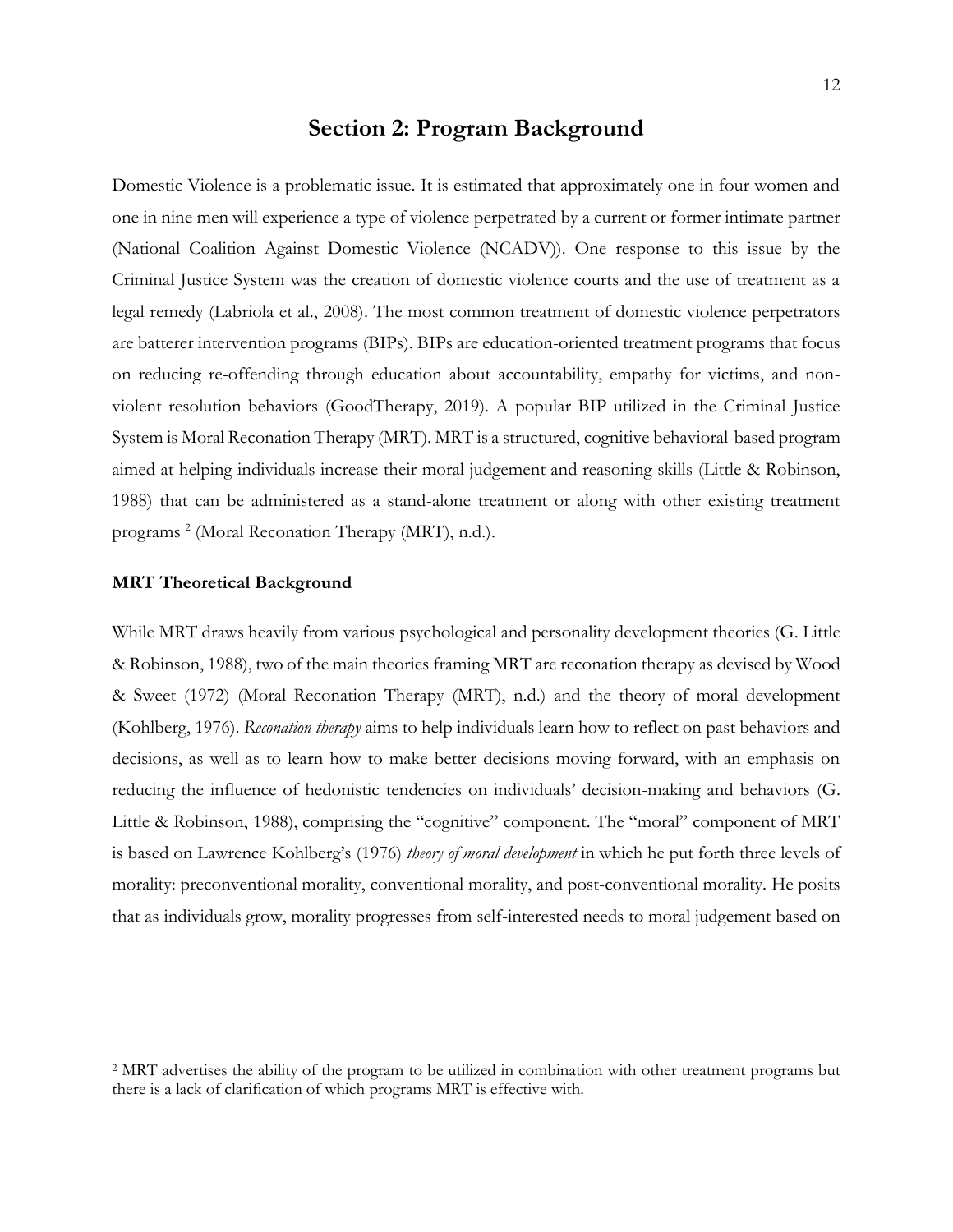broader factors, and then finally to a moral judgement based on universal principles of mutual benefits and respect. Relying on these moral development concepts, MRT programs aim to help individuals make a shift from preconventional to conventional morality by helping individuals not only reflect on their decisions, but also increase their moral judgement and reasoning skills. One of the ways in which MRT works to increase moral reasoning is by addressing the underlying roadblocks, like an underdeveloped concept of self and identity, that prevent individuals from reaching a higher level of morality. This in turn is expected to help individuals reduce and/or eliminate criminal involvement and related destructive behaviors.

#### **MRT Empirical Support**

MRT programs and their target populations have expanded since the establishment of the first MRT pilot program in 1987 at Shelby County Jail with a group of justice-involved women from the general population (Moral Reconation Therapy (MRT), n.d.). The initial success of the pilot program led to the creation of Correctional Counseling Inc. (CCI), a private company responsible for the creation of MRT training/curriculum materials and facilitation of MRT programs at other sites (Ferguson & Wormith, 2013). While the program's target population were originally those with substance abuse problems only, MRT has been extended to treat other offending populations like court-involved youth and individuals who committed domestic violence offenses (Ferguson & Wormith, 2013; Moral Reconation Therapy (MRT), n.d.).

MRT is an adaptable approach to treating a myriad of behavioral problems among various types of justice-involved individuals and has been posited to reduce recidivism rates (Moral Reconation Therapy (MRT), n.d.). Existing research lends support to the idea that MRT can decrease criminal thinking (Burnette et al., 2004; Little, 2000). Specifically, MRT has been found to reduce criminogenic thinking by reducing hedonistic tendencies among MRT-treated individuals (Burnette et al., 2004, 2005; Little, 2000). In other words, individuals learn how to reduce or overcome impulsive behaviors that may lead them to engage in criminal behavior. Researchers have also found other MRT benefits. Using an array of psychological instruments, findings suggest that MRT can help increase individuals' locus of internal control, showing an increased perception of the control they believe they have over their lives and events (Burnette et al., 2004). MRT has also been associated with increased levels of self-esteem (Burnette et al., 2004, 2005; Little, 2000), increased perceptions of one's life purpose (Burnette et al., 2004; Little, 2000), and increased perceptions of social support (Burnette et al., 2004).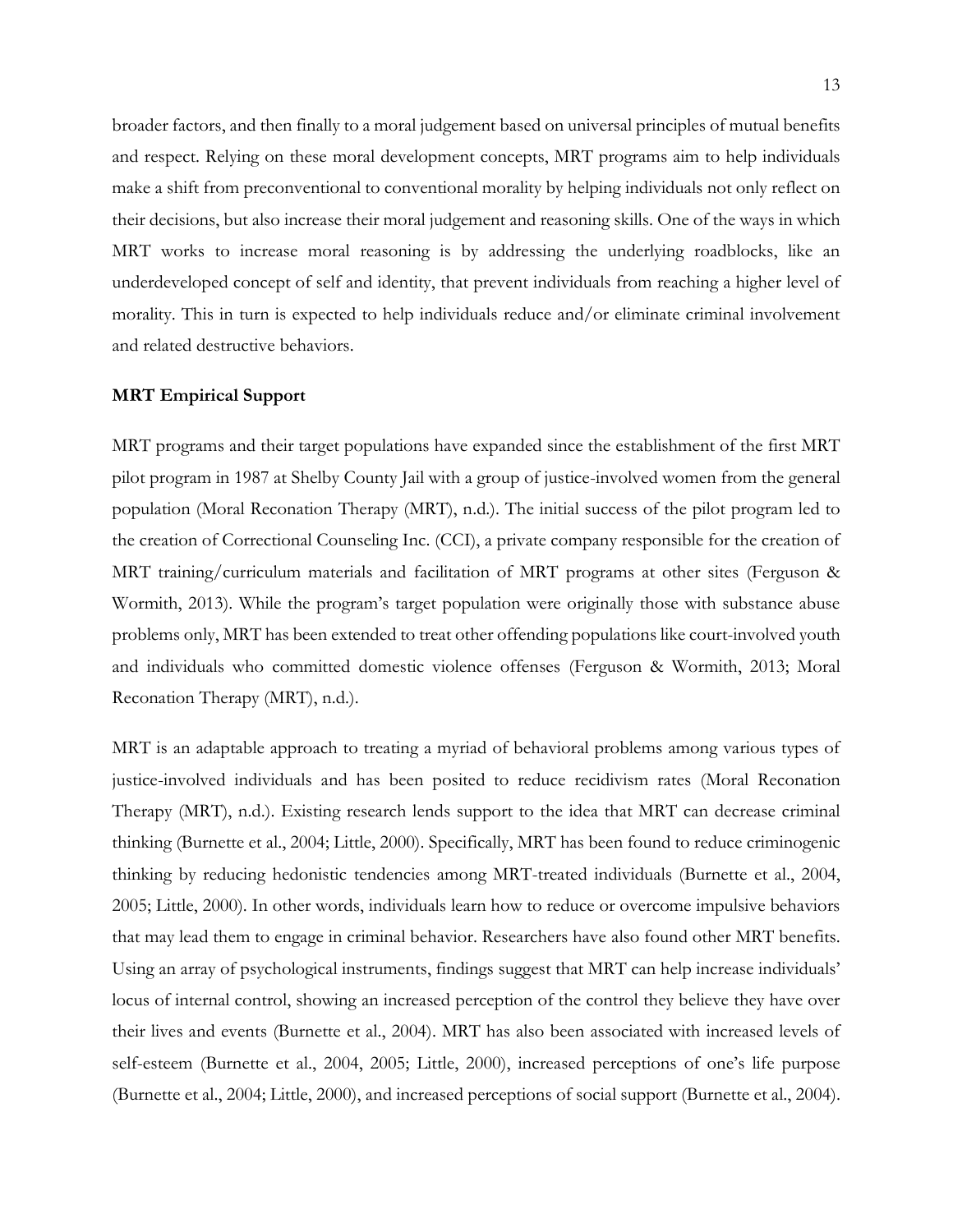Considering these general positive outcomes, MRT seems well positioned to address risk factors for intimate partner violence and domestic violence, such as anger, hostility, and internalization of negative emotions (Birkley & Eckhardt, 2015; Eckhardt et al., 2008; Stith et al., 2004).

While MRT has been utilized since 1995 as a treatment for domestic violence offending, referred to as DV-MRT, few outcome evaluations studying the effectiveness of MRT in reducing DV recidivism specifically have been published (Little, 2000). In a study with domestic violence perpetrators treated with MRT, Fann & Watson, (1999) found a 64% completion rate for participants. They also found differences in terms of re-arrest rates for domestic violence offenses between program completers and non-completers. Individuals who completed the program had a 7.3% re-arrest rate compared to the 35% re-arrest rate for non-completers (as cited in Little, 2000). In another study of MRT effectiveness, Leonardson, (2000) evaluated general and domestic violence recidivism outcomes among 175-court ordered DV justice-involved individuals over a two-year period. Program participants were divided into three groups: no-show, started/dropped, and completed. At the one-year mark, those who completed the program had lower rates of any new arrest, 29.4% versus 50.6% for no-shows and 60% for those who started but dropped (starters/droppers). For new domestic violence arrests, program completers also had lower rates, 7.8% versus 19% for no-shows and 13.3% starters/droppers. At the two-year mark, those who completed the program had lower rates for new arrests, with completers having a rate of 48.6% versus 58.7% for no-shows and 74.2% for starters/droppers. Similarly, program completers had a new domestic violence arrest rate of 10.8% versus 39.1% for no-shows and 22.6% for starters/droppers. Overall, these two studies suggest that MRT may be an effective strategy in reducing specific-offense recidivism among DV justice-involved individuals.

Whilst MRT appears promising in reducing recidivism rates, more research needs to be done about the outcomes of DV-MRT for justice-involved individuals having committed DV offenses. Of notable concern is that existing research has focused on outcomes only, with little to no research on the program implementation and process. Additionally, existing research lacks the inclusion of control variables or has failed to specify control variables (Little, 2000; Little et al., 1990, 1993) and lacks equivalent and comparable control groups (Burnette et al., 2004; Deschamps, 1998; Little et al., 1990, 1999; Little & Robinson, 1989; Wallace, 2001).

Having studied domestic violence perpetrator treatment extensively in Domestic Violence Work Groups established by 2017 and 2019 legislation, the Gender and Justice Commission selected the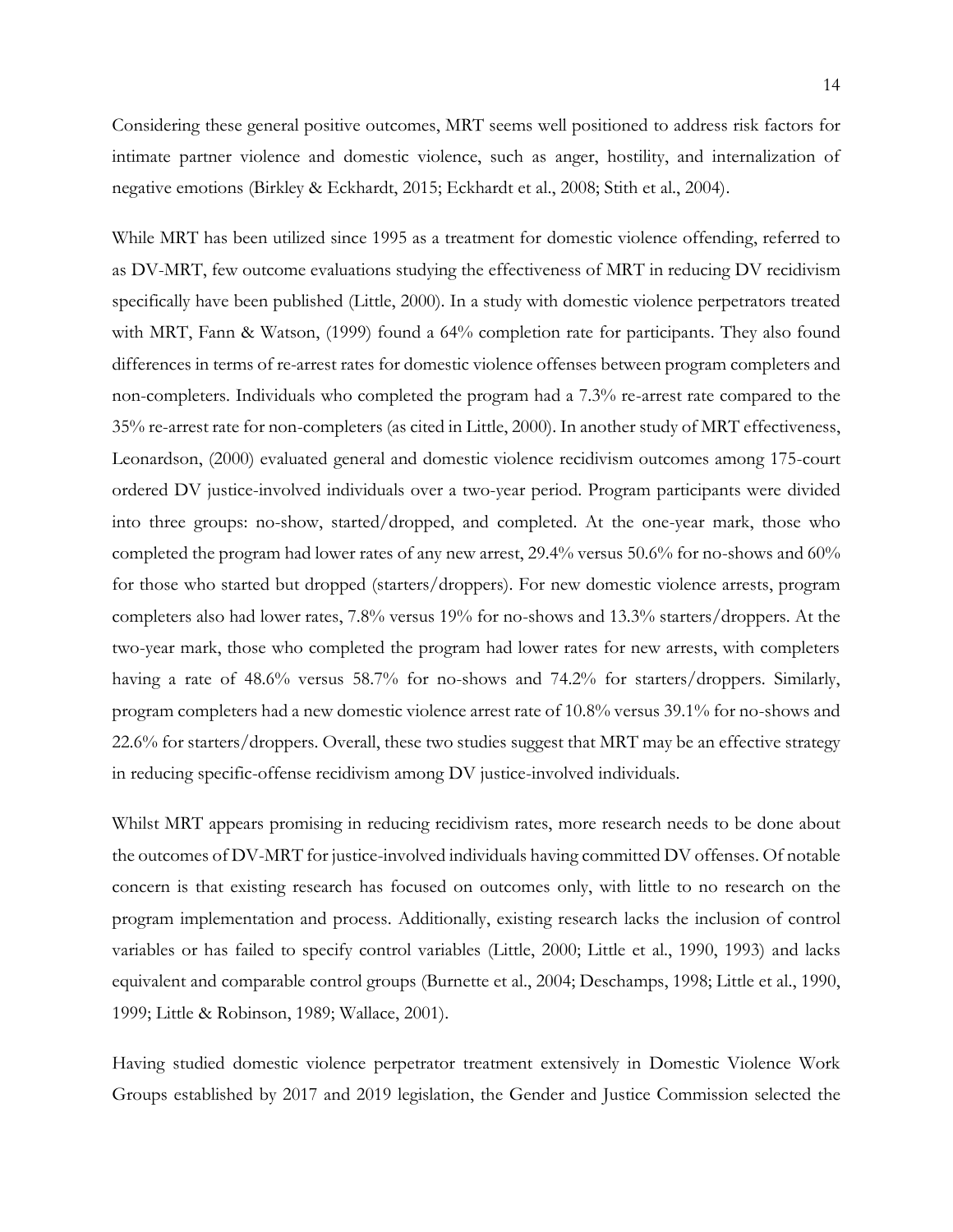court-sponsored DV-MRT programs implemented and operating at various sites in Washington State for further evaluation. The programs aimed to reduce DV recidivism among justice-involved individuals who had committed such an offense by providing accessible treatment. Under DV-MRT, these individuals are now provided with low-cost treatment services for at least 24 weeks. This report evaluates DV-MRT's implementation, process, and program outcomes at six selected sites<sup>3</sup> in Washington State. It also addresses existing issues in the current literature, specifically by considering program process and building a strong equivalent comparison group.

<sup>&</sup>lt;sup>3</sup> Six courts in Washington with DV-MRT were included in the outcome evaluation, however, only five courts responded to researcher requests for participation in the process evaluation.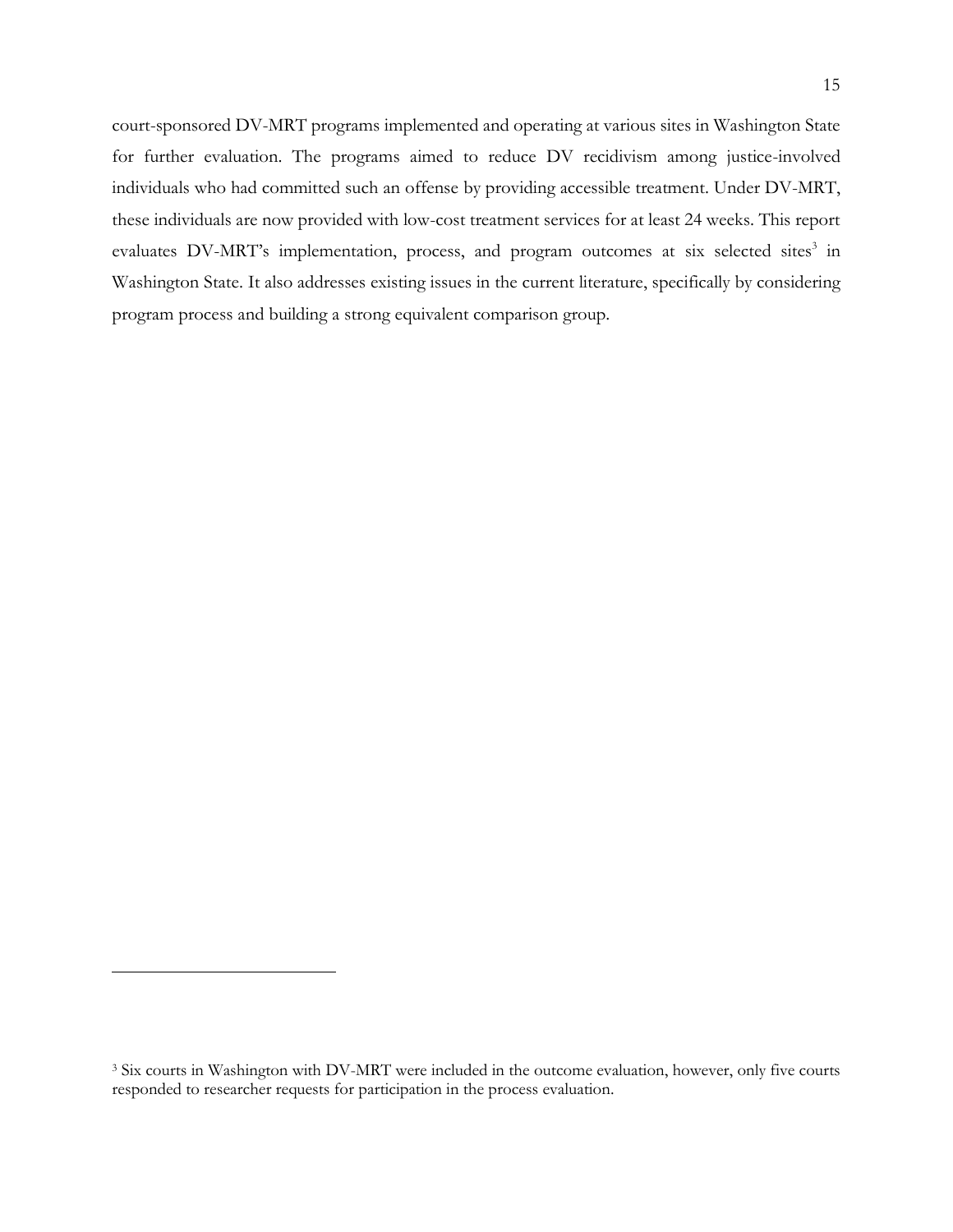# **Section 3: Overview DV-MRT program in Washington State**

In this section, we present a current portrayal of court-sponsored DV-MRT programs in Washington State. DV-MRT in Washington State does not have an organizing body overseeing all programs offered in courts and is limited to being offered by courts of limited jurisdiction (CLJ); thus, our first step in recruiting programs to participate in the evaluation was compiling an inventory of past and current DV-MRT programs. We used two strategies. The first was to send out a survey to the court administrators and presiding judges of all courts of limited jurisdiction (CLJs) in the state. In this survey we asked participants about DV-MRT programs offered within their courts as well as programs they were aware of in other courts. Of the 246 courts, at least one representative from 134 (54%) responded to the survey. Second, we contacted representatives from the court-sponsored DV-MRT programs that were already known to the Gender and Justice Commission and asked those representatives about other programs of which they were aware.

#### **Counties And Courts With DV-MRT Access**

Based on the survey results, we present a list of counties and courts with and without DV-MRT access (see Tables 1 and 2). A map of Washington State highlighting the counties offering DV-MRT referrals is included in Figure 1. Of the 39 counties within Washington<sup>4</sup>, 12 counties have courts offering DV-MRT referrals. Table 3 presents the list of all 51 Washington courts with DV-MRT access. Among those courts, the 22 courts listed in the far-left column of Table 3 refer individuals to their own incourt program. In comparison, courts listed in the middle column of Table 3 refer individuals from their jurisdiction to outside programs but do not themselves offer a court-sponsored DV-MRT program. Finally, the courts listed in the far-right column refer individuals to programs provided within their court and to programs outside of the court. A list of court-sponsored DV-MRT programs accepting participants from outside jurisdictions is presented in Table 4.

<sup>4</sup> Court response was low with over half not responding to requests for information, which has resulted in programs/counties not being identified and/or included in the following tables.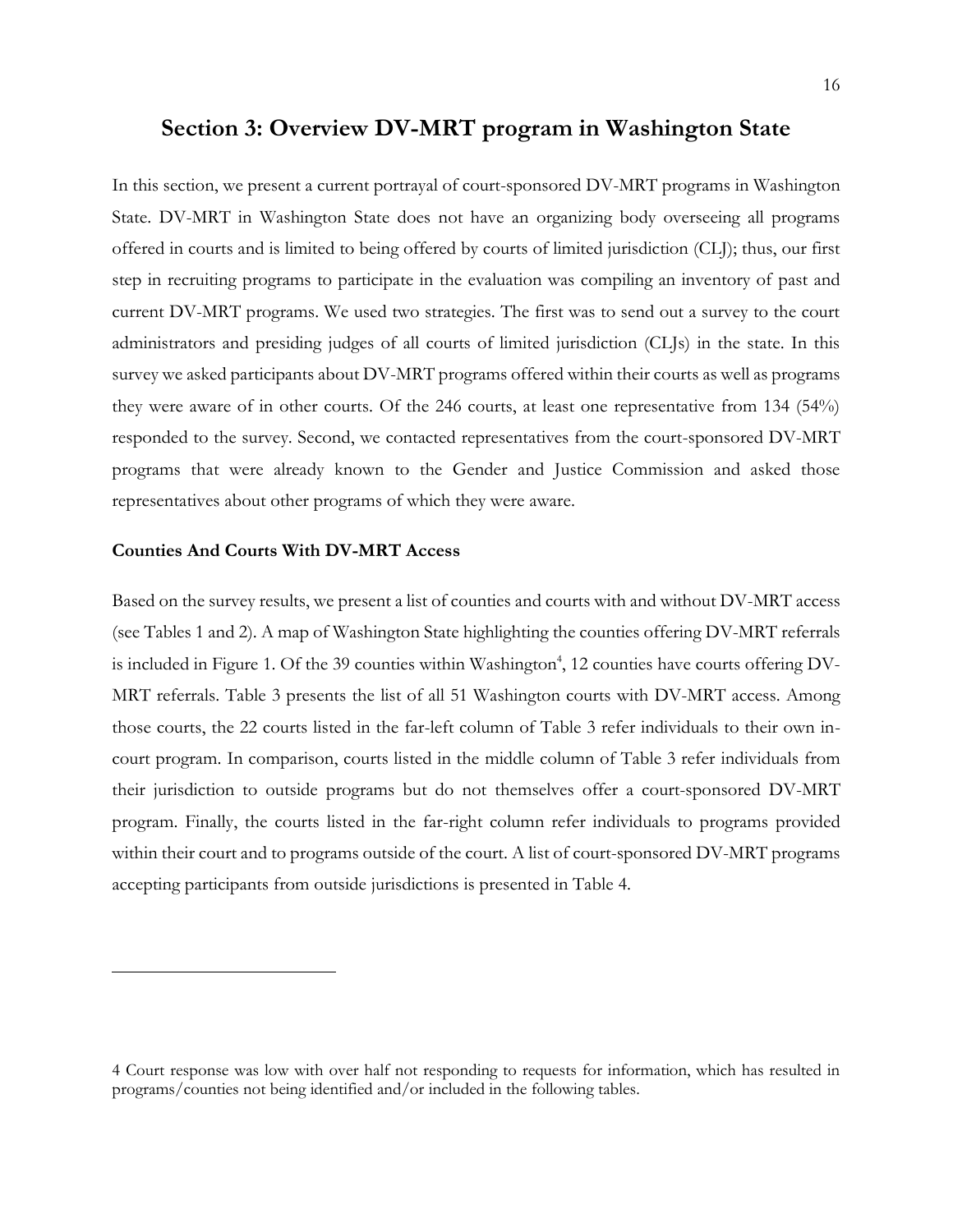*Figure 1. Counties (And Number Of Courts) With DV-MRT Access*

<span id="page-17-0"></span>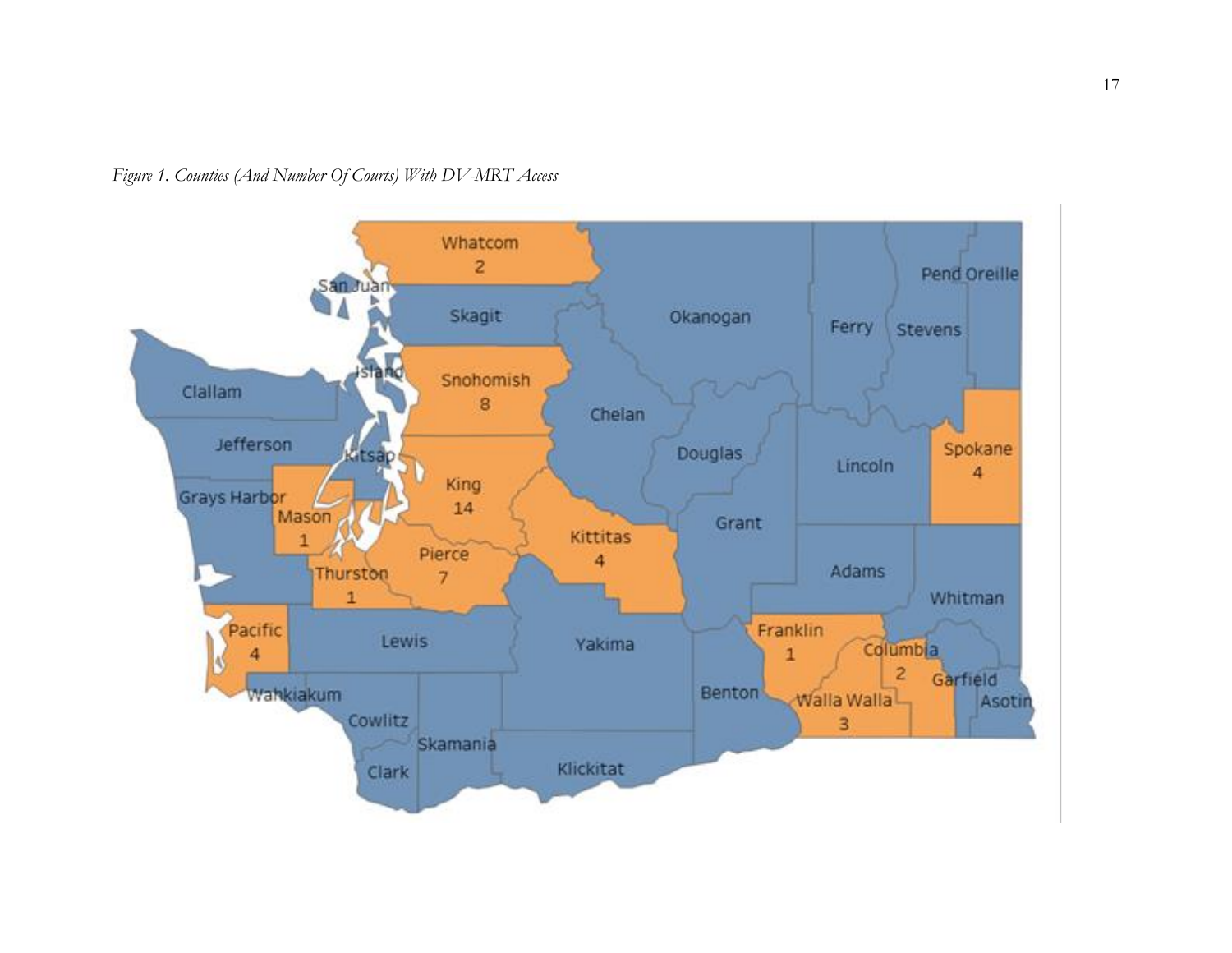| County   | $\text{Court}(s)$                                                                            |  |  |
|----------|----------------------------------------------------------------------------------------------|--|--|
| Columbia | Columbia District Court; Dayton Municipal Court                                              |  |  |
| Franklin | Pasco Municipal Court                                                                        |  |  |
| King     | Bellevue Municipal Court; Bothell Municipal Court; Des Moines Municipal Court;               |  |  |
|          | Enumclaw Municipal Court; Federal Way Municipal Court; Issaquah Municipal                    |  |  |
|          | Court; Kent Municipal Court; Kirkland Municipal Court; Maple Valley Municipal                |  |  |
|          | Court; Normandy Park Municipal Court; Pacific Municipal Court; Renton Municipal              |  |  |
|          | Court; SeaTac Municipal Court; Tukwila Municipal Court                                       |  |  |
| Kittitas | Cle Elum Municipal Court; Lower Kittitas District Court; Roslyn Municipal Court;             |  |  |
|          | Upper Kittitas District Court                                                                |  |  |
| Mason    | <b>Mason District Court</b>                                                                  |  |  |
| Pacific  | Ilwaco Municipal Court; Long Beach Municipal Court; N. Pacific District Court; S.            |  |  |
|          | Pacific District Court                                                                       |  |  |
| Pierce   | Bonney Lake Municipal Court; Eatonville Municipal Court; Milton Municipal Court;             |  |  |
|          | Pierce District Court**; Puyallup Municipal Court; S. Prairie Municipal Court; Sumner        |  |  |
|          | Municipal Court                                                                              |  |  |
|          | Snohomish Cascade District Court; Edmonds Municipal Court; Everett District Court; Everett   |  |  |
|          | Municipal Court; Evergreen District Court; Lake Stevens Municipal Court; Marysville          |  |  |
|          | Municipal Court; S. Snohomish District Court                                                 |  |  |
| Spokane  | Airway Heights Municipal Court**; Cheney Municipal Court; Spokane District Court;            |  |  |
|          | Spokane Municipal Court                                                                      |  |  |
| Thurston | Olympia Municipal Court                                                                      |  |  |
|          | Walla Walla College Place Municipal Court; Walla Walla District Court; Walla Walla Municipal |  |  |
|          | Court                                                                                        |  |  |
| Whatcom  | Bellingham Municipal Court; Whatcom District Court                                           |  |  |

<span id="page-18-0"></span>*Table 1. Counties And Courts With DV-MRT Access*

\*\* Conflicting survey information due to more than one response per court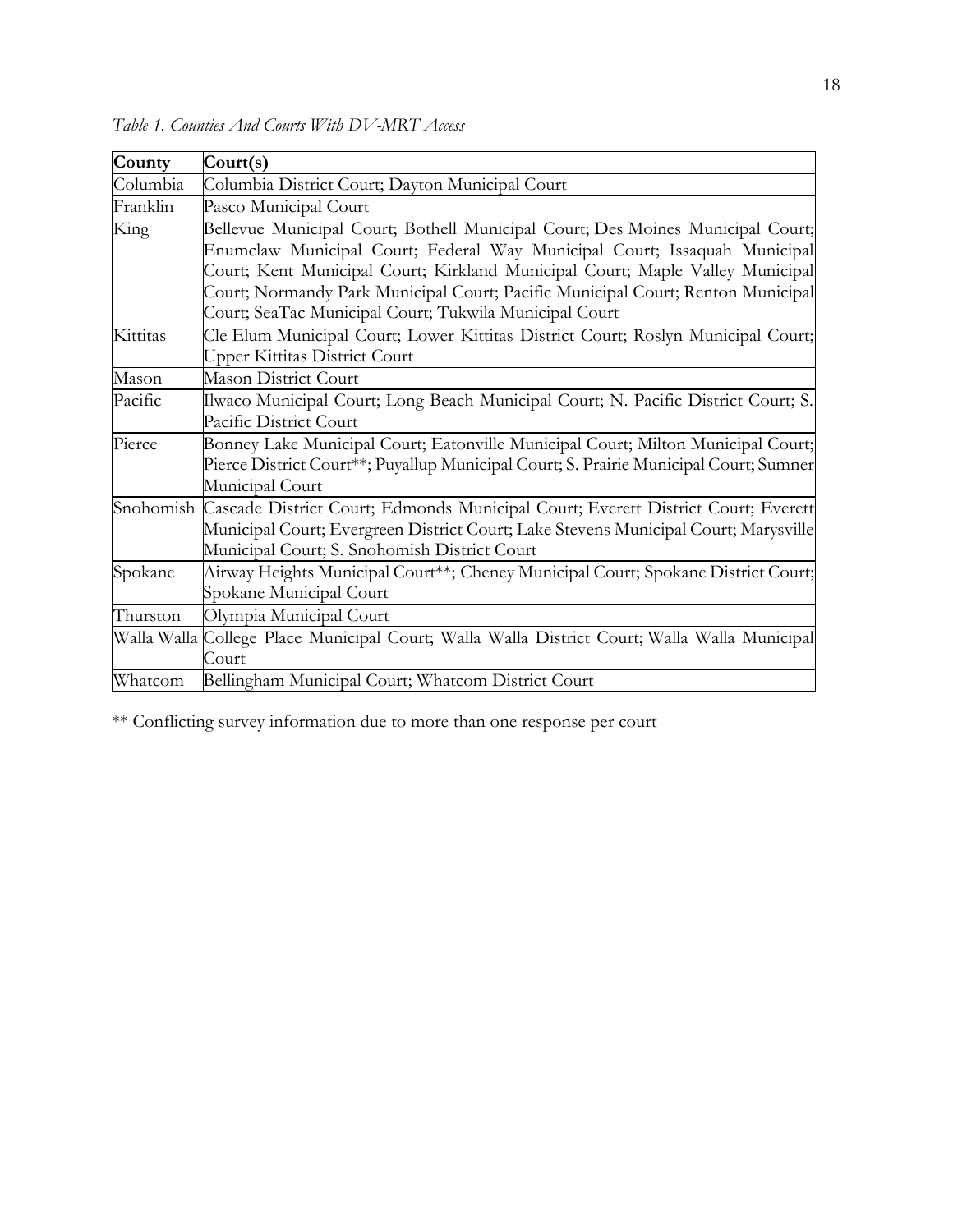| County       | Court(s)                                                                                                                                                                                                                                                                   |
|--------------|----------------------------------------------------------------------------------------------------------------------------------------------------------------------------------------------------------------------------------------------------------------------------|
| Adams        | Ritzville District Court                                                                                                                                                                                                                                                   |
| Chelan       | Chelan District Court; Wenatchee Municipal Court                                                                                                                                                                                                                           |
| Clallam      | Clallam 1 District Court; Clallam 2 District Court; Port Angeles Municipal Court;                                                                                                                                                                                          |
|              | Sequim Municipal Court                                                                                                                                                                                                                                                     |
| Clark        | Battle Ground Municipal Court; Clark District Court                                                                                                                                                                                                                        |
| Douglas      | Bridgeport Municipal Court; Douglas District Court; E. Wenatchee Municipal Court                                                                                                                                                                                           |
| Franklin     | Connell Municipal Court; Franklin District Court                                                                                                                                                                                                                           |
| Grays Harbor | Aberdeen Municipal Court; Elma Municipal Court; Grays Harbor District Court -<br>Dept. 1; Grays Harbor District Court - Dept. 2; Hoquiam Municipal<br>Court; McCleary Municipal Court; Oakville Municipal Court; Ocean Shores<br>Municipal Court; Westport Municipal Court |
| Island       | Coupville Municipal Court; Island District Court; Langley Municipal Court; Oak<br>Harbor Municipal Court                                                                                                                                                                   |
| Jefferson    | Jefferson District Court; Port Townsend Municipal Court                                                                                                                                                                                                                    |
| King         | Lake Forest Park Municipal Court; Mercer Island Municipal Court; Newcastle<br>Municipal Court; Seattle Municipal Court                                                                                                                                                     |
| Kitsap       | Bremerton Municipal Court; Kitsap District Court; Port Orchard Municipal Court;<br>Poulsbo Municipal Court                                                                                                                                                                 |
| Klickitat    | Bingen Municipal Court; E. Klickitat District Court; Goldendale Municipal Court;<br>W. Klickitat District Court; White Salmon Municipal Court                                                                                                                              |
| Lewis        | Centralia Municipal Court; Chehalis Municipal Court; Lewis District Court; Morton<br>Municipal Court; Mossyrock Municipal Court; Napavine Municipal Court; Pe Ell<br>Municipal Court; Toledo Municipal Court; Winlock Municipal Court                                      |
| Lincoln      | Lincoln District Court; Odessa Municipal Court; Reardan Municipal Court; Sprague<br>Municipal Court; Wilbur Municipal Court                                                                                                                                                |
| Okanogan     | Okanogan District Court; Twisp Municipal Court                                                                                                                                                                                                                             |
| Pacific      | Raymond Municipal Court; South Bend Municipal Court                                                                                                                                                                                                                        |
| Pend Oreille | <b>Pend Oreille District Court</b>                                                                                                                                                                                                                                         |
| Pierce       | Buckley Municipal Court; DuPont Municipal Court; Gig Harbor Municipal Court;<br>Lakewood Municipal Court; Roy Municipal Court; Steilacoom Municipal<br>Court; University Place Municipal Court                                                                             |
| San Juan     | San Juan District Court                                                                                                                                                                                                                                                    |
| Skamania     | N. Bonneville Municipal Court; Skamania District Court; Stevenson Municipal<br>Court                                                                                                                                                                                       |
| Thurston     | Tenino Municipal Court                                                                                                                                                                                                                                                     |
| Wahkiakum    | Wahkiakum District Court                                                                                                                                                                                                                                                   |
| Whatcom      | Everson Nooksack Municipal Court; Ferndale Municipal Court; Lynden Municipal<br>Court                                                                                                                                                                                      |
| Whitman      | Colfax Municipal Court; Union Town Municipal Court; Whitman District Court                                                                                                                                                                                                 |
| Yakima       | Sunnyside Municipal Court; Toppenish Municipal Court; Yakima Municipal Court                                                                                                                                                                                               |

<span id="page-19-0"></span>*Table 2. Counties And Courts Without DV-MRT Access*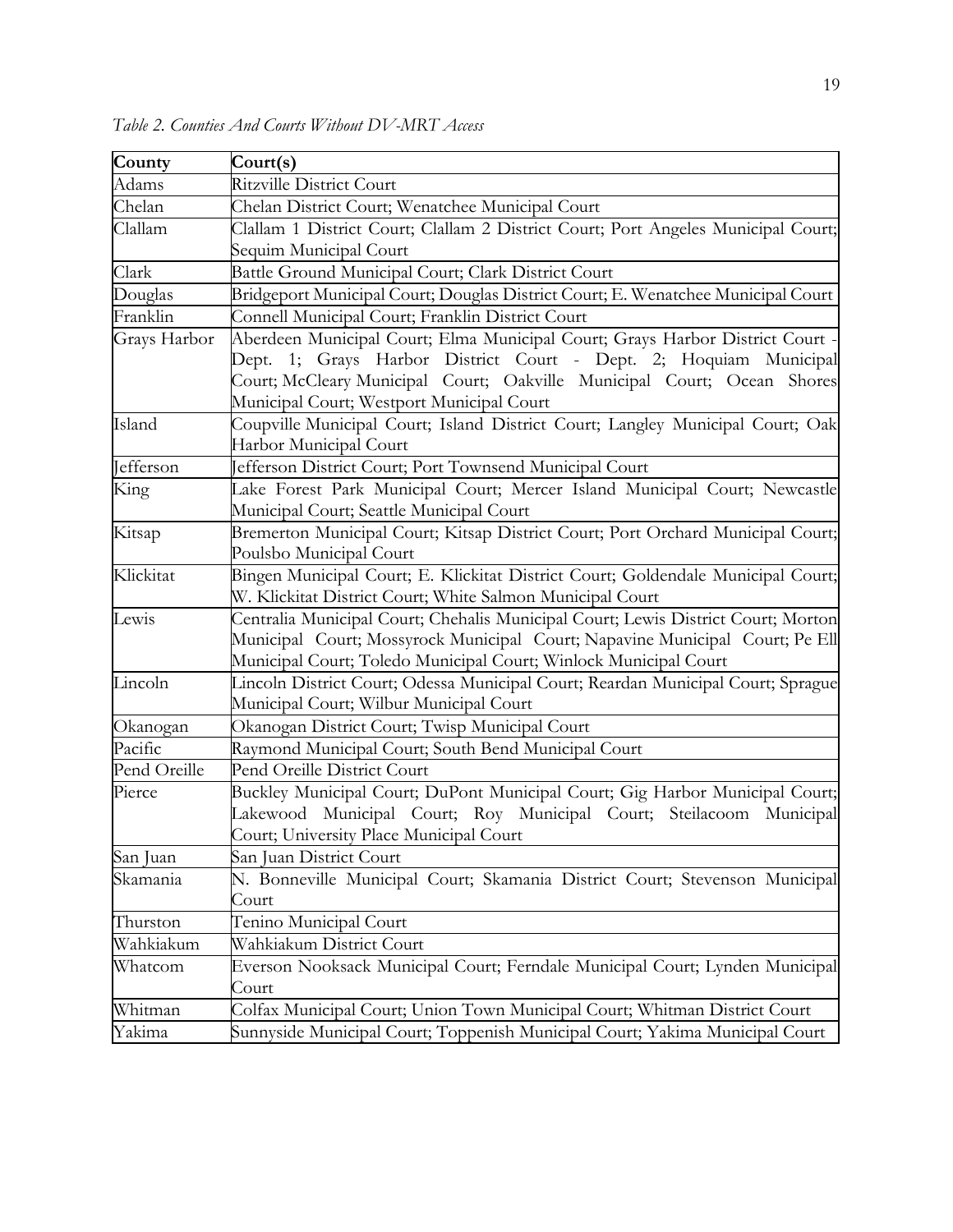| <b>In-Court Referrals</b>            | <b>Out-of-Court Referrals</b> | <b>Both Types of Referrals</b>  |
|--------------------------------------|-------------------------------|---------------------------------|
| Bonney Lake Municipal Court          | Airway Heights Municipal      | <b>Cascade District Court</b>   |
| <b>Bothell Municipal Court</b>       | Court***                      | Des Moines Municipal Court      |
| Cle Elum Municipal Court             | Bellingham Municipal Court    | <b>Edmonds Municipal Court</b>  |
| College Place Municipal Court        | Columbia District Court       | <b>Everett Municipal Court</b>  |
| Eatonville Municipal Court           | Dayton Municipal Court        | <b>Evergreen District Court</b> |
| Kirkland Municipal Court             | Enumclaw Municipal Court      | Normandy Park Municipal         |
| Lake Stevens Municipal Court         | Federal Way Municipal Court   | Court                           |
| Lower Kittitas District Court        | Issaquah Municipal Court      | Puyallup Municipal Court        |
| Marysville Municipal Court           | Kent Municipal Court          | S. Snohomish District Court     |
| <b>Mason District Court</b>          | Maple Valley Municipal Court  | Tukwila Municipal Court         |
| Milton Municipal Court               | Pacific Municipal Court       |                                 |
| Olympia Municipal Court              | Pierce District Court **      |                                 |
| Pasco Municipal Court                | Renton Municipal Court        |                                 |
| Roslyn Municipal Court               | Spokane District Court        |                                 |
| S. Prairie Municipal Court           |                               |                                 |
| SeaTac Municipal Court               |                               |                                 |
| Spokane Municipal Court              |                               |                                 |
| Sumner Municipal Court               |                               |                                 |
| <b>Upper Kittitas District Court</b> |                               |                                 |
| Walla Walla Municipal Court          |                               |                                 |
| Walla Walla District Court           |                               |                                 |
| <b>Whatcom District Court</b>        |                               |                                 |
|                                      |                               |                                 |

<span id="page-20-0"></span>*Table 3. Type Of DV-MRT Referrals In Courts With DV-MRT*

\*\* Conflicting survey information due to more than one response per court \*\*\* Court reported past access to DV-MRT program

<span id="page-20-1"></span>*Table 4. Court-Sponsored DV-MRT Programs Accepting Participants From Outside Jurisdictions*

| Bonney Lake Municipal          | Mason District                       |
|--------------------------------|--------------------------------------|
| <b>Bothell Municipal Court</b> | Normandy Park Municipal Court        |
| <b>Cascade District Court</b>  | Roslyn Municipal Court               |
| Cle Elum Municipal Court       | S. Prairie Municipal Court           |
| Des Moines Municipal Court     | S. Snohomish District Court          |
| Eatonville Municipal Court     | SeaTac Municipal Court               |
| Edmonds Municipal Court        | Spokane Municipal Court              |
| Everett Municipal Court        | Sumner Municipal Court               |
| Evergreen District Court       | Tukwila Municipal Court              |
| Kirkland Municipal Court       | <b>Upper Kittitas District Court</b> |
| Lower Kittitas District Court  |                                      |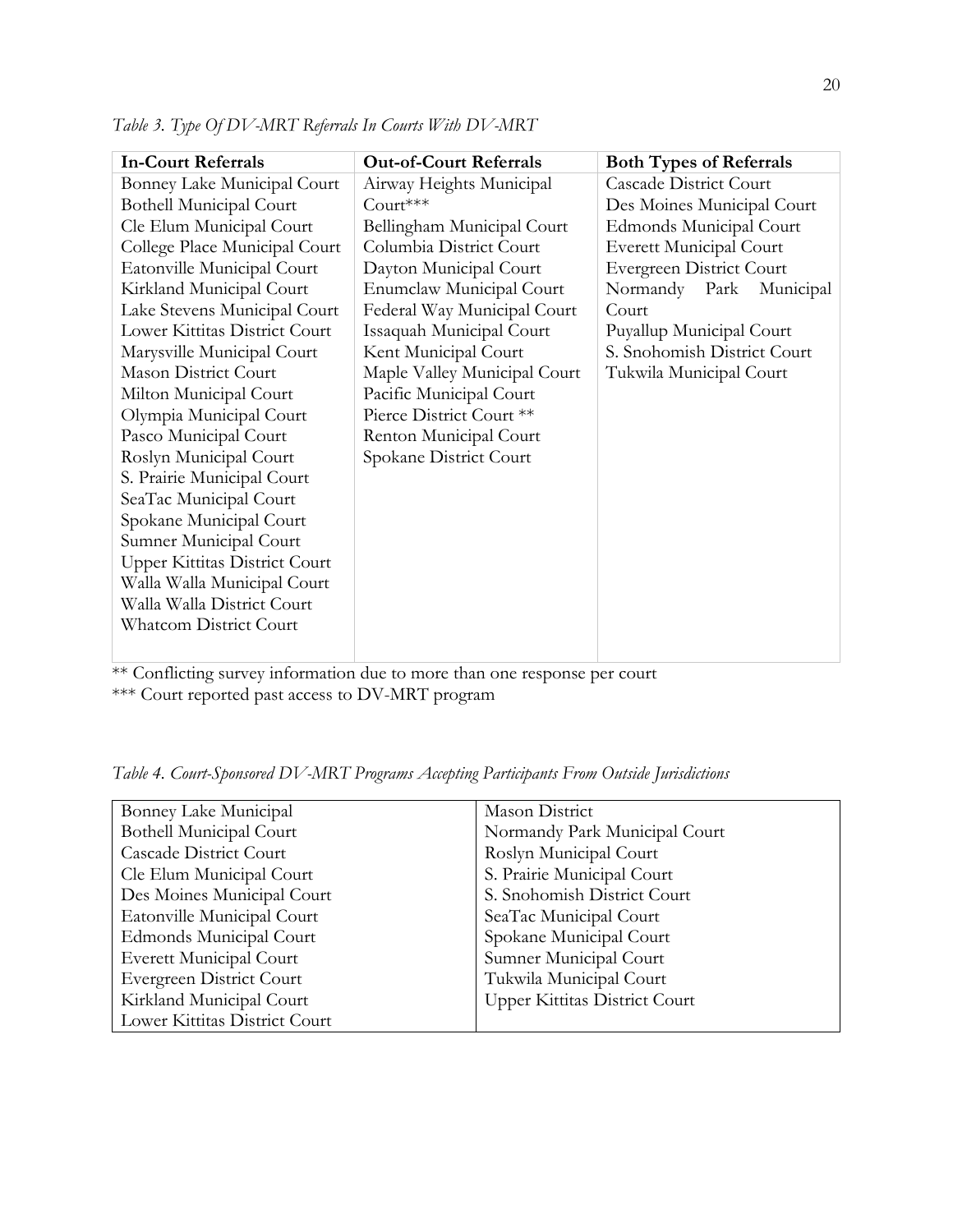#### **Court-Sponsored DV-MRT Programs Included In the Current Evaluation**

Through these two efforts described in the introduction of the current section, we identified various DV-MRT programs offered through Courts of Limited Jurisdiction (CLJ) in the state (either currently or historically). Many of the DV-MRT programs were small and/or had not been operating long, and as a result, had enrolled very few participants. We decided against recruiting from nine such programs. Of the fifteen programs we contacted, seven agreed to participate in the evaluation in some capacity. All but one of these programs were located in King or Snohomish County. One program from the east side of the state agreed to participate in the evaluation, but we ultimately decided to exclude it as it was the only program we encountered that was targeted to a specific population (veterans) rather than the general population of individuals charged with a DV offense. In addition, we wanted to avoid introducing potential bias based on geography. Thus, our treatment group consisted of individuals who participated in a court-sponsored DV-MRT program in one of six CLJs in King and Snohomish counties. They are listed in Table 5.

| Process Evaluation         | Outcome Evaluation         |
|----------------------------|----------------------------|
| Des Moines Municipal Court | Bellevue Municipal Court   |
| Edmonds Municipal Court    | Des Moines Municipal Court |
| Everett Municipal Court    | Edmonds Municipal Court    |
| Snohomish District Court   | Everett Municipal Court    |
| Tukwila Municipal Court    | Snohomish District Court   |
|                            | Tukwila Municipal Court    |

<span id="page-21-0"></span>*Table 5. List Of Court-Sponsored DV-MRT Programs Included In The Evaluation*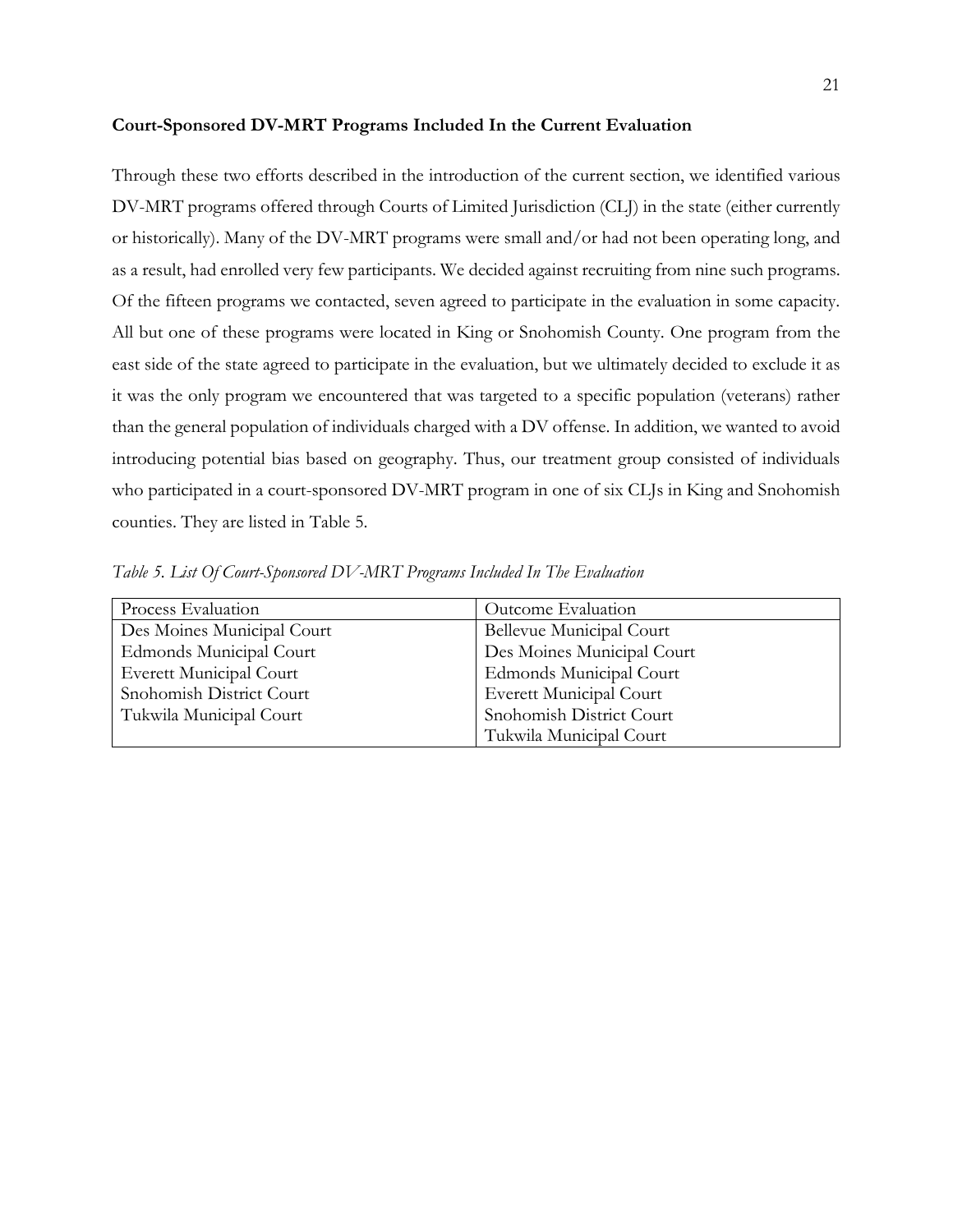## **Section 4: Program Documents Review**

When conducting a qualitative evaluation, a review of program documentation is necessary to gain insight into the program background and operations. This is an important first step as it helps the evaluators understand the full model of the program and the rules that govern it. For the current evaluation, researchers reviewed a series of documents relative to the program including the workbook *Bringing Peace to Relationships*, recruitment flyers detailing program information and the contracts used by the programs. Following is a detailed description of these materials.

#### **DV-MRT Program And Workbook**

The program DV-MRT was created by Correctional Counseling Inc.. It is an outpatient and evidencebased program based on cognitive behavioral principles. In the workbook *Bringing Peace to Relationships<sup>5</sup>*, DV-MRT has been formatted to address the needs of justice-involved individuals with a history of Domestic Violence perpetration. While the program is not certified as a Washington state-certified Domestic Violence treatment program, courts and probation officers have the ability to refer clients to this program for treatment. One of the main goals of this program is to increase participant accountability while also gaining insight into the motivation behind their DV crimes. As a result of DV-MRT participation, it is expected that participants will gain the ability to identify and confront those tendencies to react violently within relationships in current and future situations.

Program adoption and implementation is facilitated by the Correctional Counseling Inc (CCI). They provide training and a workbook for facilitators as well as the program curriculum and workbook. According to the CCI MRT website, there are no specific educational requirements for facilitators beyond completion of a 32-hour training program in MRT. For Domestic Violence MRT (DV-MRT) facilitators, the training program is comprised of four days consisting of 32 hours of specialized training. The training begins at 8:30 am and ends at 5:00 pm each day, with the exception of the last

<sup>5</sup> The workbook *Bringing Peace to Relationships* currently used is 25 years old. Critiques raised are addressed in Section 5, Themes 5 and 11 under Interview Results.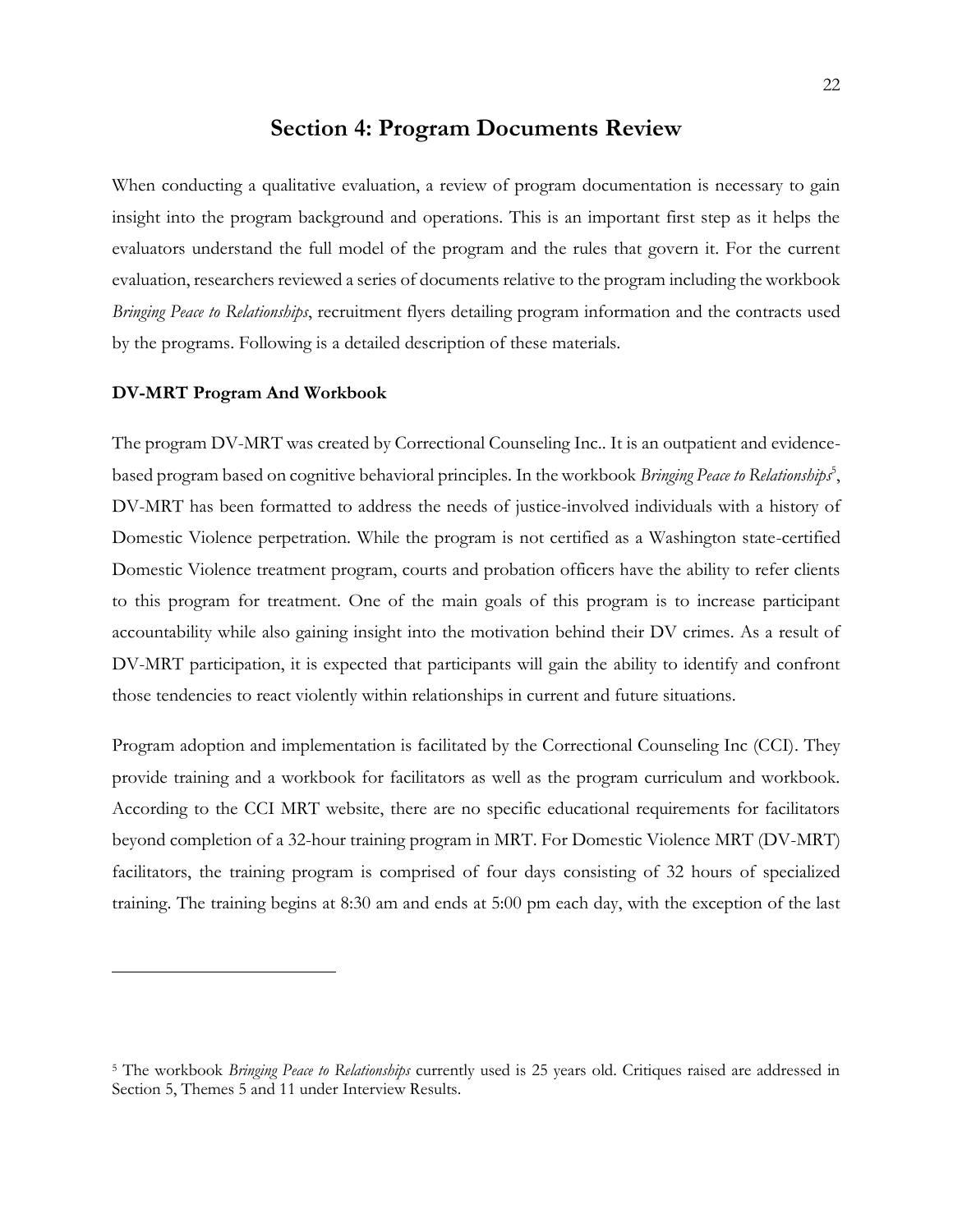day that ends at 3:00 pm, facilitators in training are required to complete multiple modules each day in addition to two hours of homework assigned each night. A schedule of modules can be found in Table 6.

| Training Day | Module                                                          | Length of Time |
|--------------|-----------------------------------------------------------------|----------------|
| Day 1        | Who Batters?                                                    | 1.5 hours      |
|              | Abuse Cycle                                                     | 1.75 hours     |
|              | Research Finding & Treating Those Who Batter & Treatment        | 2 hours        |
|              | <b>Resistant Clients</b>                                        |                |
|              | Characteristics of Cluster B Personality Disorders              | 1.75 hours     |
| Day 2        | Systemic & Consistent Treatment Approaches                      | 1.5 hours      |
|              | Chapter 1- Domestic Violence is Not Normal; Chapter 2- Who      | 1.75 hours     |
|              | <b>Batters &amp; Group Process</b>                              |                |
|              | Chapter 3- Honesty & Group Process; Chapter 4- Trust & Group    | 2 hours        |
|              | Process                                                         |                |
|              | Chapter 5- Client Acceptance; Chapter 6- Client Awareness       | 1.75 hours     |
| Day 3        | Chapter 7- Damaged Relationships; Chapter 8- Anger & Abuse      | 1.5 hours      |
|              | Cycle                                                           |                |
|              | Chapter 9- Anger & Development of Appropriate Responses         | 1.75 hours     |
|              | Chapter 10- Relationships & Responses to Anger                  | 2 hours        |
|              | Chapter 11- Formation of Positive Habits & Behaviors; Chapter   | 1.75 hours     |
|              | 12- Choosing an Identity                                        |                |
| Day 4        | Chapter 13- Forming Relationship Goals; Chapter 14- Identifying | 1.5 hours      |
|              | Values in Relationship to Goals                                 |                |
|              | Chapter 15- Making Firm Commitments, Chapter 16- Peaceful       | 1.75 hours     |
|              | Partnership & Equality                                          |                |
|              | How to Implement the Cognitive Behavioral Domestic Violence     | 2.5 hours      |
|              | Program: Questions & Answers: Awarding of Certificate of        |                |
|              | Completion                                                      |                |

<span id="page-23-0"></span>*Table 6. Facilitator DV-MRT Certification Training Schedule*

During the four days of training, prospective facilitators receive: 1) a copy of the *Bringing Peace to Relationships* workbook, 2) MRT for DV Counselors' Handbook which provides the instructions and guidelines, 3) DV-MRT client exercises, 4) DV articles, 5) copies of Effective Counseling Approaches for Chemical Abusers and Offenders; Understanding & Treating Antisocial Personality Disorder: Criminals, Chemical Abusers, & Batterers; Self-Preservation: Resources & Hints for Crime Victims, Spiritual Reflections, and Crisis Intervention, along with 6) 5 Minute Stress Manager and Imaginary Time Out CD. Completion of training will result in a certificate of attendance/completion along with 3.2 continuing education units from Louisiana State University at Shreveport at an additional cost. The cost of participating in a training online is \$610, however, trainings can also be scheduled to be given at the requesting location by contacting CCI at a higher cost.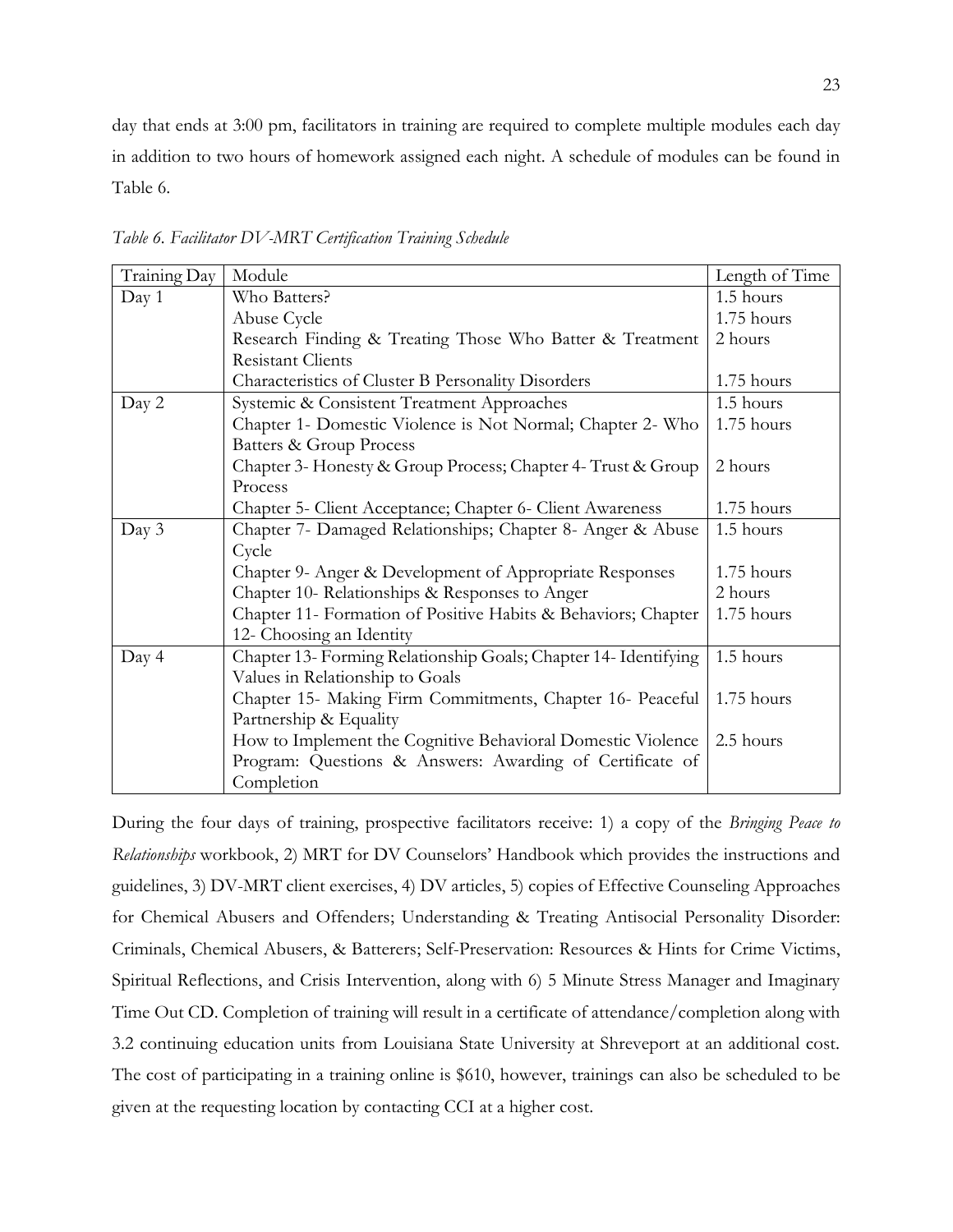MRT programs are typically implemented in institutional settings such as prison; this is not the case at the six sites under review, which are all court-ordered and take place at locations outside of the courthouse setting, often being held at probation offices. Program participants typically attend a weekly group session lasting one to two hours. Enrollment is rolling, which allows for the continuous admittance of new participants. As a result, at any given time, a treatment group will comprise members at different stages of the treatment process, including new, advanced, and graduating clients. For example, a new participant will complete the work for the first module, while another participant at a later stage will present the work completed for module 22 in the same group session. Each participant goes through the modules in order (modules 1 through 24) but is exposed to materials covered in latter modules by listening to their peers. Those treated under MRT are required to complete weekly homework assignments from the designated workbook, *Bringing Peace to Relationships*. The provided materials and homework assignments are designed to foster identity formation and moral development using seven components:

<span id="page-24-0"></span>



According to the MRT treatment model presented in Figure 2, MRT participants are:

First required to learn how to confront themselves via a variety of self-assessment exercises.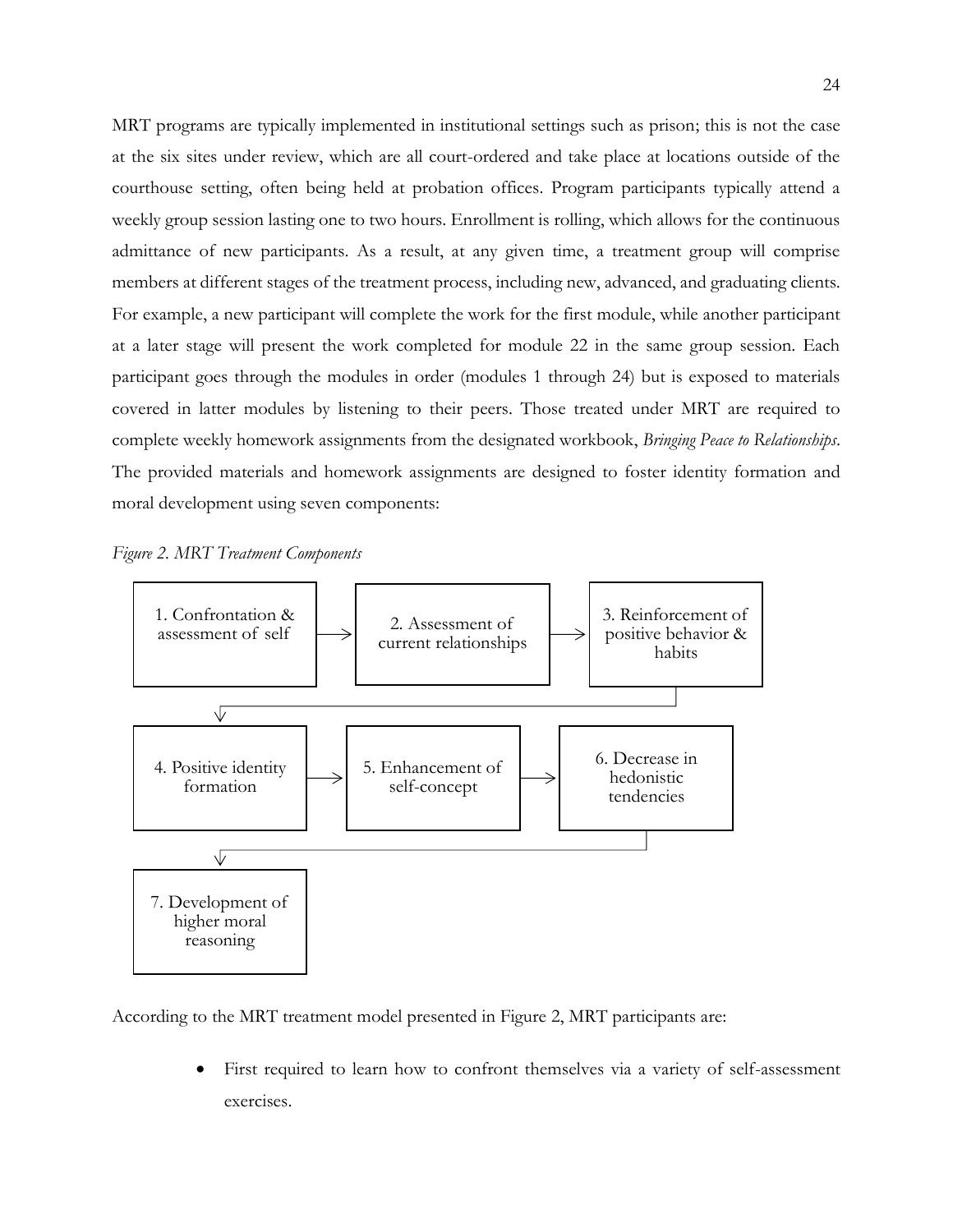- Second, participants learn how to assess their existing relationships which are then discussed in individual or group sessions. The goal is to help individuals assess which relationships warrant fostering or termination.
- Third, MRT participants are afforded opportunities that aid in developing and reinforcing positive behaviors and habits, with an emphasis on learning personal responsibility.
- Fourth, individuals learn how to develop a sense of self, specifically their inner selves, and in turn, individuals are encouraged to set goals and devise a plan to achieve those goals.
- Fifth, individuals partake in activities that help develop a healthy self-concept, which simply refers to what they think of themselves.
- Sixth, MRT activities are designed in such a way that delays instant gratification (e.g., engaging in public service work) to reduce hedonistic tendencies.
- Lastly, individuals are tasked with activities that stimulate moral reasoning with the goal being that individuals reach a higher level of morality. This is done in one of two ways. Individuals may be presented with moral dilemmas during group discussion in which they are required to share their opination but also see the situation from the perspective of others in the group. Alternatively, individuals must demonstrate they are being genuine and honest and show effort via continuous participation. Importantly, staff need to see that individuals are holding themselves accountable, to an extent, for their actions, behaviors, and progress. Individuals' progress through the program is contingent on whether MRT-certified staff believe that individuals' work in the group sessions and homework assignments meet the objective criteria outlined in the book.

The DV-MRT workbook *Bringing Peace to Relationships* consists of 24 modules that include weekly activities to be completed by participants. It consists of 16 chapters; some chapters contain multiple modules. The book is framed as a participatory, educational tool to be used along with group discussions, designed to confront participants' beliefs and behaviors especially in regard to power and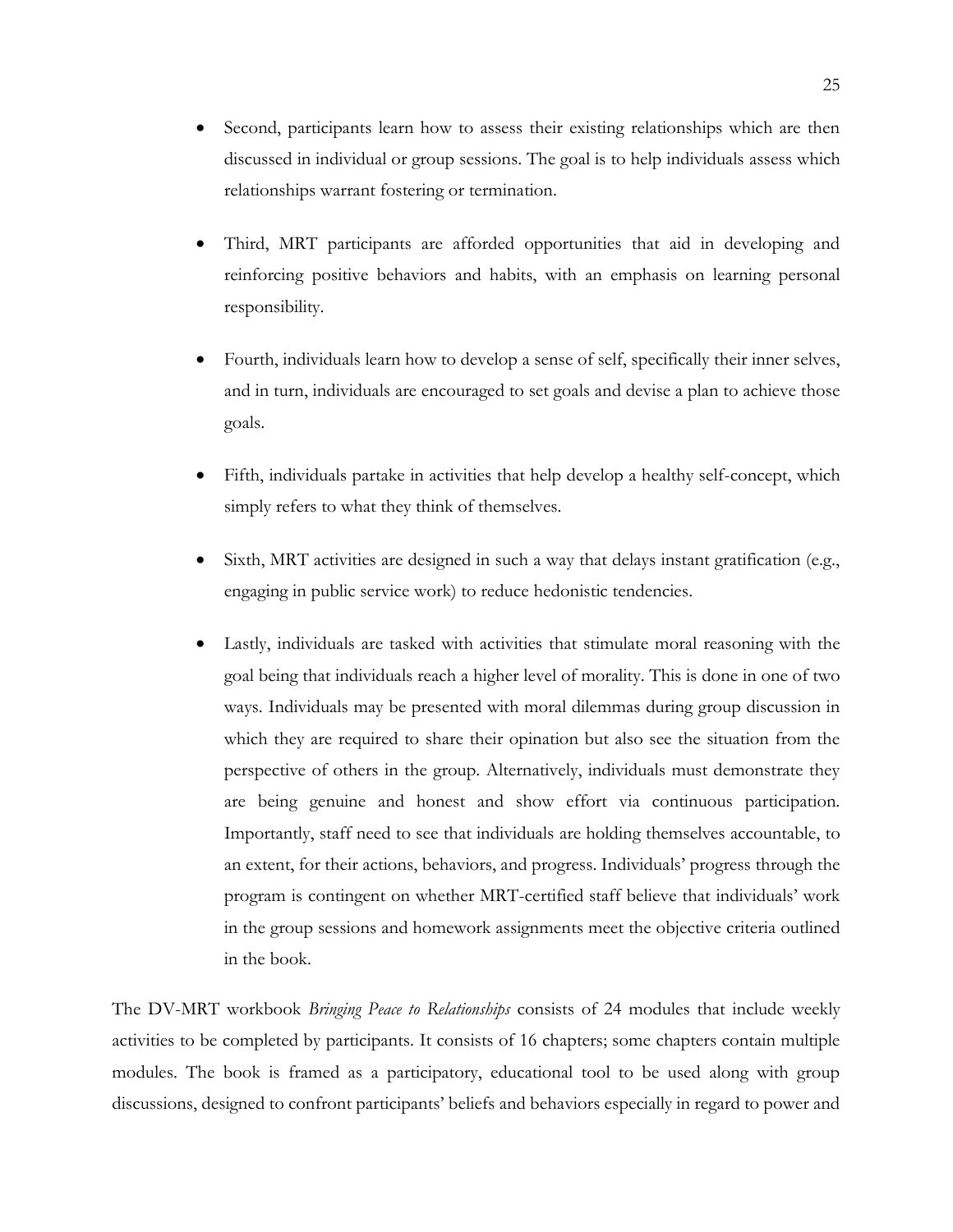control within relationships. The authors posit within the introduction that the program will successfully reduce participant recidivism. Each chapter is comprised of a basic overview of facts and assumptions that are presented to the participant along with group and individual exercises to be completed along with the readings. Exercises marked with a facilitator are meant to be private while those marked with group are meant to be shared within the group setting. Individual focused readings and exercises do not begin until Chapter 7, and with the exception of Chapter 7, each chapter beginning with Chapter 8 consists of a mix of private and group shareable readings and exercises. Chapter 7 is solely for the participant and is meant to remain private.

#### **Progress Through The Program**

Each participant can only complete one module per week. Each participant goes through the modules in order they were designed (modules 1 through 24). Therefore, participants are required to attend weekly group meetings for a minimum of 24 weeks (6 months). According to the DV-MRT creators, while completion of the program could occur at 24 weeks minimum, the program may take longer.

Participants are required to maintain the original workbook assigned to them at the beginning of the program, as their participation completion checklist requiring facilitator signature is kept at the front of the workbook. Loss of the workbook will result in a required replacement at the participant's expense. Failure to bring workbook to the group meeting will result in the participant being unable to complete that weeks' module.

All participants are expected to complete and submit the assigned module work to the group coordinator prior to the beginning of the weekly meeting. Attendance and workbook completion is tracked with a sign-on sheet, which requires the facilitator confirmation through signature confirming participant attendance and submission. Upon review, the facilitator will determine if the module completion is satisfactory or unsatisfactory. Participants are then given the opportunity to resubmit their module work for consideration or move onto the next module.

The number of attempts allowed is dependent on the specific group location. For Tukwila, Snohomish County, and Edmonds, participants are allowed a maximum 3 attempts to complete each module. Failure to successfully complete the module in 3 attempts may result in a court referral for noncompliance. Des Moines and Everett do not specify their attempts policy in documentation provided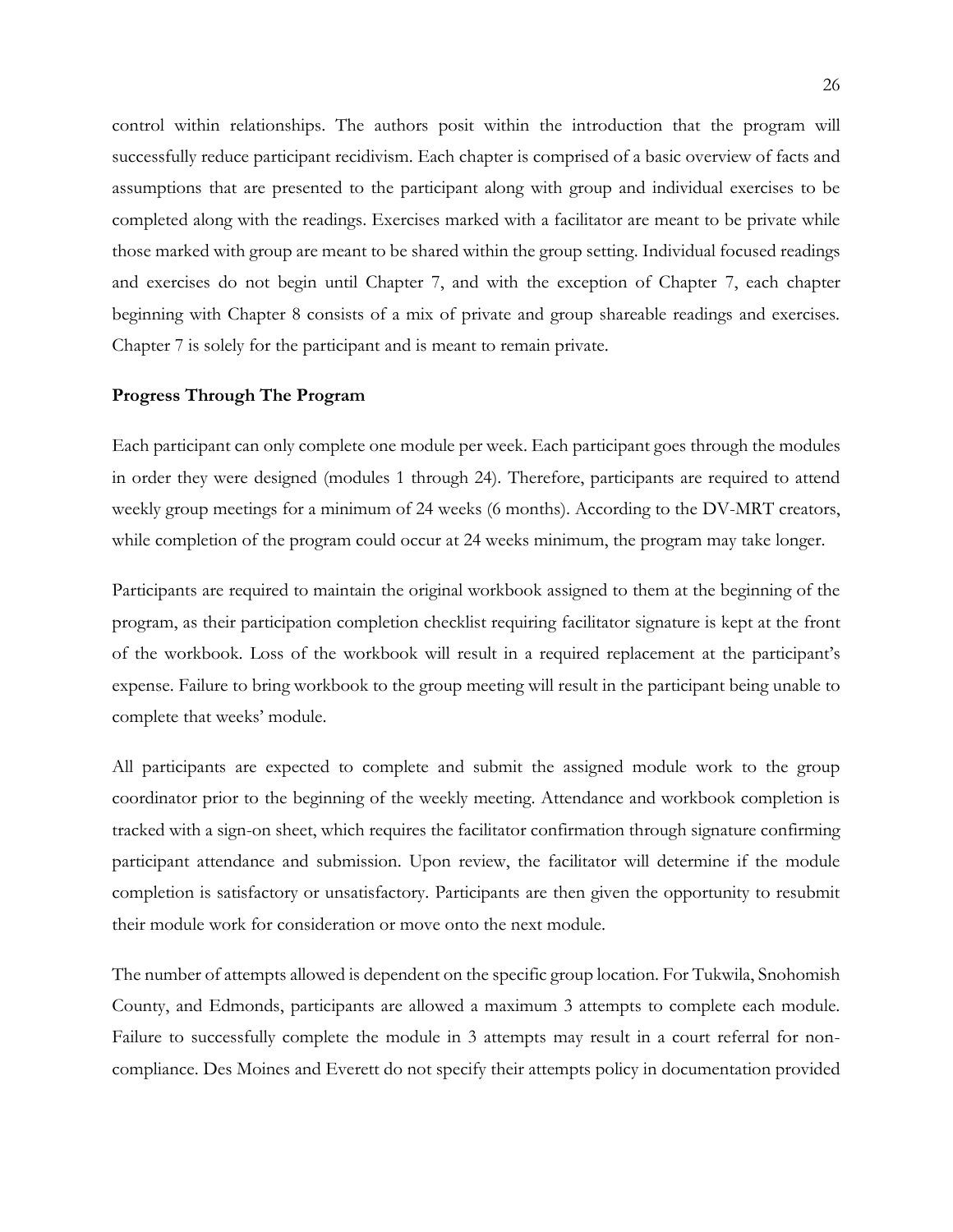to evaluators. Successful completion as determined by the coordinator is required to move onto the next module.

#### **DV-MRT Contract**

As one of the goals of DV-MRT is to increase accountability, all participants are required to sign a contract at the onset. Generally, the DV-MRT program contracts dictate the number of absences a participant can have and provide a set list of rules and behaviors that program participants must follow. The following rules apply:

- Substance-free: Participants cannot be under the influence of alcohol, drugs, or nonprescribed medication while participating in group treatment.
- Attendance: Weekly attendance is mandatory with participants expected to arrive on time prior to the beginning of the session with all course materials in their possession and completed, ready to share. It is the program recommendation that group meetings last 1 hour 45 minutes in duration. In the unforeseen event in which an absence from the session is necessary, the contract requires all program participants to notify the facilitator in writing or by call of their expected absence. Failure to notify the facilitator will result in an unexcused absence. Excessive absences, both excused and unexcused, will result in participant sanctions. Criteria for unexcused determination is dependent on the individual program. Des Moines only allows 1 unexcused absence only and that after 2 absences, requires participants to restart the modules from Chapter 1. Edmonds, Snohomish County, and Tukwila allow for a maximum of 3 absences both unexcused and excused. After 3 absences, participants will automatically be referred back to court for non-compliance.
- Tardiness: Late arrival to group could also affect participant attendance. Edmonds has a zero-tolerance policy for late arrival. Participants who are late will automatically be sent home and have that counted as an absence. Des Moines also has a strict attendance policy. Group session doors are be locked 5 minutes after the group starts. Failure to be in the room and present work to facilitator before that time will result in non-participation and an absence. Tukwila breaks down arrival penalties into three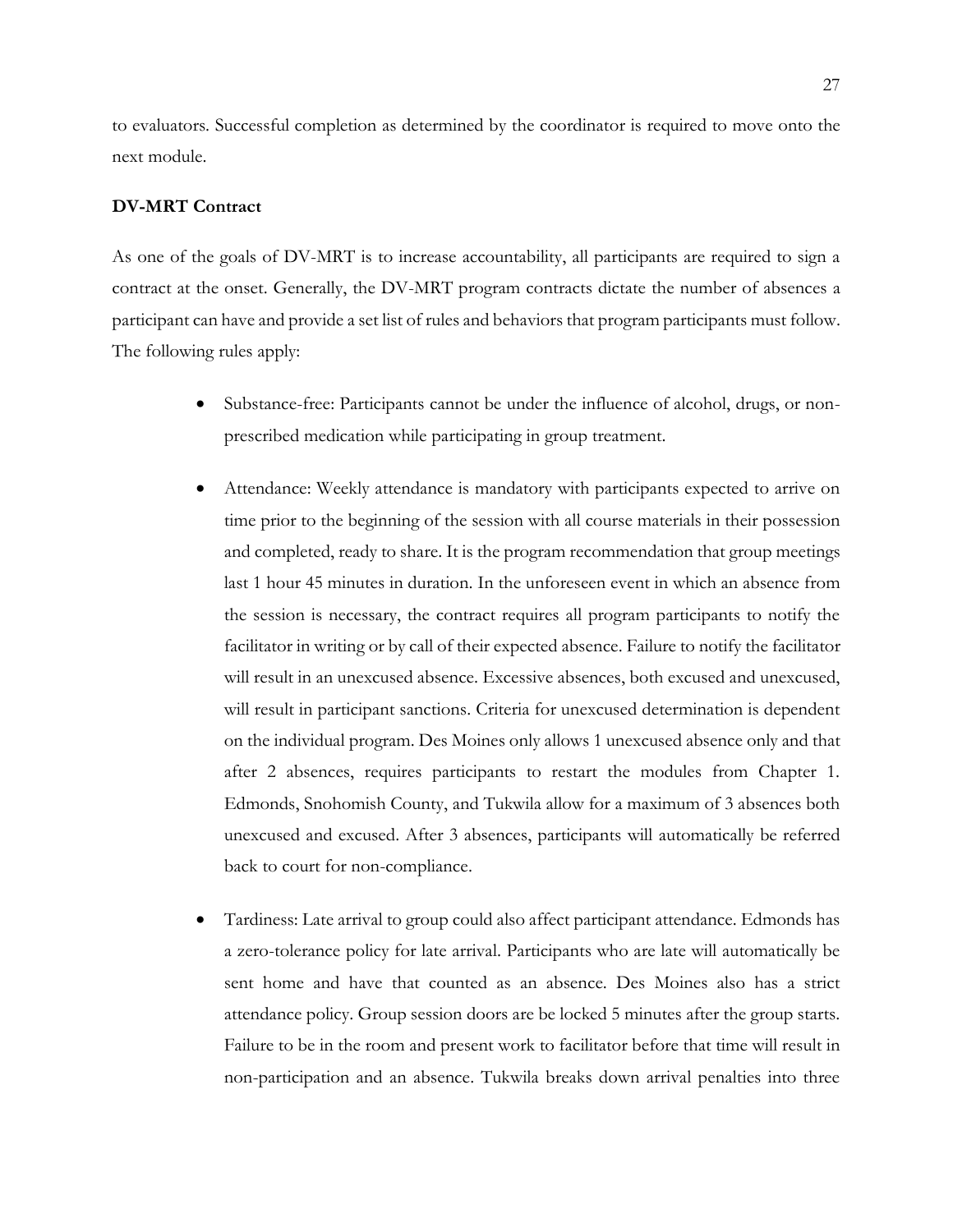categories. If participants arrive within 15 minutes of the group session beginning, they will be allowed to participate and get full credit for that session. If they are 15-30 minutes late, they will get credit for attendance only but will not be allowed to participate. Participants who are 30 minutes or more late will get no credit for class and will have it result in an absence. No information is provided for Snohomish County regarding their late arrival policy.

• Confidentiality: All group work is confidential. While it is acceptable that participants share their individual progress with their immediate support system, all participants are expected to keep other participants' progress and group discussions private.

Participation in DV-MRT is voluntary in the sense that participants may opt not to participate. However, the program is court-ordered via conditions imposed at sentencing. If the potential participant opts against completing DV-MRT, they are referred back to the court for an alternative sentence. To be referred to the DV-MRT program for treatment, a referral request must be completed by the court. The referral request occurs during the sentencing phase for a domestic violence conviction. A referral request can also be made after sentencing for domestic violence or a related domestic violence act, specifically when failure to comply with sentencing requirements has occurred. The referral is then assigned to a DV-MRT probation officer who contacts potential participants to schedule a screening interview.

Screening interviews are scheduled shortly after the court date or release from custody. Upon approval, a notification letter is sent to both the participant and the court advising of the start date<sup>6</sup>. Non-approval results in the individual being sent back to court and a new court hearing being scheduled. Periodic progress reports are provided to the court and failure to complete the DV-MRT will result in a referral back to the court for a show cause hearing. Successful completion of the DV-

<sup>6</sup> Participants have raised concerns about delays before program start date and waitlists. Refer to Section 5 - Theme 6 for more insight.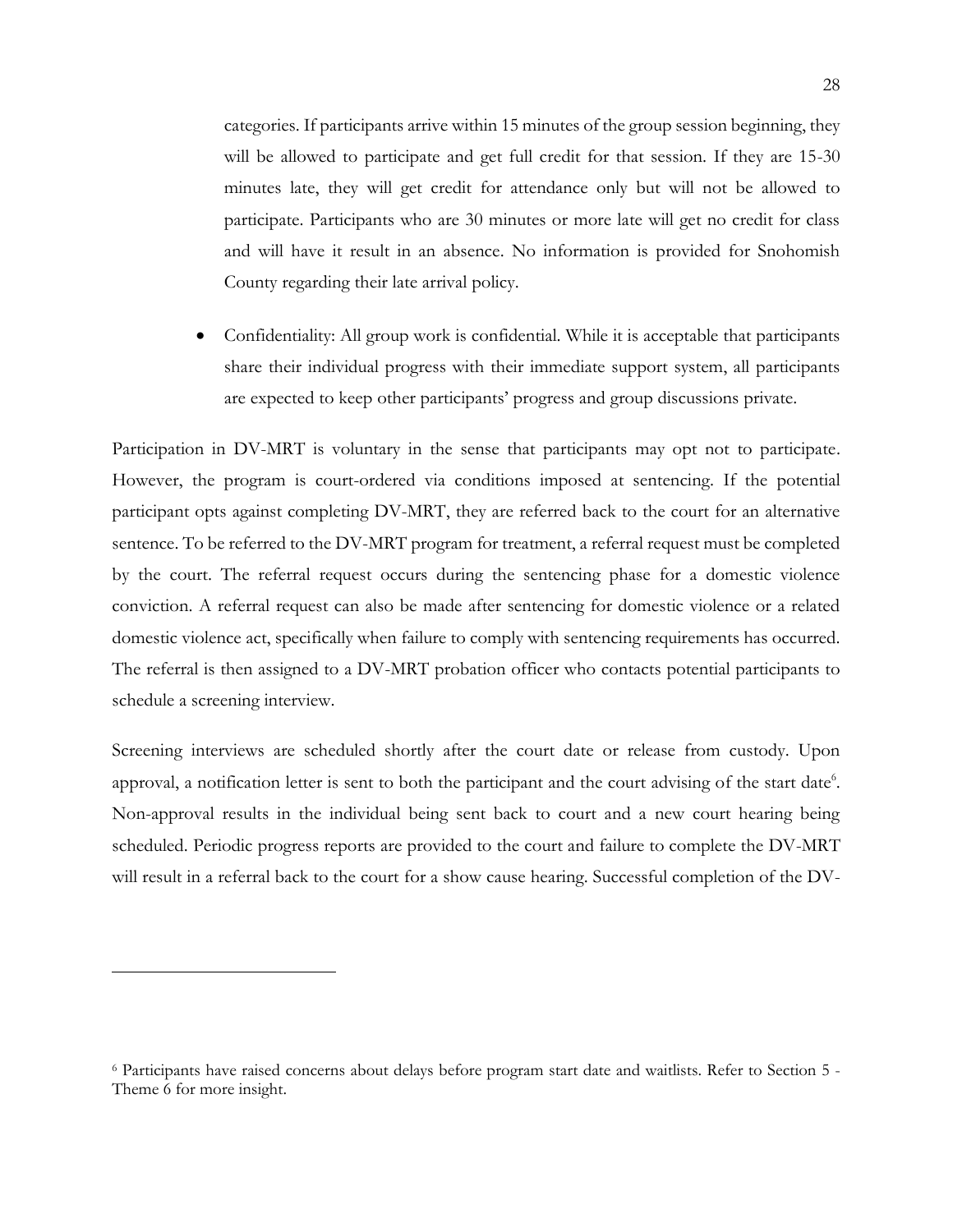MRT program will result in a certificate of completion, which is provided to the court and participant for their records.

### **Cost**

Costs associated with DV-MRT participation range from \$100-\$200 depending on the location<sup>7</sup>. DV-MRT participation at Tukwila costs \$100, it costs \$200 at Snohomish County, and it costs \$100 for in-court referrals (i.e., the court ordering DV-MRT is also sponsoring the DV-MRT program attended) or \$125 for out of court referrals (i.e., the court ordering DV-MRT is different from the court-sponsored DV-MRT program attended) at Edmonds and Des Moines. If a participant loses or damages the workbook requiring replacement, there is a \$25-\$35 fee per each replacement. Transportation is also not provided to participants.

<sup>&</sup>lt;sup>7</sup> In interviews, DV-MRT participants have commented that the full cost of DV-MRT is comparable to the cost of one session with a private provider.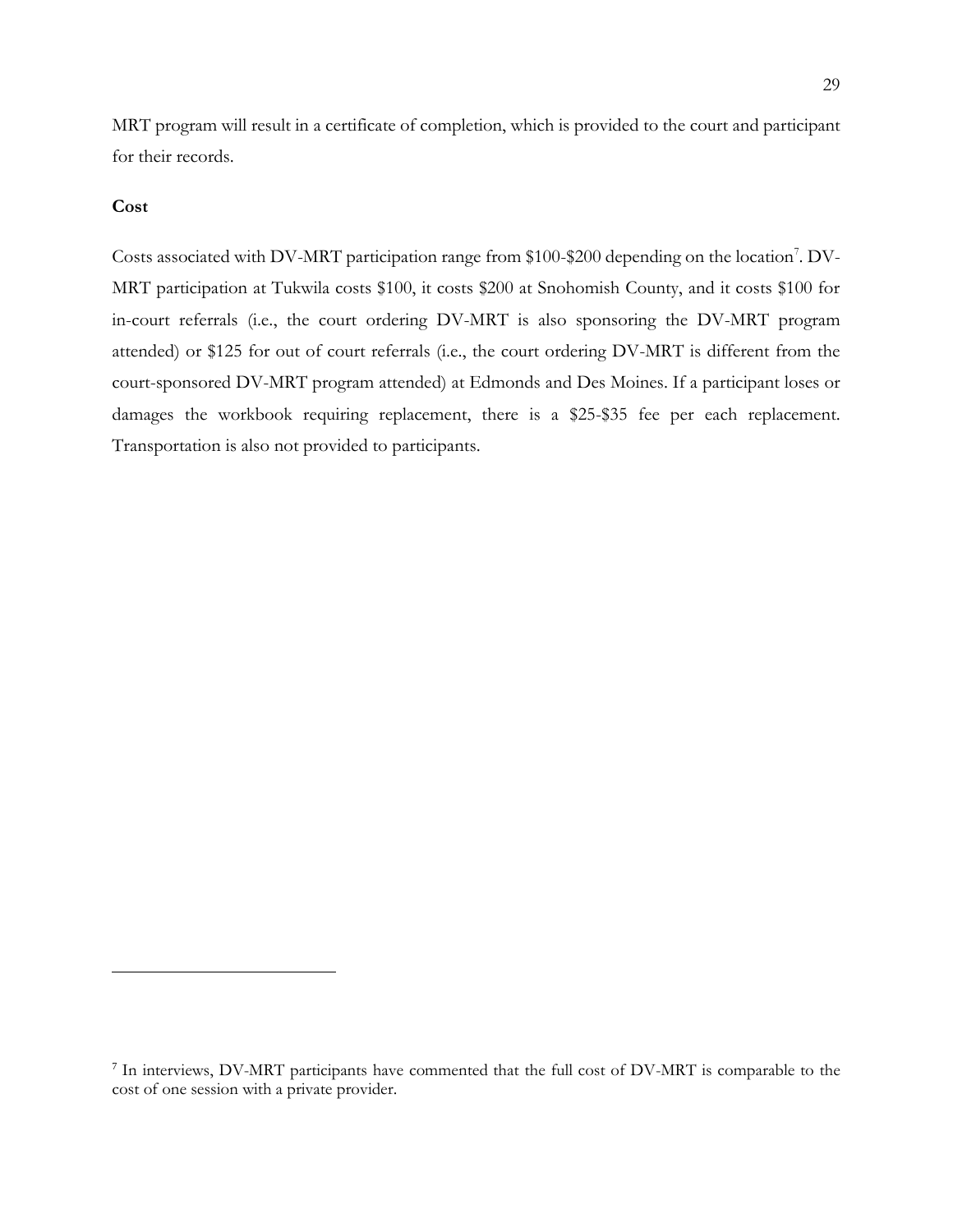# **Section 5: Process Evaluation: Survey and Focus Group Results**

As part of the process evaluation, WSU researchers completed two main tasks. First, we reviewed the implementation of the DV-MRT programs at the sites that agreed to participate. For this purpose, we examined the characteristics of the population served at various sites and the process of each program. This was done to determine concordance between the design of the program model and its actual implementation, with respect to the target population eligibility criteria. We also wanted to learn basic information about the status of program participants and their progress in the program.

Second, we conducted individual interviews with DV-MRT program participants (both men and women<sup>8</sup>), at both the pre- and post-completion phases, during fall and winter 2021. We conducted additional interviews with program facilitators from 3 sites and administered a short survey to facilitators at additional sites when they could not be interviewed. Conducting a process evaluation during a pandemic proved to be a difficult task. It required multiple emails and follow-ups that went unanswered. The data collection strategy -originally planned as multiple focus group interviews and an in-depth survey- had to be adapted to offer more flexibility to participants, specifically to be able to do it at a convenient time. Whilst most participants were at home, they reported added responsibilities in these settings, which made it impractical to organize focus group interviews requiring synchronizing the schedules of 8-10 individuals. Instead, researchers organized individual interviews lasting between 20 and 30 minutes and the length of the survey administered to facilitators was reduced to less than 10 minutes.

This methodology allowed us to gather information regarding aspects of the program that were positive and challenging both for program participants at various stages of the program and at various sites, and for program facilitators from various sites. All interviews were conducted by a WSU researcher trained in research methodology and evaluation approaches. Each participant was informed

<sup>8</sup> The source of information about participants' sex were administrative records. Participants could not selfidentify according to their preferred gender identity. This constitutes an important limitation because it imposes a dichotomous scope to the analysis (i.e., male and female only) and excludes various gender identities.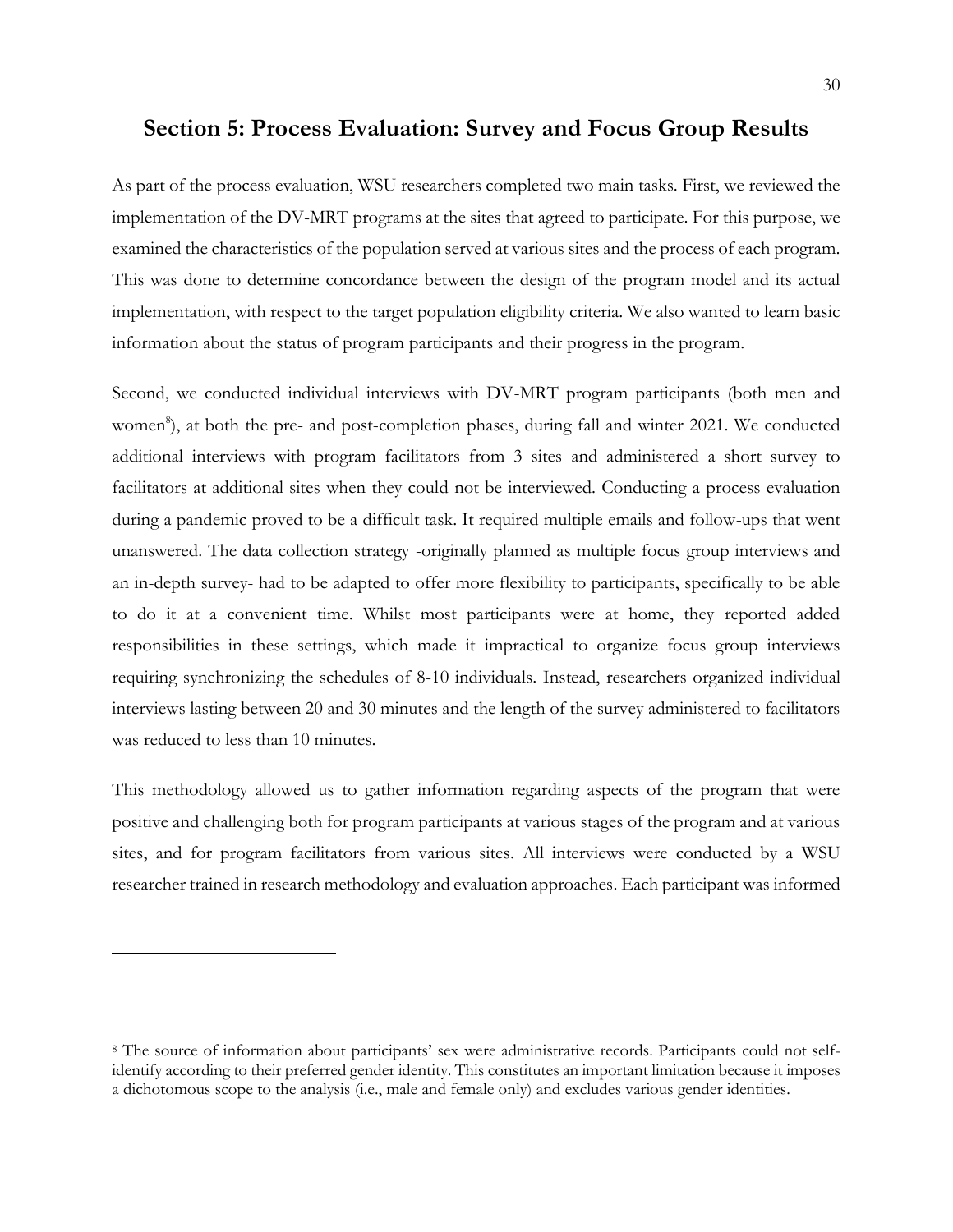that the interview process was voluntary and confidential, and consented to their voice being recorded. Two research participants (one program participant and one facilitator) asked not to be recorded. In those cases, copious notes were taken to capture their experience. The interviews for both program participants and facilitators had similar open-ended questions: they focused on key topics such as personal experience with the DV-MRT program, positive aspects of the program, and areas recommended for improvement or change. Interviews averaged approximately a half hour. Audio recordings of interviews were transcribed for qualitative data analysis.

#### **Program Implementation**

The first component of the process evaluation was to determine concordance between the design and the implementation of the program model, specifically considering the set of criteria regarding target population size and conditions for eligibility. The program textbook specifies that the program is appropriate for perpetrators of domestic violence and that the designated treatment settings is openended groups with ongoing enrollment, so that new program participants can join a group at any stage. A treatment group therefore comprises participants at various stages of completion of the program, in which more senior members can provide peer support to more junior members. These criteria were all consistently applied in the programs reviewed and there are no fidelity concerns. Some sites added a geographical location requirement, as was previously illustrated in the section on DV-MRT in Washington State. We could not establish why these rules differ but hypothesize that this is probably explained by the need for effective use of limited therapeutic resources at some sites.

Next, we present four areas that were identified as areas in which various sites had implemented the DV-MRT program differently: eligibility criteria, mixed-sex or same-sex treatment groups, program rules about timeliness and absences, and modalities of treatment during COVID-19.

#### **Eligibility Criteria**

One area of uncertain implementation relates to verification of eligibility for potential program participants at each site. When we examined the quantitative data descriptively, it became apparent that a small number of DV-MRT participants had not been adjudicated for a DV-related offense prior to starting, and in some cases, completing treatment. The reasons why that might be the case became apparent that not all sites were precluding non-adjudicated individuals with a DV charge from participating. It is unclear whether these different eligibility criteria impact the patterns noted and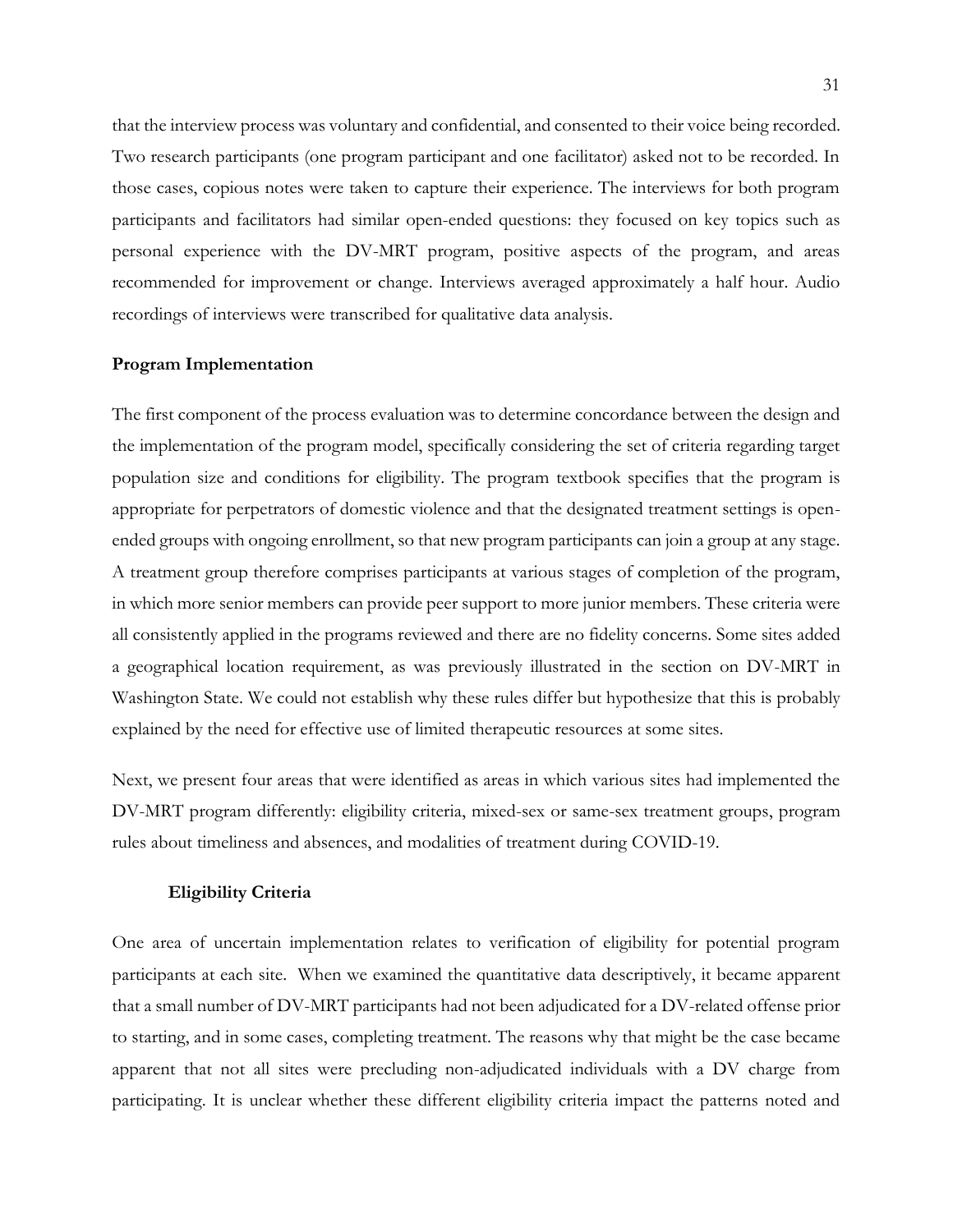discussed in the rest of this evaluation, both qualitative and quantitative, considering their small numbers, but they should be noted.

"Our rule is that the court must have authorized the person to enroll in DV-MRT (vs. ordering a batterer's program). When clients call to enroll, we look up their court docket (using JIS  $9$ or JABS<sup>10</sup>) and check it to make sure that DV-MRT was ordered/authorized. If we cannot find something in the docket, we contact the probation officer or the attorney to make sure that DV-MRT is allowed. ... We have had a couple people who have participated on their own, not because they were ordered to. We have also had people who sign up before they are ordered to do so, typically when they are in the pre-trial stage of their case. We allow them to do so, especially since our waiting list is so long. However, before we let them enroll, we follow the same process and verify that the court actually authorized our program."

"There is no formal verification or screening process. I think the attorneys working on the case determine if someone is eligible or not with the help of the DV Coordinator who knows a lot about the case as well. In regards to referrals coming from other courts, they call me to ask about the program and I do a quick screen myself over the phone. I make sure they:

1) can read and write in either English or Spanish - enough to get through the program;

2) have the ability to at least pay for the book;

3) have access to either a smart phone or computer with a camera and;

4) are able to attend to one of the … groups we currently run.

If they lack any one of these, I either work with them or refer them back to their attorney or another program."

<sup>9</sup> JIS is the acronym for Judicial Information System.

<sup>10</sup> JABS is the acronym for Judicial Access Brower System.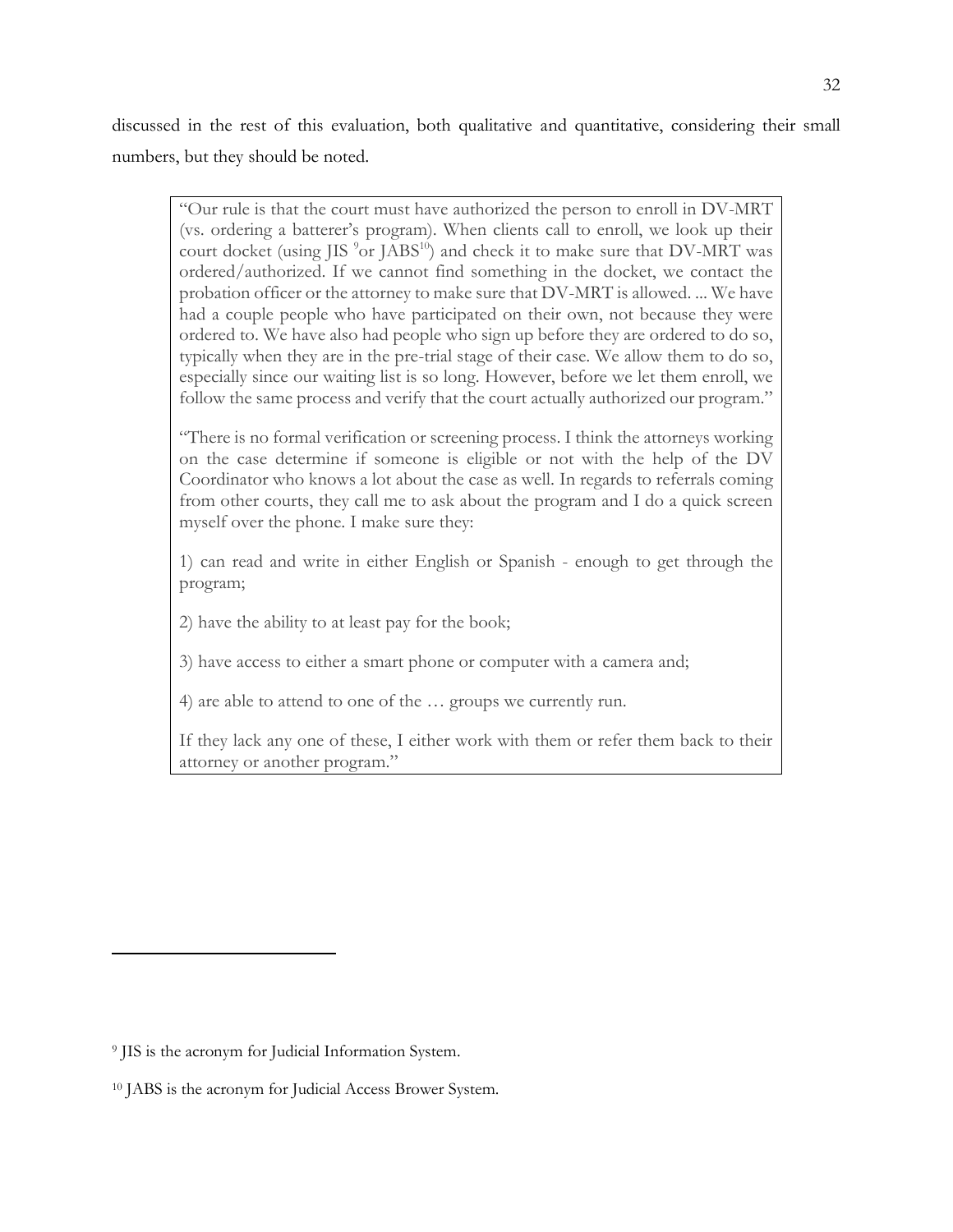#### **Male and Female DV-MRT Programs 11**

First, some sites implemented treatment group comprising only program participants of the same sex (all males or all females) whilst others allowed groups with participants of both sexes. Concretely, mixed groups were the results of practical considerations, with a facilitator noting it was how their program operated because there were not enough females to maintain a full group going considering the rolling enrollment format of DV-MRT.

"We've never had enough females to make an all female group. ... So right now we're just incorporating them with the males."

This can be an area of concern, as some research demonstrates that treatment is not gender neutral. One facilitator noted that mixed groups might be particularly problematic for female participants as many of them might have experienced past trauma at the hands of men, which could potentially hinder the benefits of DV-MRT in such group. Another facilitator conveyed having made the decision not to offer treatment to women considering their low numbers and a desire to exercise caution towards possible deleterious effects. Another facilitator noted that their site had moved from mixed groups to distinct same-sex groups for males and females; this experience had opened their eyes about the changing nature of female participants' contributions to group, which the same-sex settings allowing more space for processing of prior trauma as victims of violence.

"At first we had women … we just had them in our regular group. We haven't really had any problems with that but what I have found now is that the women are telling so much more of their backgrounds and their stories that they had originally. We didn't realize that because they were doing their assignments, they seemed to be open at our meetings but what they weren't telling was how much they suffered at the hands of men in their lives and they weren't telling that with the men in the group. So it was something that I thought was successful with the men group when

<sup>11</sup> Participants could not self-identify their preferred gender identity. This limitation of the data imposes a dichotomous scope to our analysis. Empirical research generally indicates that IPV is differentially experienced by individuals based on their gender identity (Ansara & Hindin, 2010; Cho et al., 2020; Langenderfer-Magruder et al., 2016), especially when considering gender in interaction with sexual orientation (Goldberg & Meyer, 2013; Graham et al., 2017; Walters et al., 2013).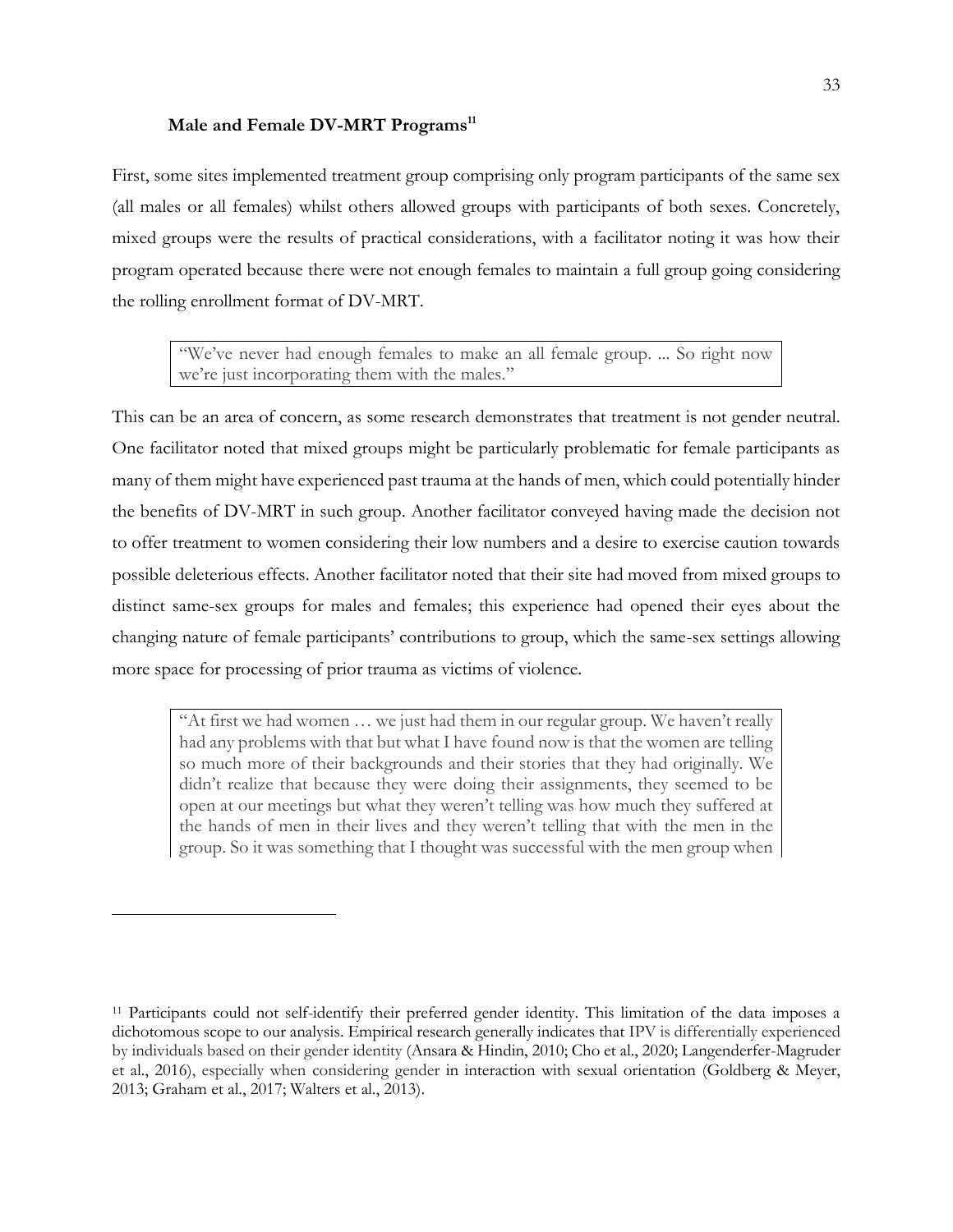we were doing it, but now I realize that we were really, we were really shortchanging those women."

## **Enforcement of Rules about Timeliness and Absences**

A third area of implementation difference is noted specifically relative to the enforcement of the rules discussed in the prior section reviewing program documents, specifically those relative to attending group on time and absenteeism.

"I know some facilitators are very strict on the 'you have to be on time otherwise I won't let you in. You're five minutes late, I'm not gonna let you or you missed two groups, you're discharged', something like that, which I understand everybody is a little bit different and they can make their own rules, but with me I've been a little bit more tolerant. I came from a social work background. I understand the struggle, especially when it was back in person, the whole bus thing. I understood all that. Now with the capability of being anywhere … listening in, I'm a little more strict on that but with absences as long as they communicate with me … so I give them a little bit more leeway but I think you need to have both a passion and just like an understanding that this is a six-month program. If I were to do a six-month program and you wanted me to be there every week, I'm gonna miss a few weeks. So I have to be understanding about that, you know, that they're human."

"One of the things we were not being real consistent with was if somebody missed a module or missed a week because they had a really good excuse, I was letting them make up the module the next week and somebody else was "Nope! They're absent, they're absent. They're not making it up."

## **Treatment Modalities During COVID-19**

The fourth area of implementation difference is noted specifically in the context of COVID-19 in which modality of treatment differed. Specifically, the nature of what "remote" DV-MRT treatment meant varied by sites. Some sites opted for teleconferencing treatment in which participants had to check in by phone. They did so for accessibility reasons to ensure program participants were able to continue progressing through the program steps. Noted drawbacks to this approach were a belief about decreased program effectiveness, explained by a facilitator as their lack of ability to evaluate any nonverbal communications by participants, rendering difficult the evaluation of whether the "work" was completed.

"One of the things we haven't been consistent with in COVID-19, and part of the reason is our judge is pretty insistent about it, we really wanted to be accepting of clients regardless of whether they had a computer or not, so we allowed call in and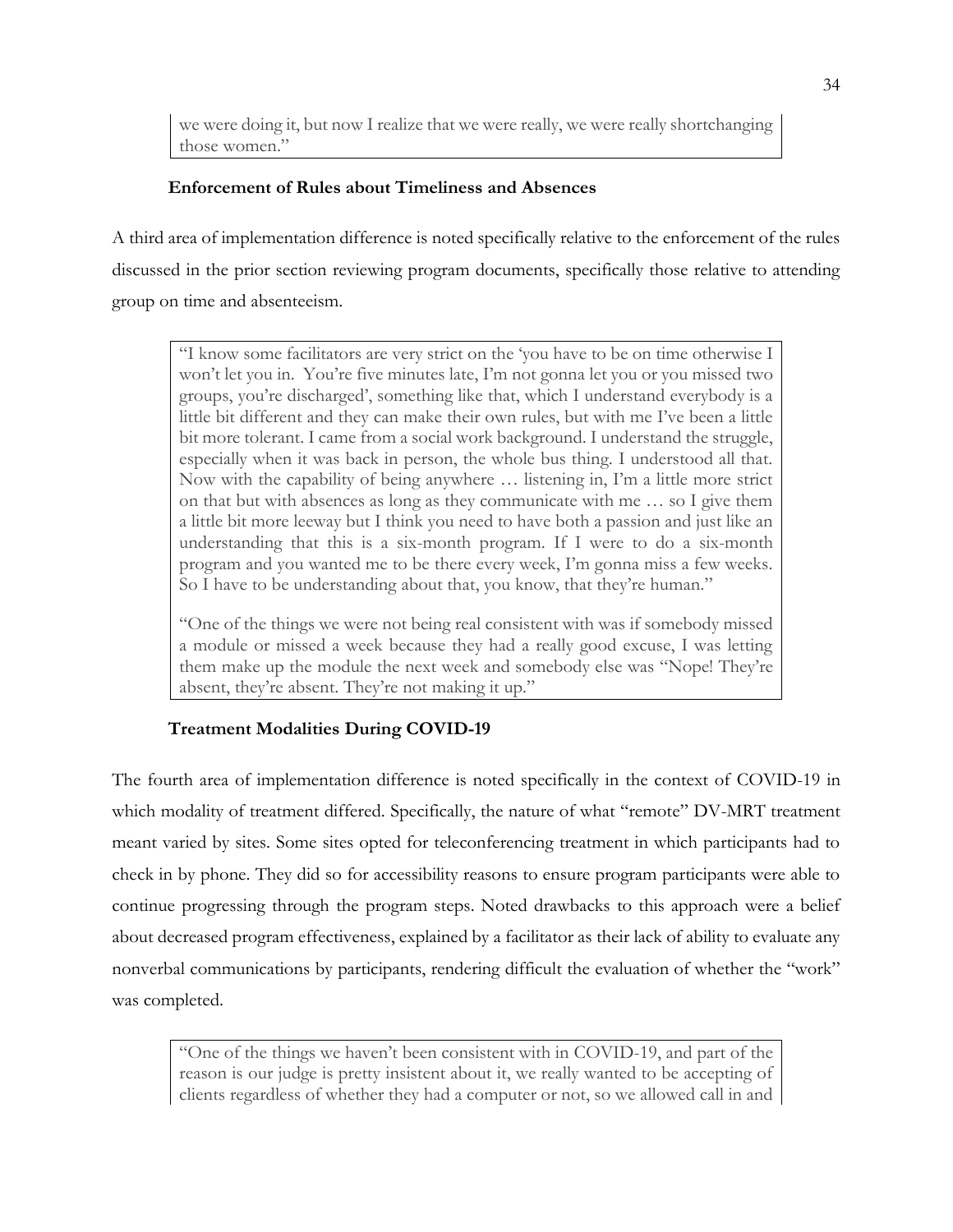not be on cameras, but we talked to other agencies who were "absolutely not, we will not allow anyone to be without being on camera" and our judge was pretty adamant that people could call in without being on camera… We're not going to go against somebody because they just don't have the technology. … I recognize all the voices, I know who they are. We get good participation, but of course, there's certain [participants], I'd like to see their module … so I am not really sure if we are doing people a disservice by being more inclusive. That's something we've been struggling with for a few months."

Other sites opted instead for video call options, in which participants were required to participate on a system in which they were seen and heard (video and audio). This option was selected because it was thought to more closely preserve the integrity of the program and ensure alignment with the group accountability model that is core to the DV-MRT program. A facilitator noted how this option had also increased flexibility and eased program participation, giving the example of a woman participant who had been able to complete a module a few days after giving birth while still in the hospital. Drawbacks from this approach are interruptions from the participants' environment are more likely to interrupt the flow of the entire group since they can be seen by everyone. While those changes in treatment modalities were dictated by the reality of COVID-19, their possible impact on therapeutic outcomes should be kept in mind and remain to be investigated in the future.

#### **Interview Results**

Findings from the qualitative data analysis of individual interview transcripts reveal important themes for both program participants and facilitators. They are summarized in Table 7 and presented in more details in the following subsections of the report.

| Program Participants   | Program Facilitators                        |
|------------------------|---------------------------------------------|
| Program Content        | Program Content and Perceived Effectiveness |
| Facilitators and Peers | Workload                                    |
| Program Cost           | Program Scheduling                          |
| Workbook               | Workbook                                    |
| Program Process        | DV-MRT During COVID-19                      |
| DV-MRT During COVID-19 |                                             |

<span id="page-35-0"></span>*Table 7. Themes From Individual Interviews*

**Results of Individual Interviews with Program Participants**: Overall, participants talked positively about the program and its low cost. They rated its content, the facilitators and peers as important components. However, they did note some difficulties relative to the workbook, the wait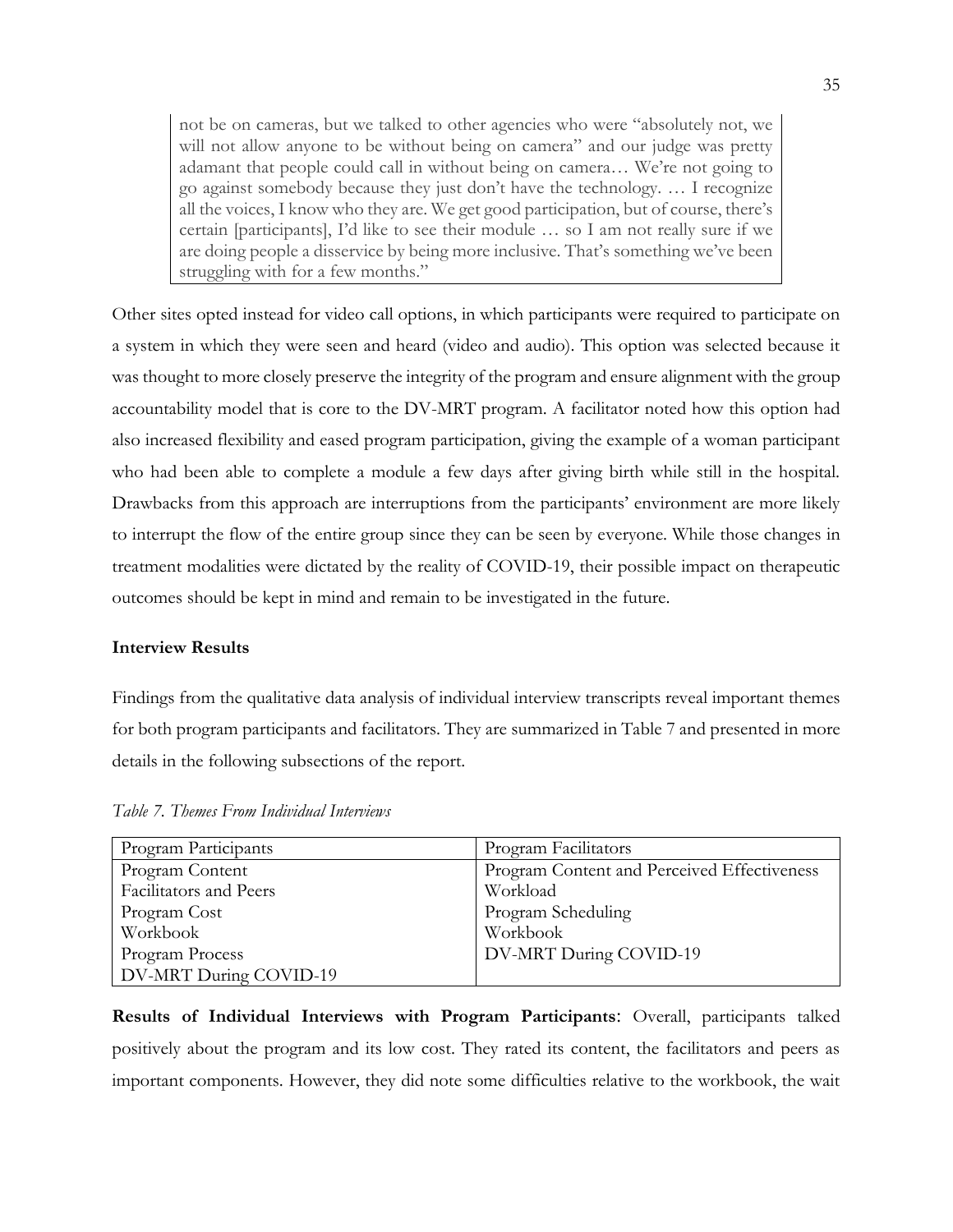time to access the program, and some challenges in completing the program while maintaining stable employment due to scheduling of programmatic activities. Finally, they also discussed opportunities and challenges that arose during COVID-19. What follows is a description of each of the themes and subthemes, with quotes from participants to support our interpretations. We have transcribed participants' quotes verbatim to fully represent their patterns of speech.

## **Theme 1: Program Content**.

As part of the qualitative program participant interviews, we asked them to discuss the nature of their personal experience with the DV-MRT program, and their answers emphasized important aspects of the program content and its perceived effectiveness.

" It is useful with people that have anger issues"

"I view that illustration phenomenal because you get a chance to talk about ... y'know give a testimony on what happened in the... in those portions of those years and also get to see where if you didn't make those same choices and decisions where you could have been at "

"I love it so far."

"It definitely created a healthier environment at home"

"It's very good practical information and I guess it gets you to look at things a lot of different perspectives"

"I feel I have gotten more out of this program then I have in the several years that I have been seeing my one on one counselor"

"I find that the things, the coping mechanisms, the way to communicate and talk has spilled over into my ... life"

"Uh you know… Quite honestly, I love it. I wasn't skeptical of it um coming into it. I knew that I needed help um so I was very open to anything that came through the program um but it has been… it has far exceeded anything that I expected."

Next, we highlight two important aspects of the program content, specifically its facilitators and the peer format as important components of the DV-MRT program.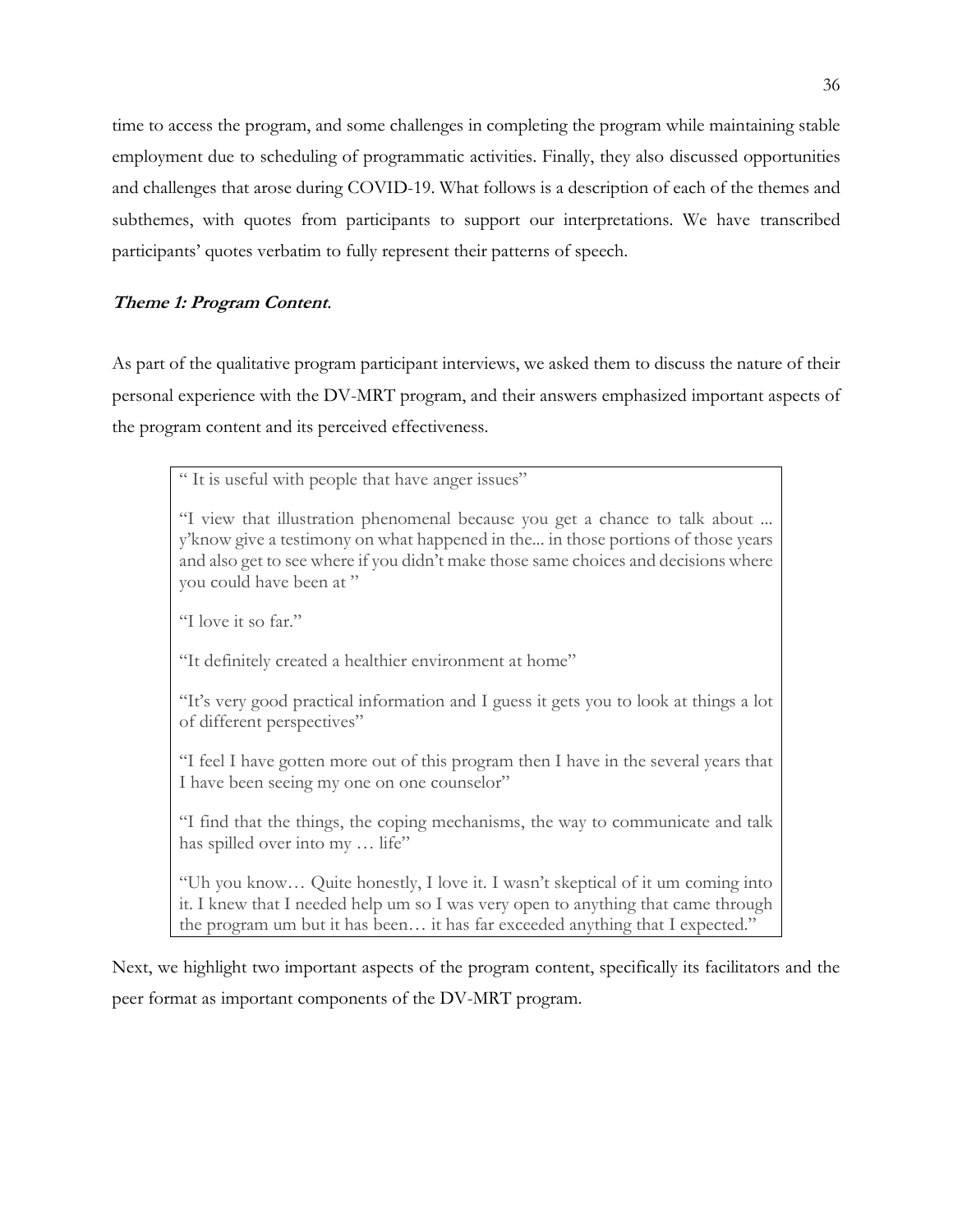## **Theme 2: Program Facilitators**.

The individual interviews conducted highlighted the importance of the facilitators' role in the DV-MRT program. Significantly, no specific question was asked about the facilitators in the qualitative interviews, yet they emerged as a consistent and positive theme among participants at both the preand post-release phases.

"Having a good person to organize it is definitely an important factor."

"[Facilitator's name] is phenomenal."

"[Facilitator's name], I think is [their] name, [facilitator's name]... [They] was really solid. [They] um really dove into the program with both feet and was really um a strong advocate and uh non-judgmental and [he/she]'s a probation officer. I don't know what you know about the administrators of the program but um if there aren't other guys like [them], there needs to be."

"Some of this has to do with the person who gives instruction. Obviously, my instructor was [facilitator's name] and [they] made it very practical… you gotta have to have somebody like [facilitator's name] who's comfortable in front leading a group of very diverse... the the.. your clientele is a very diverse group of people and [facilitator's name] was somebody who was comfortable in that environment and that made a big difference."

"[Facilitator's name]is a very easy going … and [they] kinda just allows us to just say and express things without umm you know [he/she]will ask questions in places and kinda challenge people to a degree…"

"The main the organizer of the course was [facilitator's name]?, [they] was really, really good, made us feel comfortable."

## **Theme 3: Peers**.

The individual interviews conducted also discussed the importance of their peers in the DV-MRT program. This is another area in which no specific question was directly asked about peers, yet consistently emerged as an important component of the program content.

"Being able to discuss this… you know… with other people who are going through similar challenges um… makes you not feel alone or isolated. Umm It gives you the opportunity of being able to hear umm you know different levels of people may not have had worser situations than you so um… you could be able to be a leader and let them know like you don't want get this far into it or some people have been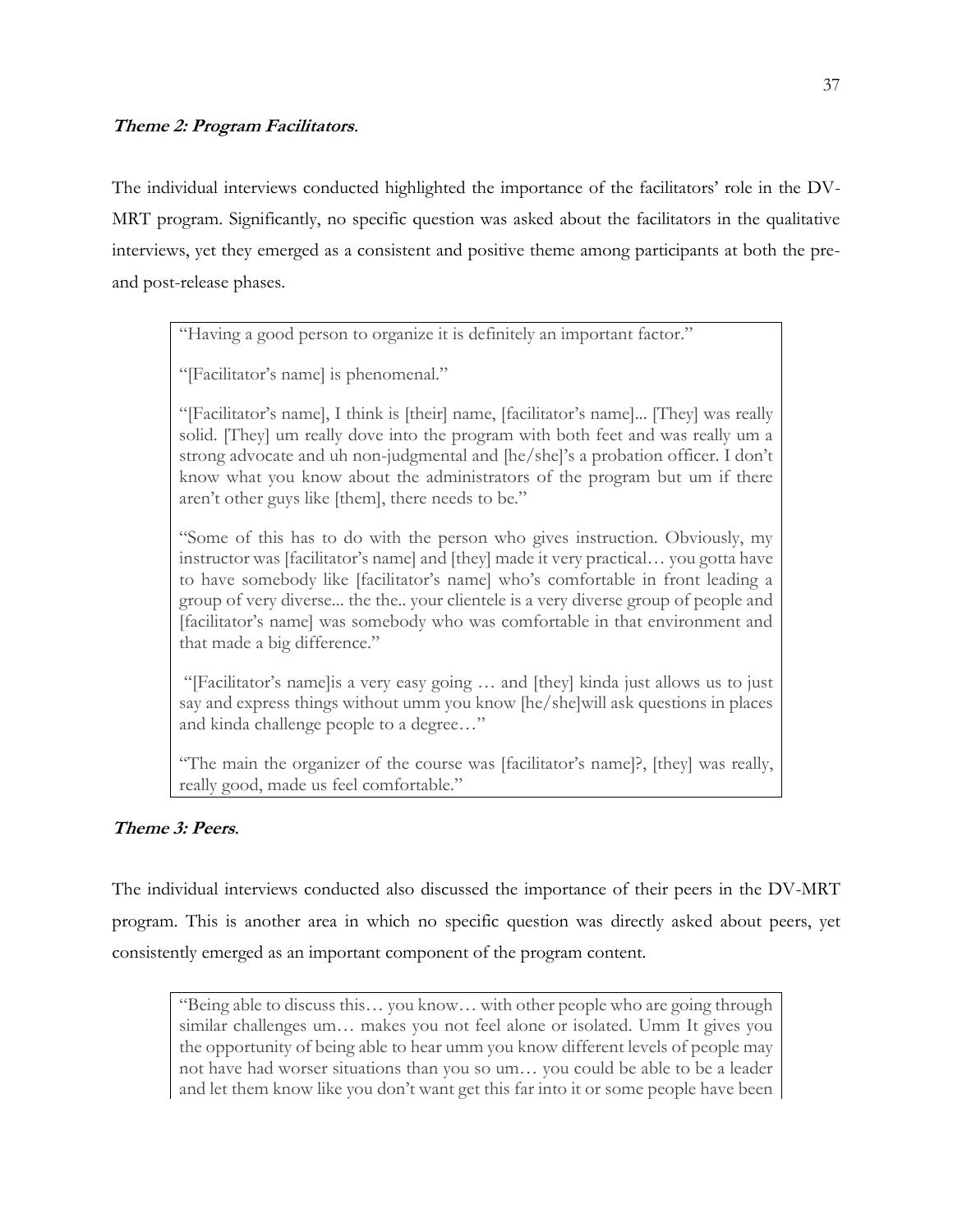a little further than you so your like you know you can kinda… see things on both sides of the fence. That's not where I want to end up so this the steps I need to do in order not to end up that far."

"The one thing that really stood out to me when I started was knowing that I wasn't alone."

"Good group of people."

"I like how personal it is and that you get personal attention through other peers in the program and the counsellor."

## **Theme 4: Cost Of Program**.

While the program textbook specifies that all costs for the program should be borne by program participants, one of the stated goals of the implementation of DV-MRT in Washington State is affordability. Specifically, because of the low costs associated with enrollment and completion in DV-MRT in contrast to the cost of a private treatment provider, it was hoped that low-income clients would be better served, leading to their pro-social reintegration. This is a final area of satisfaction that generally emerged from the individual interviews.

"The cost of the program of the program was very affordable."

"I was actually blown away because I think when I looked into other programs, it was almost like \$50 per class um and at that rate, I am financially burdened right now so I probably only did like 4 or 5 classes you know for like \$200 or I would only did… uh let me see.. two classes for that price that I paid to join with you guys, that would only took me two classes with somebody else.. another program and then I would have to stop but I get the benefit of doing 24 classes for that same basically \$100 range instead of paying over \$200 or \$50 per class and then having to drop out because I couldn't pay or afford."

" It was extremely cost effective I mean um compared to any other um recovery or treatment related services. It was the most valuable dollar for donuts."

"It's low cost… It's not really financially difficult to get in and complete the program."

"I would say that's one of the positives is it is very accessible. They don't say this is going to cost you \$600 and you got to do it. The only thing I had to spend money on I think was the book and I don't remember but I don't remember it being very expensive. The money thing that I saw was for 25-40% of the group depending on what point in time you look at the group, financially, they are having a tough time getting bus money to get to the class."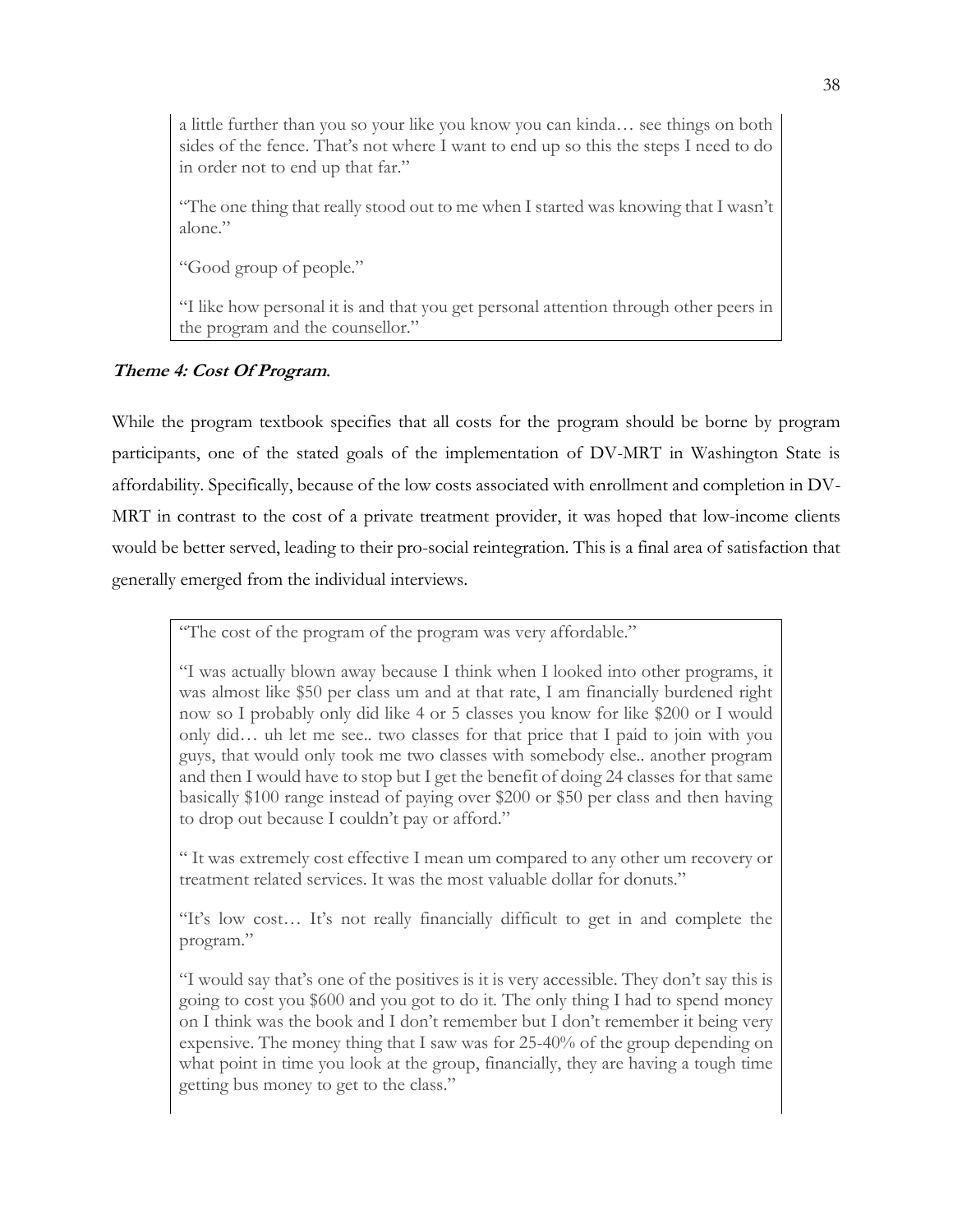Most participants interviewed were satisfied with the costs of the program, but a few minority opinions should be noted. Specifically, two participants noted that the DV-MRT program was only affordable if a participant was employed, and that unemployment status would render the cost prohibitive. Another participant also noted that the program should be free altogether.

### **Theme 5: Workbook.**

Another theme for interview participants was their concerns about some aspects of the workbook *Bringing peace to relationships*. As presented earlier, many participants expressed satisfaction with the content of the program, which they identified as meaningful due to the facilitator's role. However, an area of consistent dissatisfaction was the workbook in which this content was presented. They noted that the book that was developed more than 25 years ago and that it focused exclusively on men victimizing women, to the exclusion of violence perpetrated by women or to the same-sex nature of the intimate relationships of some program participants<sup>12</sup>. Generally, participants noted how some examples were narrow and a little silly, feeling that this was not representative of the challenges in their own relationships or in the relationships of other group members.

"There are silly little stories within the book that are kind of cheesy and not really relatable."

"If you follow the book, they have got all kinda funny little rules that the people who wrote the book came up with and I understand that it was originally designed for an inmate population so they wanted to put some parameters that were sort of harsh in it. To me, any implementation of these harsh sorta non... there were rules that didn't have anything to do with the outcome, they were more administrative, some of this kind of stuff seems kinda silly."

"I think 70% of it is really on target and 30% of it is going in the wrong direction... it's a little outdated."

<sup>&</sup>lt;sup>12</sup> It was reported by facilitators that some program participants had victimized their same-sex partner and were receiving DV-MRT treatment. It is unknown how frequently that was the case.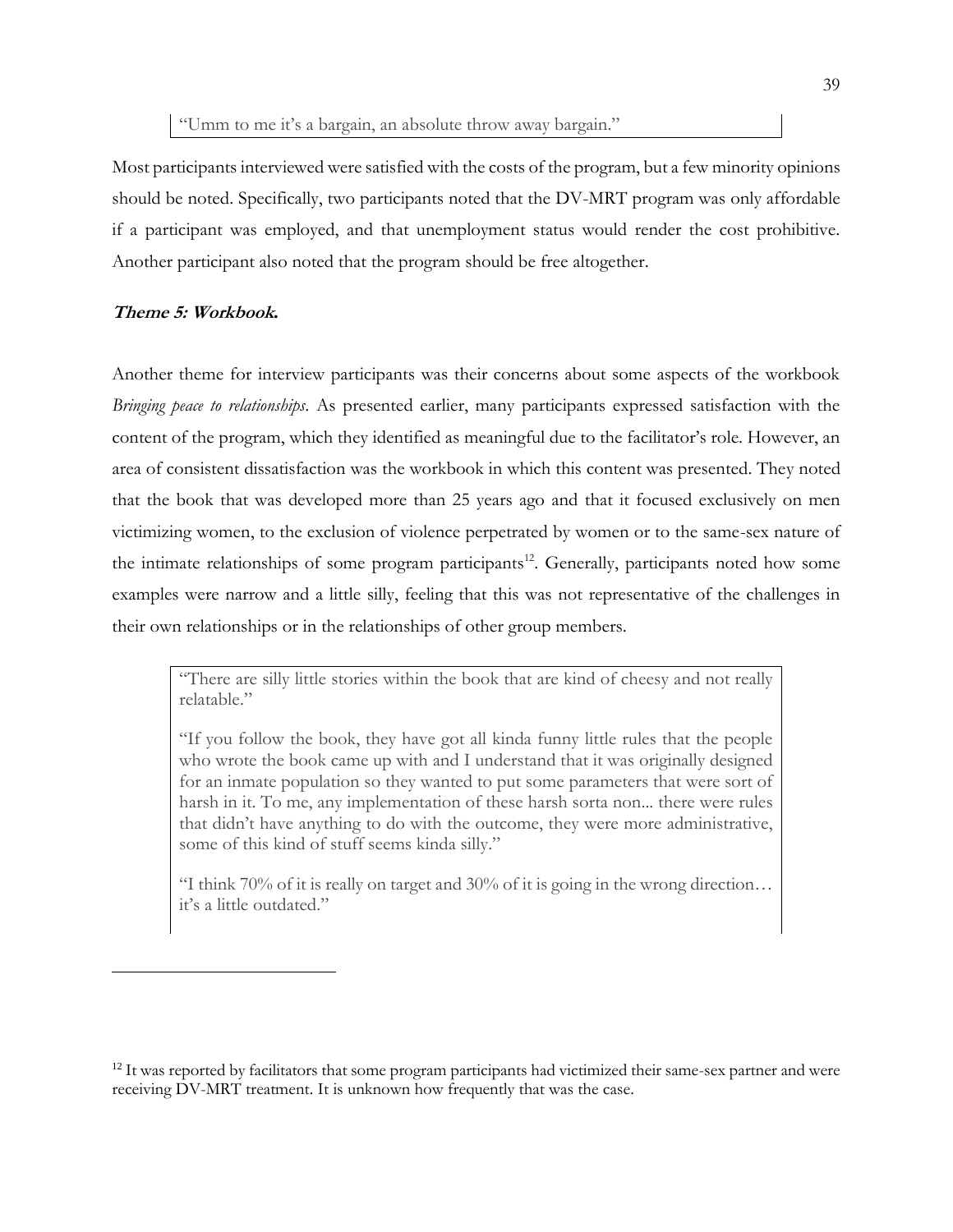"Nearly all the phrasing and all the terminology in the book is male-on-female centric umm which I actually find fairly offensive umm just because I mean there's women in the group as well. Umm you know so to be overly prescriptive like that granted it was written at a time when things were less aware so I kinda get it but as the world shifts you know we should be dealing with a little bit more."

## **Theme 6: Program Process.**

Participants also expressed concerns with their ability to meaningfully participate and ultimately graduate from the program given the difficulty of program participation while employed, in a way that they perceived was exacerbated by the process of the DV-MRT program. Next, we explore various areas of dissatisfaction, including program wait list and full groups, program length, and difficulties in reconciling work and participating in DV-MRT.

*a) Wait List***.** A few participants noted their frustration at having to wait for an available spot at a DV-MRT program before they could satisfy this probation requirement.

"It was the lead time waiting to get into the class. I think it was a 6 month wait or something. … and you have all these other things going on, the ball is kinda rolling in the wrong direction umm you know one is pretty desperate for a solution and if that solution is going to be MRT for that person, I think it would be beneficial for them not to have to wait 6 months before they receive that help."

**b)** *Group Size and Rate of Progress***.** Other participants remarked on the difficulty of progress in

therapeutic groups comprising a high number of participants.

"A lot of times there would be 20 plus students in a class which I don't think it was intended for one instructor trying to work through the book in a class with over twenty kids... Every extra person is makes it just that more difficult for that lessons of the day to be understood thoroughly and uh a good enough discussion around it so that you really feel like you've thoroughly covered today's subject matter."

**c)** *Program Length***.** A minority number of participants also reported that the program was too long to complete.

"For me, it was long and drawn out. Umm… the fact that it was umm dispensed over the course of such a long calendar, that umm I noticed for me, it was kind of you know umm it wasn't uh potent as maybe it could have been if it was more of an intensive program maybe a couple times a week or longer sessions towards a 9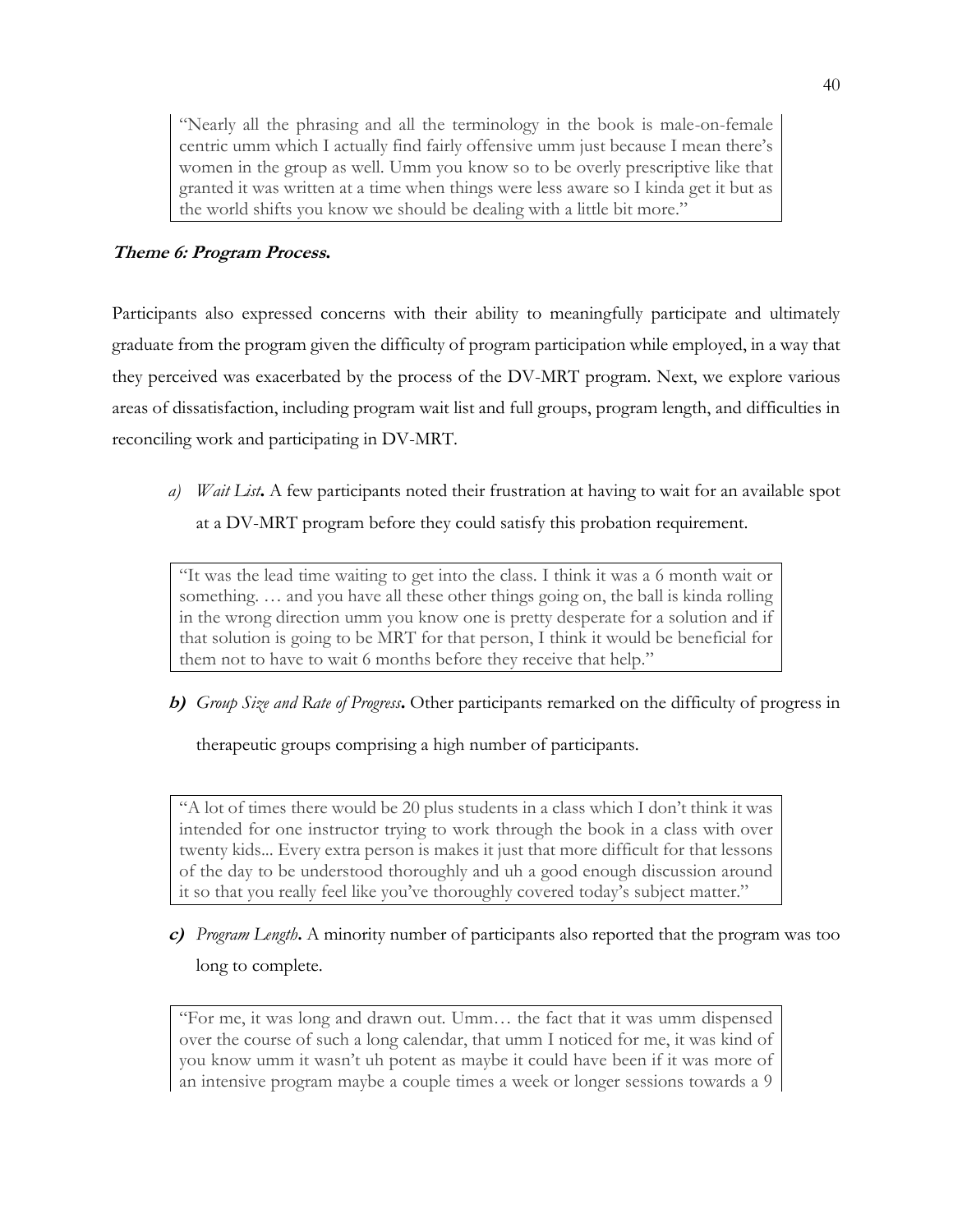or 10-month ordeal. I noticed also a lot of my classmates um they kinda lost interest and dropped out at some point and came back."

However, it should be noted that most participants did not believe this was the case, insisting in fact that hard therapeutic work required a significant time investment and that they understood why the program was designed the way it is.

"An hour and half once a week you know plus whatever time it takes outside of that to go through the lesson… that's table scraps. If I can't make time for that then I'm doing something wrong."

"I feel it [length of program] was about right."

**d)** *Program Schedule***.** A much more common theme captures a concern of program participants over the scheduling of the DV-MRT sessions, which fall during working hours, with no weekend or evening options. Many participants noted how this added complexity to their re-entry, specifically in maintaining employment and managing the lost income.

"My class was started at, I believe, 4:30... It was either 4 or 4:30 on Wednesday afternoons… Well that's a terrible time to be. … And now you got people coming from a pretty good, um pretty large geographical area that are trying to get there in rush hour traffic so that's very disruptive to the group."

"Let's say you know for example.. someone working at jiffy lube or some factory or something like that where they have to be on the clock at this time, … for them to be able take that amount of time on a given day, that's got to be insanely expensive for them."

## **Theme 7: DV-MRT During COVID-19.**

During the qualitative interviews, participants were asked about the programmatic changes that happened during COVID-19 and the stay-at-home orders, which resulted in changes of modalities in DV-MRT; for some sites, that meant a switch to voice DV-MRT over the phone, while for others it meant a switch to Zoom. Participants identified a number of drawbacks and advantages to those changes. Positive changes included increased flexibility. Negative changes comprised interruptions and disruptions to treatment, lower accountability, and technological challenges. These subthemes are presented in more detail next.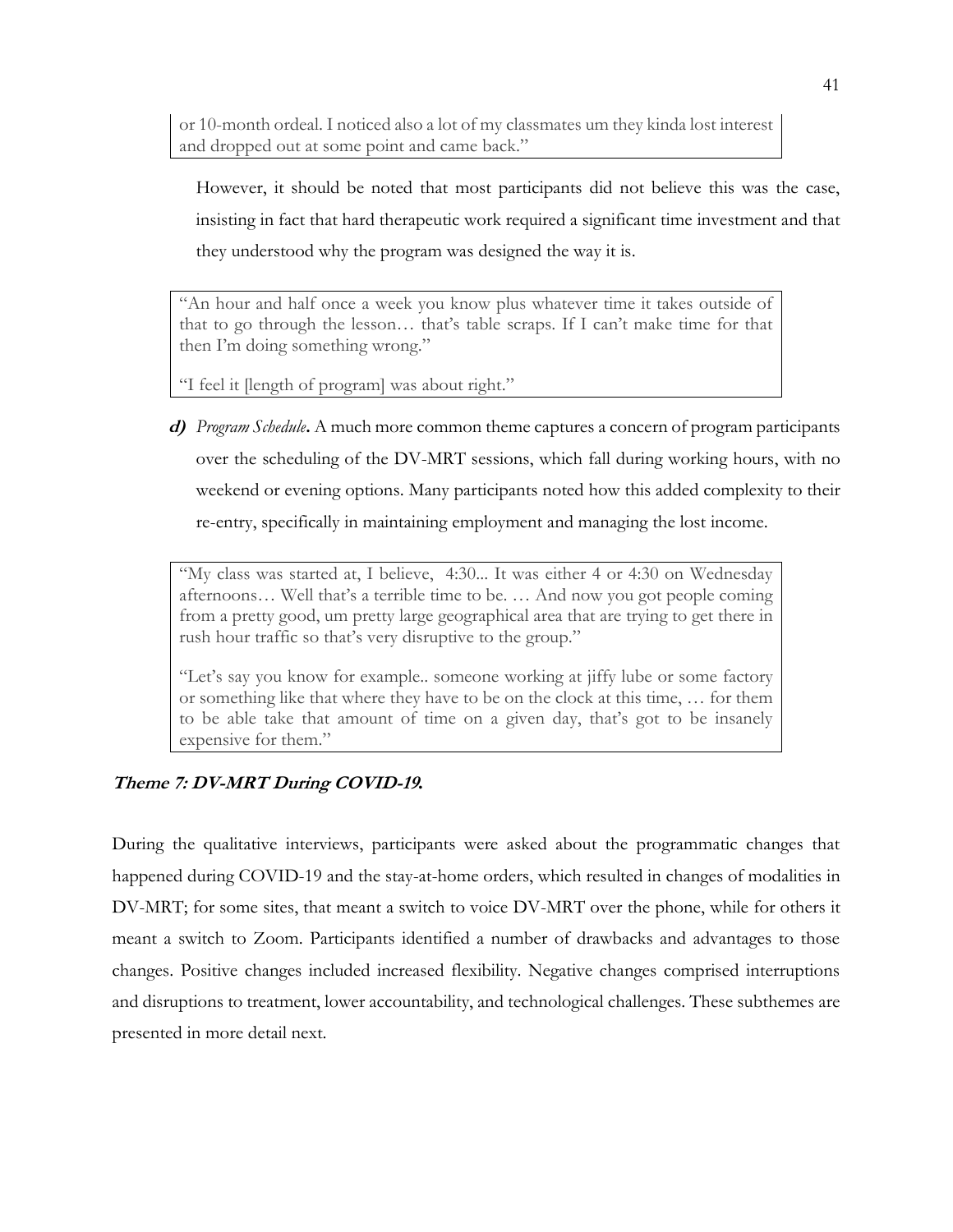*a) Increased Flexibility***.** Considering the challenges identified by program participants with the process of the DV-MRT program, most saw the increased flexibility in treatment modality as a positive change during COVID-19. Many expressed that they hope such flexibility will remain in the future, as it facilitates program participation and graduation.

" I would say because my lack of transportation right now, umm I think that this is a phenomenal way of making it more tangible for you to make people appear umm every week umm and things of that nature so on the transportation piece because of COVID-19 and my lack of transportation, even if it wasn't COVID-19, I think I would struggle because of my lack of transportation to be able to get there and you know stuff like that on time or maybe just get there period."

"I love the fact that it is on Zoom for that purpose because it makes it easier to get too."

"Just the travel of it alone… umm I know that I would have spent probably three plus hours in just driving time to and from the meeting let alone the hour and half of the meeting itself so that would have been pretty much like I would have had to wipe that day off of my calendar so that by itself is a huge savings."

"I thought Zoom was great. Actually we should really be using it. It's a lot easier for a lot of people."

*b) Increased Interruptions and Distractions***.** A first drawback that the participants discussed is a higher number of interruption and distractions following the change in treatment modality. Specifically, because participants are no longer outside their home environment, this context is much more likely to infringe upon treatment time. Many participants told stories of such interruptions, sometimes with laughter and sometimes with irritation.

"There is a lot of other distractions of you being at home umm in the comfort of your home."

*c) Decreased Accountability***.** Most participants recognized that a drawback of the treatment modality change that occurred due to COVID-19 resulted in lower levels of engagement with the program materials and overall level of accountability.

"When you're able to step outside the box out of your comfort zone, you're able to really grow a lot more and be more engaged … For some people who are new to doing zoom... umm it [in-person treatment] would take them out of their comfort zone and stretch their umm ability to learn and grow and challenge them a lot more."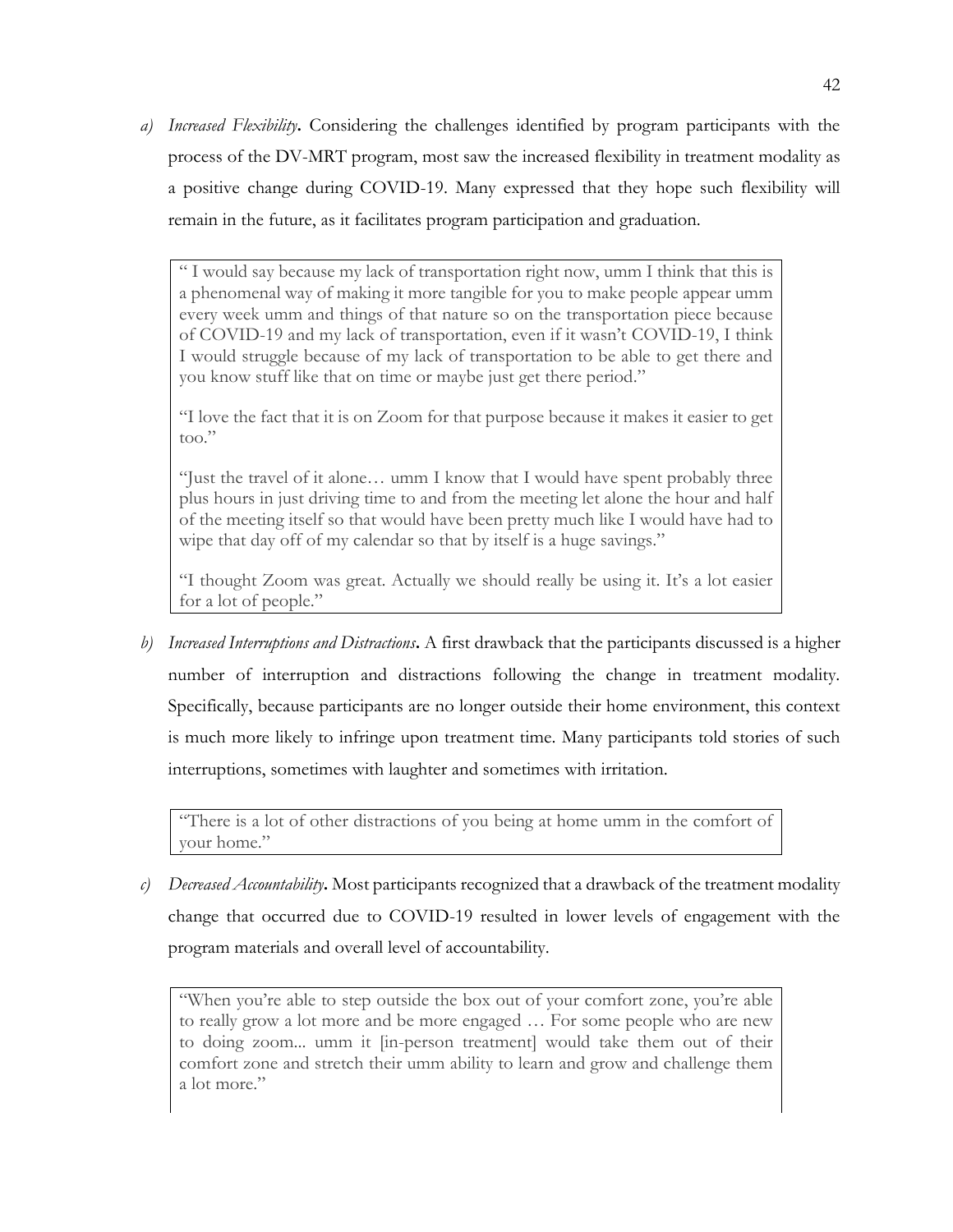"If they don't have the direct accountability of being in front of someone, then they're not putting their whole heart into it."

"I mean with Zoom you have the face-to-face but it's not the same."

"Just the lack of interpersonal… not interpersonal, but just being able to be there live and present."

*d) Technological Challenges***.** A final drawback identified through the qualitative interviews relates to some technological challenges faced by program participants. A few participants expressed concern over the quality of their internet connection, which they believed made it harder for them to progress through the program at times because they had trouble following along. This was a minority concern that was raised infrequently.

**Results of Interviews and Survey with DV-MRT Facilitators**: The interviews conducted with program facilitators offered a complementary perspective to that of program participants in terms of experience with the DV-MRT program. The results we present next highlight a number of shared themes about the topics covered in the prior section, but also illuminate new nuances that are better explained in the words of those responsible for implementing and running the day-to-day activities of these programs. In the sections that follow, these themes and their subthemes are detailed and supported with quotes. As for program participants, we present facilitators' quotes verbatim to accurately represent their meaning.

## **Theme 8: Program Content and Perceived Effectiveness**.

As part of the qualitative interviews with program facilitators, we asked about the positive aspects of the DV-MRT program, specifically to discuss their experience with the program as facilitators. Their answers emphasized important aspects of the program content, and specifically that it put the workload on program participants and that it seems to foster a level of cognitive transformation for many program participants. This led facilitators to state they believed the program was effective in transforming behaviors.

"I've been in probation for [number of years removed] and I've had lots of DV cases and clients. … I've never experiences clients coming in and telling me how much they learned in their DV class or what they got out of it. It was always just sort of 'I went to my class' sort of thing. … What I found with DV-MRT is that although almost everyone talks about how much they hate coming at the beginning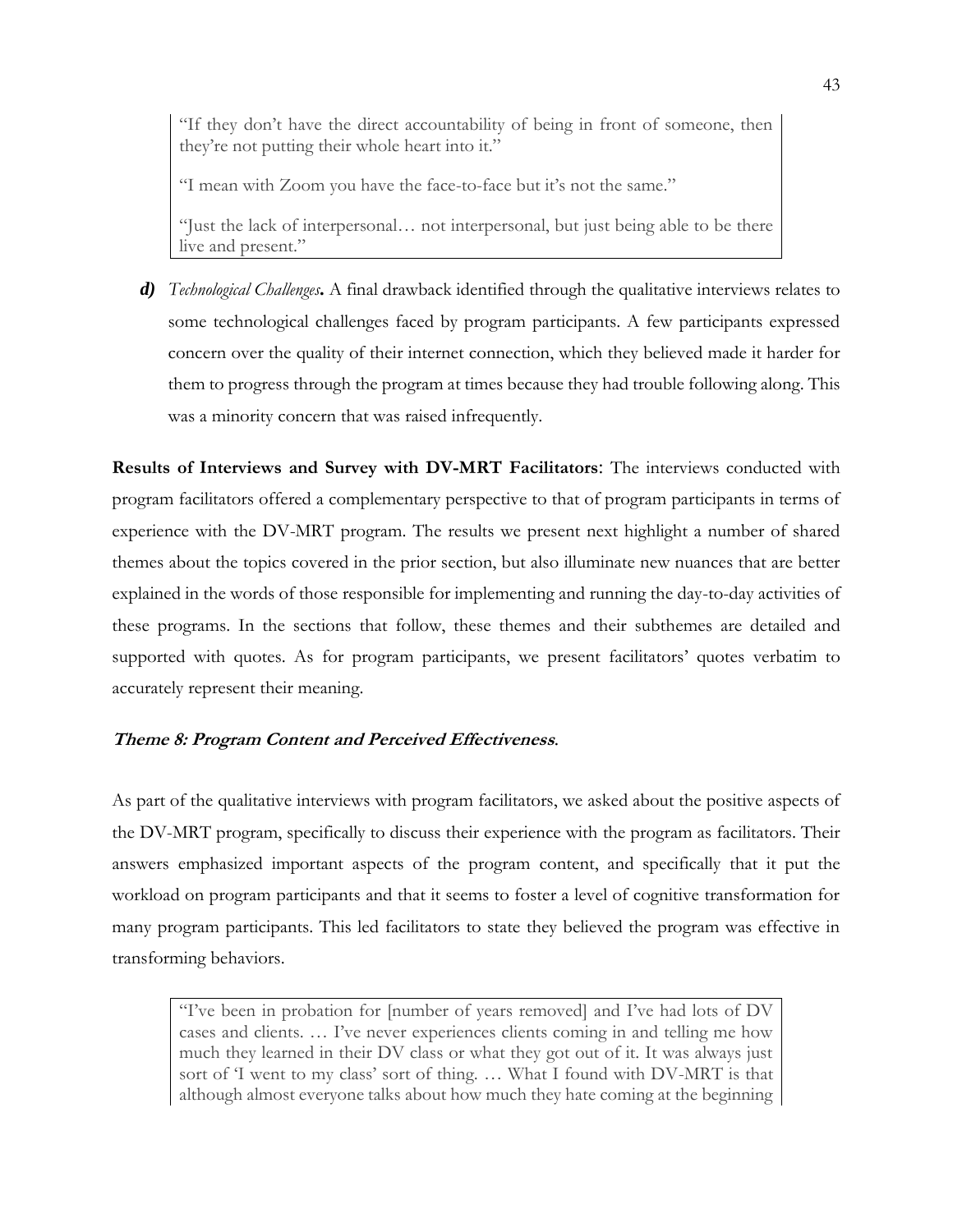there is like a point where all the sudden it changes and then they start telling everybody else that's new to stick with it, that all of a sudden they're going to start getting it, it will start making sense, when I first started I was angry too… you're going to recognize what you need to change and all of us as facilitators just sit there and are like "did that just happened?". It surprises us but it's really consistent. … So that's what I really love about it is for me the last 5 years I've seen so many DV offenders change behavior and change what they recognize. … they screw up again and will come back and say I've got a new offense, this is what I should have done, and they are recognizing they messed up instead of arguing about it saying "it wasn't my fault, it was this", they say '[facilitator name], I should have done a time out, I should have walked away and this is what happened' but they are at least recognizing the behavior."

"What I like about it is that, so we're not counselors … The only thing we are doing there is 'hey it's your turn', 'does anybody has any questions', and just kind of to keep order and stuff like that. What I like about it is that they are doing all the work themselves so it's very interesting to see humm especially the ones that are against the program, that are you know week 1, 2 3 they're, they're just doing the bare minimum to get by and it's interesting to see… and everybody is a little different, they're at different stages throughout the program but you hear a lot 'ah ah' moments and that's what I like about the program, that's what keeps me wanting to continue to do it because you can see the progression, almost week by week. It's motivating how it happens."

"But so towards the middle of the book I see most of them, reaching that point where they are getting it."

"You get to almost live with them throughout those six months and you get to see, you know, what's really going on in their day-to-day lives, and some are really going through a hard time and then they go through this lesson and they say 'this lesson really helped me out, especially this week when I was going through this … I maybe could have violated the no contact order and this could have been very ugly but I didn't because of this'. A lot of those instances you get to hear and you're saying 'wow … it's working, they're not recidivating'."

Additional written comments submitted by program facilitators in answer to the survey question about the biggest strength of the DV-MRT program reiterated some of the same points. Keep in mind that the question only asked for a short answer, which might explain the brevity of some answers.

"Participants identifying abusive behaviors themselves."

"The insights it incrementally offers to students as they complete the assignments and the life-changing tools that they obtain by making a few attainable behavioral adjustments discussed in the course materials."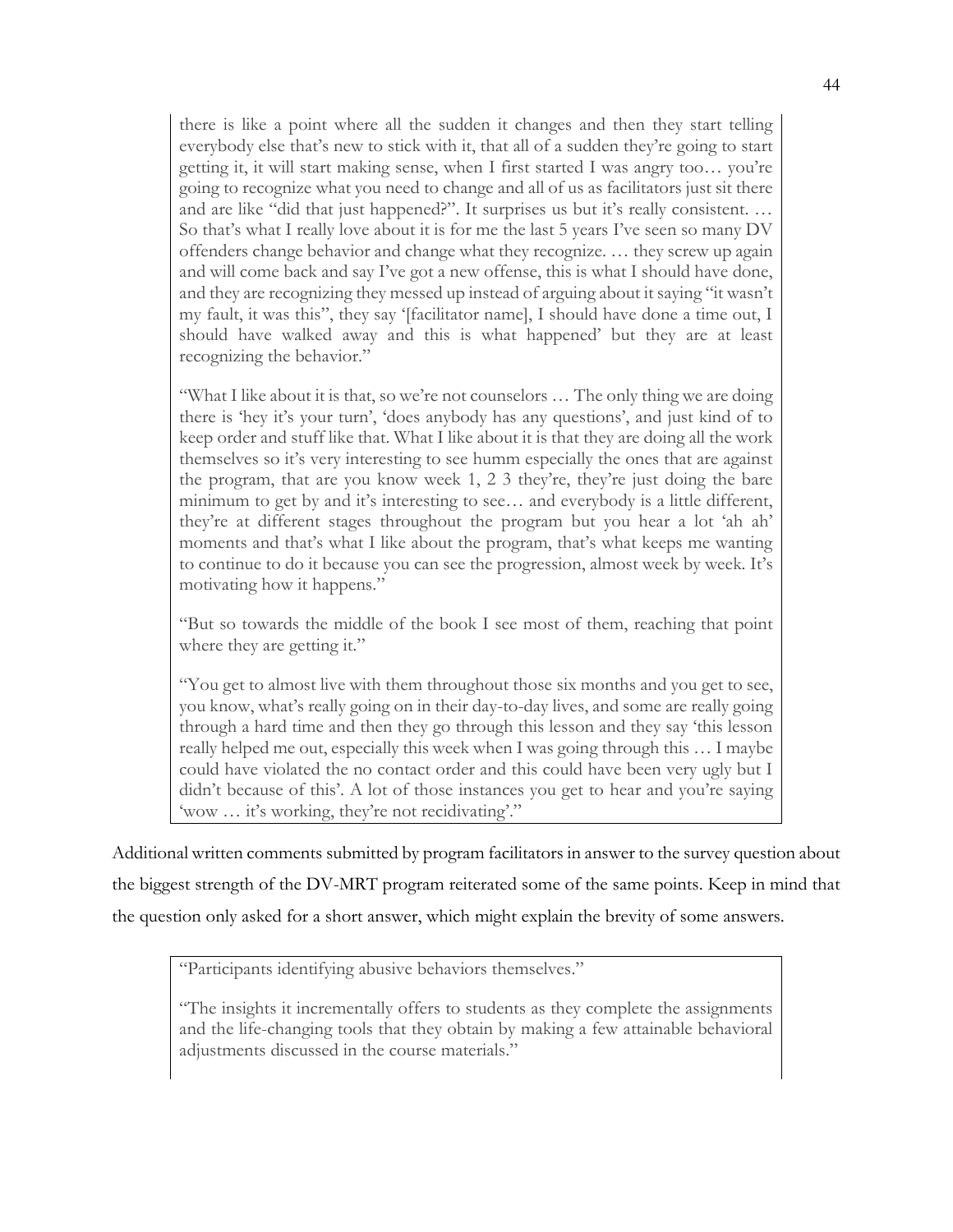"Giving clients the tools to discover a need for behavior change on their own, without lectures or guilt."

The positive aspects of the program emphasized in these quotes are further illuminated by the result, in the supplemental short survey administered, that all facilitator respondents believed the program to be effective and that the program contributed to the overall success.

## **Theme 9: Workload**.

During interviews with program facilitators, we asked about balancing the task of facilitating and managing the DV-MRT program with their other professional duties. Their answers indicated an additional burden in workload, coming not from facilitating group itself, but instead in managing the administrative tasks related to the program.

"It is definitely an added workload. And doing things like status reports, I have so many. Now all the phone calls come to me. So like those 100 and some people that are on the wait list, I've answered all of those calls, I talked to all of those people and I am writing letters and sending them off to their attorneys and to their courts. And then I am following up when they call where they are. … I could really use a clerk. … I've got so many other things that I need to do. … It's just time consuming. It's not that I mind talking to people, it's just, it's busy work."

"Not necessarily the classes … but I think the phone calls and the progress reports and the payments, and then they make the payments to the wrong place and just a lot of the troubleshooting that goes wrong with it takes a lot of time. People call in to ask questions about it, attorneys call so I think if I had a little bit more help, cause I do all of that myself, so maybe if I had another person from the court help me with that, that would be easier on me."

The added workload is also apparent in the supplemental short survey administered, in which 80% of all facilitators who responded indicated that their workload increased as a result of the DV-MRT program. However, all respondents still reported that the amount of work they had to accomplish for the DV-MRT program was reasonable.

## **Theme 10: Program Scheduling**.

The program facilitators also highlighted the scheduling of DV-MRT group sessions when it was in person as another possible area of improvement, especially considering the reality of public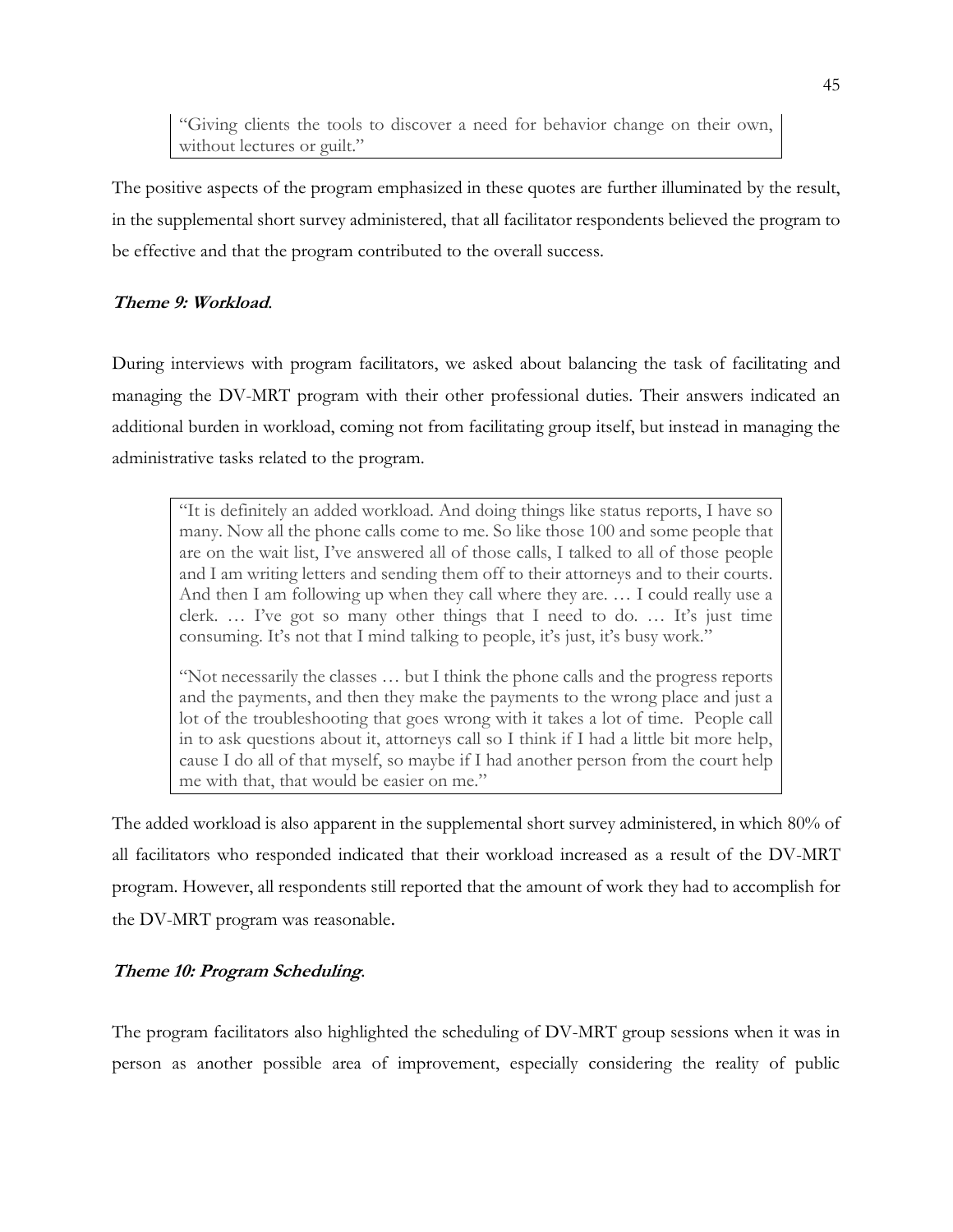transportation in their geographical areas, and the resulting difficulties in be on time for program participants.

"Back then we weren't allowed to work past our closing time … I don't know what happened with the union or something like that, we got stuck back to working 7:30 to 4:30 Monday through Friday and that… now being online it's a little easier to get people because they can do it on their lunch break, you know, some people are in their car while they are doing it, but I think just having access to, not everybody had that capability of doing it. Maybe if we were to offer one of our classes late in the evening for those folks that, you know, that can't be there."

"When it was in person we had a lot of straggling people because of the bus and the rides."

## **Theme 11: Workbook**.

One of the most recurrent area of improvements identified by the program facilitators relates to the content of the program. They critiqued the workbook's organization and its targets (and exclusions). They specifically echo the comments of program participants about the workbook being outdated<sup>13</sup>.

"For the program itself, the workbook is really outdated and it's not organized in a way that makes sense for clients. There's 16 chapters but 24 modules. So they do one module per week. But almost everybody, and it doesn't matter how many times you tell them, they all try to do the entire chapter every week. That's just how their brain works. … There are some clip arts … and a lot of our clients get really put off by some of the clip arts. In particular in Module 16, there's a picture of a policeman pointing at them and we have found that it offends a lot of them. They just do not like that at all. … It's very threatening. We have a seen a lot of, especially our guys who have been in prison, who have been in gangs, it's just a very authoritative angry type of outlook and they don't like it. … It really needs to be updated. … It's not accepting of same-sex relationships, or it does not acknowledge them, and it's very male-versus-female instead of being more generic. So like in my women's class we are constantly changing the language, and when we know we have same-sex partners, we're trying to say, we're trying to verbally change it without making it awkward, so I feel like the book just need to be updated."

<sup>13</sup> Critiques of the workbook being outdated can also be found under Section 5 - Theme 5.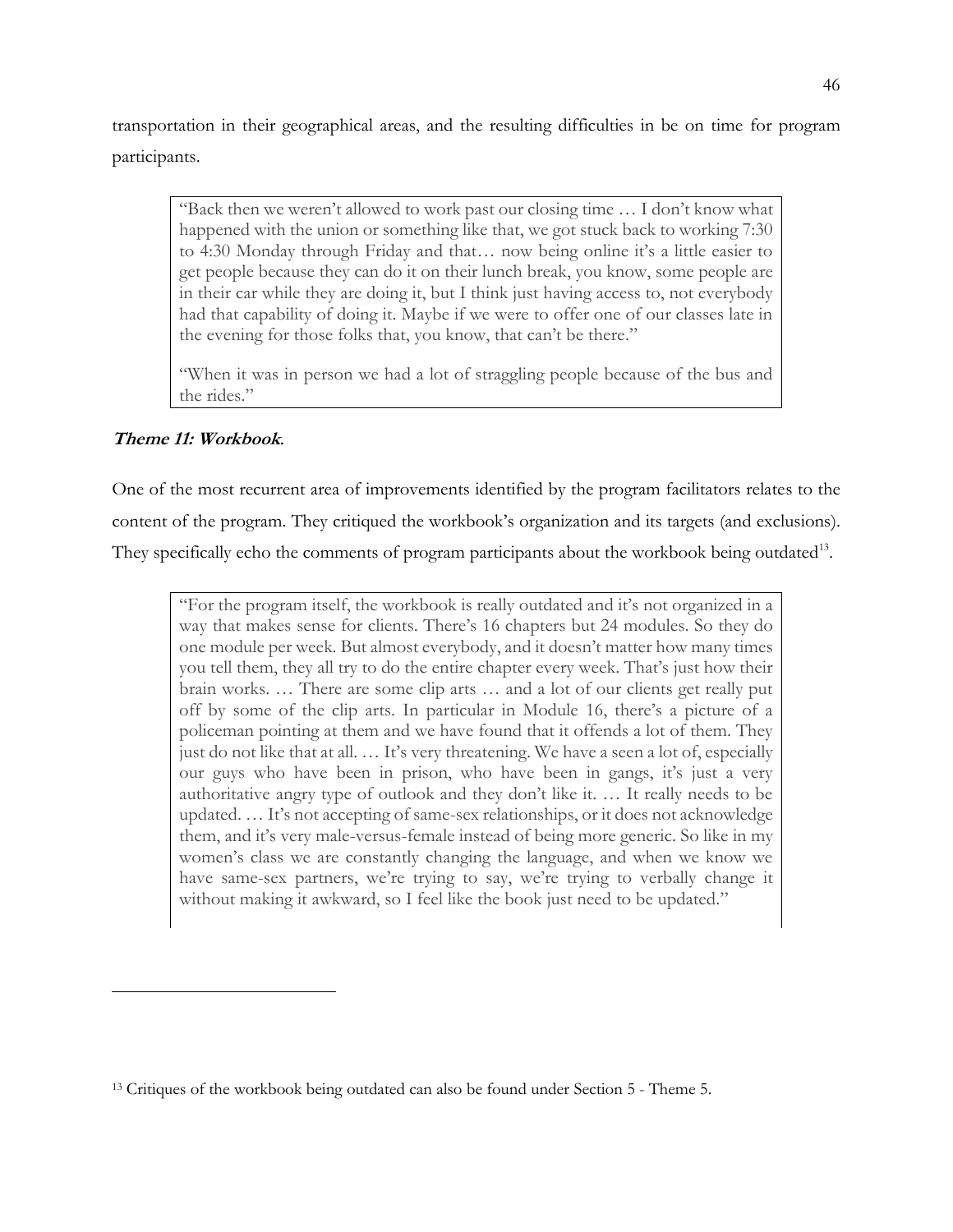"The negative feedback that I've gotten is from people that feel it's a little outdated I think for the times. It's geared to the average White male , I think. And with Seattle here, we have people from a lot of different background and races, and same-sex people, females, so it's really not ?? towards those other populations so sometimes you know, in reading some of this stuff, they might get triggered a little bit or they may …. So I have to, you know, assist them through that phase of where I tell them to just get what you get out of it and to just not look too much into it. So it's a little outdated and it's not for every body and we're trying to do the best we can with it."

Additional written comments submitted by program facilitators in answer to the survey question about the most important way in which the DV-MRT program could be improved, also concerned the program workbook and its apparent lack of tailoring to some populations that are currently being served by the program.

"Update the book, make it suitable for women and LGBT members."

"The book needs to be updated so that it is not directed to just inmates and to only the male gender."

"If the book was gender neutral. Right now the book is geared towards men who abuse. We use the same book to facilitate the women's group."

"The workbook needs to be updated for clarity and to better reflect current times."

## **Theme 12: DV-MRT During COVID-19.**

The nature of the programmatic changes needed to be implemented rapidly in response to the COVID-19 pandemic and subsequent stay-at-home order have been previously discussed in the current report's chapter on DV-MRT in Washington State and earlier on the chapter in the section on implementation. In the current section, we focus not on the nature on the changes themselves but on the resulting programmatic conditions identified by the facilitators, some of which were seen positively and others as challenges for program facilitators. Positive changes included increased flexibility. Areas of increased challenge comprised interruptions and disruptions, slower pace of group resulting in a need for smaller groups, and difficulties in fostering traditional treatment conditions due to lessened participation and peer relationship and accountability. These subthemes are presented in more detail next.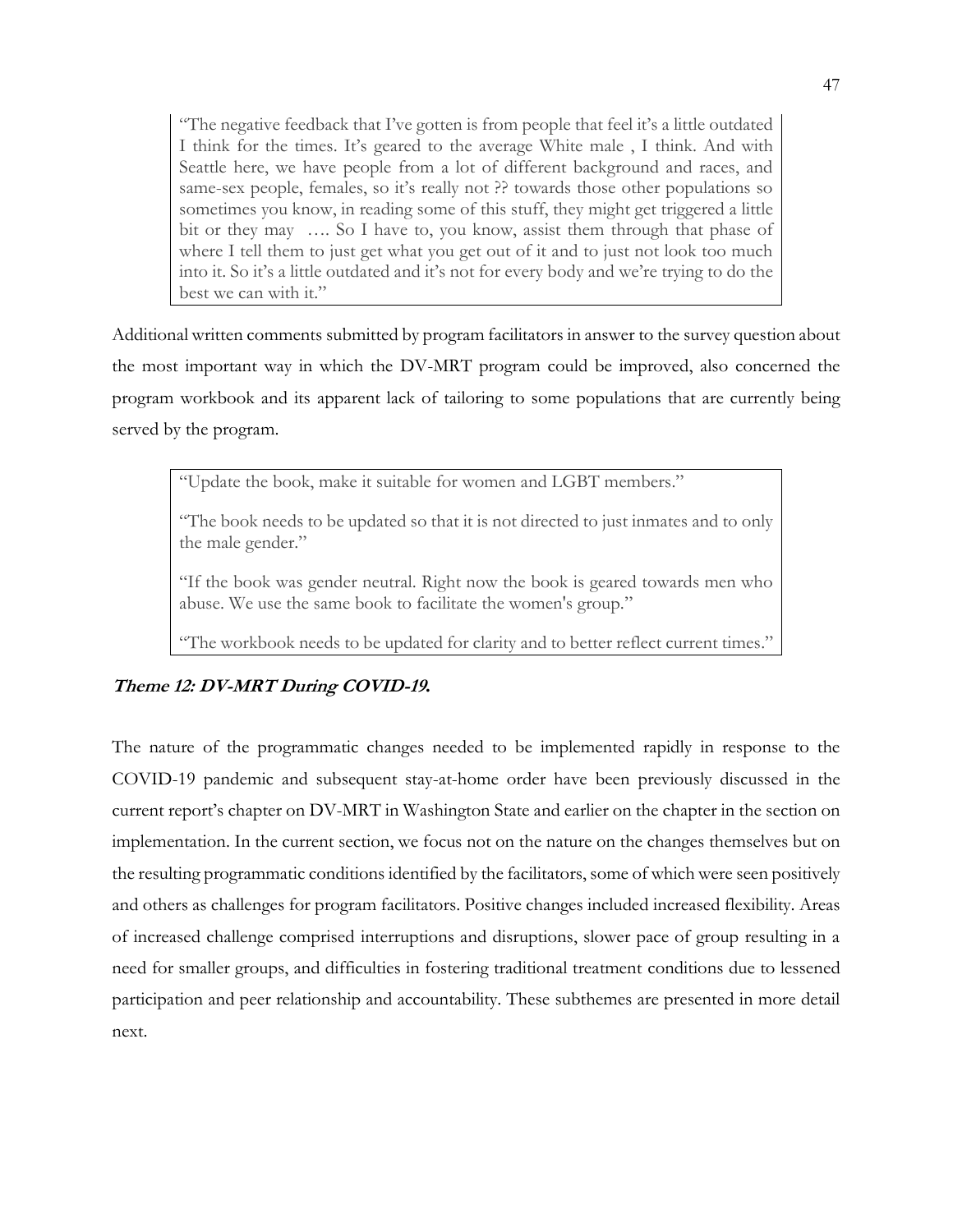**a)** *Increased Flexibility***.** All the facilitators interviewed considered the increased flexibility resulting from the change in treatment modality as a positive change resulting from Covid-19 and expressed their hope that it would continue going forward.

"There's a lot of positives because like I said we have people from all over Washington now. We're one of the ones that take people and females and three times a week and stuff so that opens up the door to a lot more people, it's convenient, everybody is on time, for the most part, when it was in person we had a lot of straggling people because of the bus and the rides, something, so most people are on time. … If it was up to me, once it's all over, I would think we might have like one class in person and maybe two online."

"[Going forward] I would kind of like the option, honestly, to have virtual group. We've had some people that have been out of state or people that, we've had one gal appear for group, in the hospital, she had a baby the day before. She was in her hospital bed on zoom, doing her class. They came in, they are releasing her from the hospital. She participated in the entire session while they were wheeling her out of the hospital. … and then she is in the car on Zoom, still participating. And I was like "Oh my God' She would have missed weeks of group" if she had to be in person but she literally participated from her hospital bed. … I kind of hope they are gonna allow for circumstances to continue to participate virtually."

**b)** *Increased Interruptions and Distractions***.** The facilitators also noted that DV-MRT treatment in a time of COVID-19 meant a number of interruption and distractions in the home environments of program participants.

"And we do notice that people end up multitasking. So like in my women's group, they're taking care of their kids because they're at home. … We got one woman, she works for [company name], puts together [company product] and she literally sits there with her camera putting the [company product] together while she is going through the class."

"I do have one that, he has ADHD. So it's very hard for him to sit for an hour and a half. So I see him doing sit ups and push ups. I just turn his camera off. This is distracting to the group."

**c)** *Difficulties in Fostering Traditional Treatment Conditions***.** Three of the program facilitators expressed concerns over some ways in which the new treatment modalities may lack fidelity from the way they were designed and intended by the program creators. For example, concerns over lesser levels of participation during treatment, fewer interactions and accountability with peers and facilitators, were mentioned.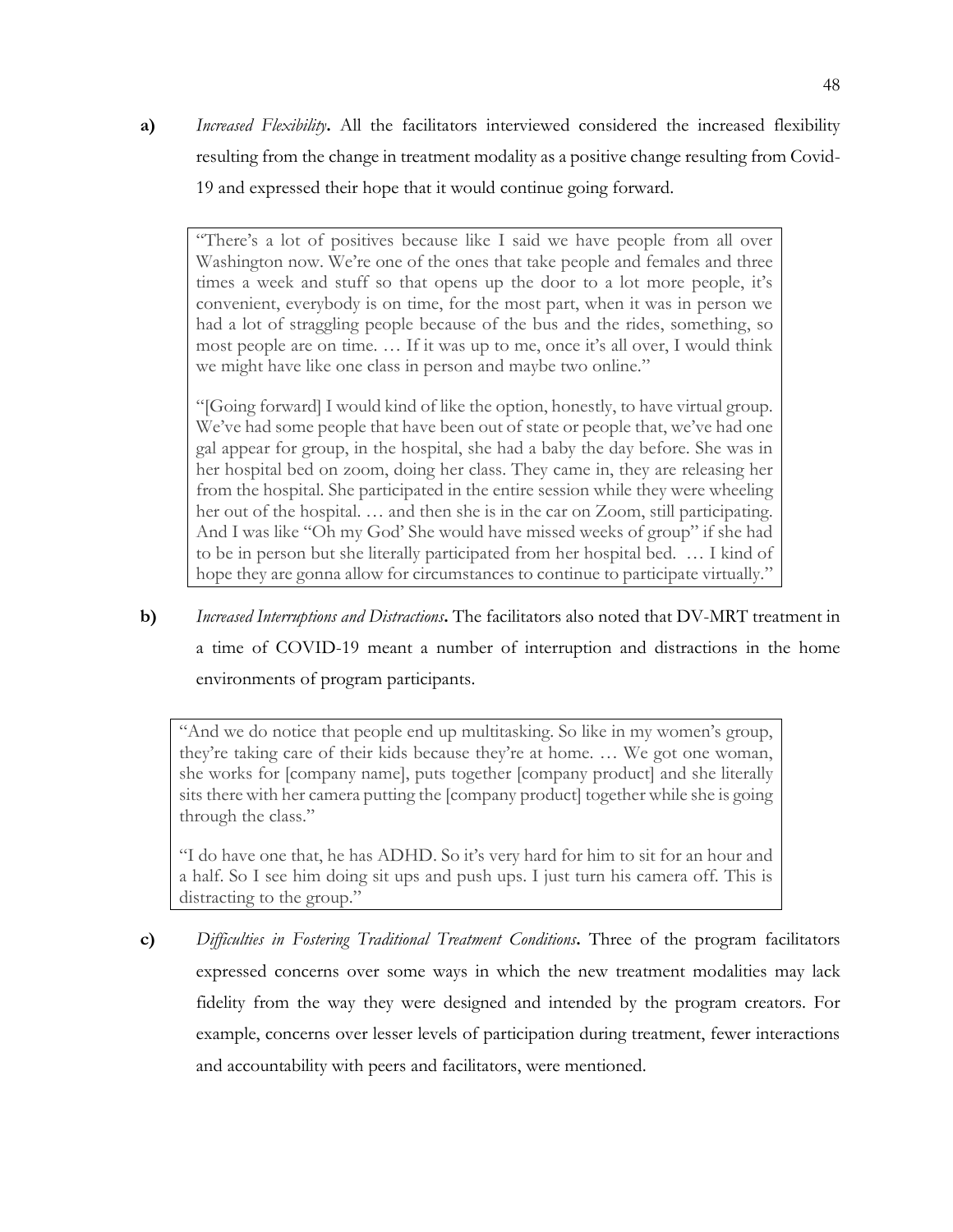"And they're not as expressive so when it was live in person I think we had a lot more feedback, there was a a lot of dialogue. Now everybody is almost shy to speak up. … A majority of them are a little shy to speak up on camera I think. I think they just want to class rolling to finish on time or maybe they feel weird about speaking. I don't know what it is."

"The negative side that I have seen it that it's harder for people to get to know one another, cause they're not physically, they're not talking before group, after group, getting rides with each other, things like that."

#### **Summary**

A process evaluation is useful to document the implementation and operations of a program. In this section of the evaluation, we uncovered four areas of divergent implementation, specifically 1) inconsistent exclusion of individuals charged with a DV offense but not adjudicated; 2) combined male-female treatment groups or treatment groups separated by sex; 3) rules relative to absences and tardiness and; 4) treatment modalities during COVID-19. As a whole, these areas of divergence do not pose an important implementation fidelity risk, but court-sponsored DV-MRT programs should strive to be as consistent as possible in light of prior research demonstrating that treatment outcomes emerge more strongly in programs implemented with fidelity (Durlak & DuPre, 2008). Additionally, interviews with program participants (both current and graduate) highlighted strengths to the existing program, notably its content, the dedication of facilitators, and its low cost, but were critical of the outdated workbook. The facilitators echoed these themes, also discussing some additional challenges to their workload due to managing the DV-MRT program. COVID-19 changed the treatment modalities of court-sponsored DV-MRT programs and presented new challenges (more interruptions and distractions, lower accountability), but also provided opportunities, notably for increased flexibility, that many hoped would remain even post-COVID-19.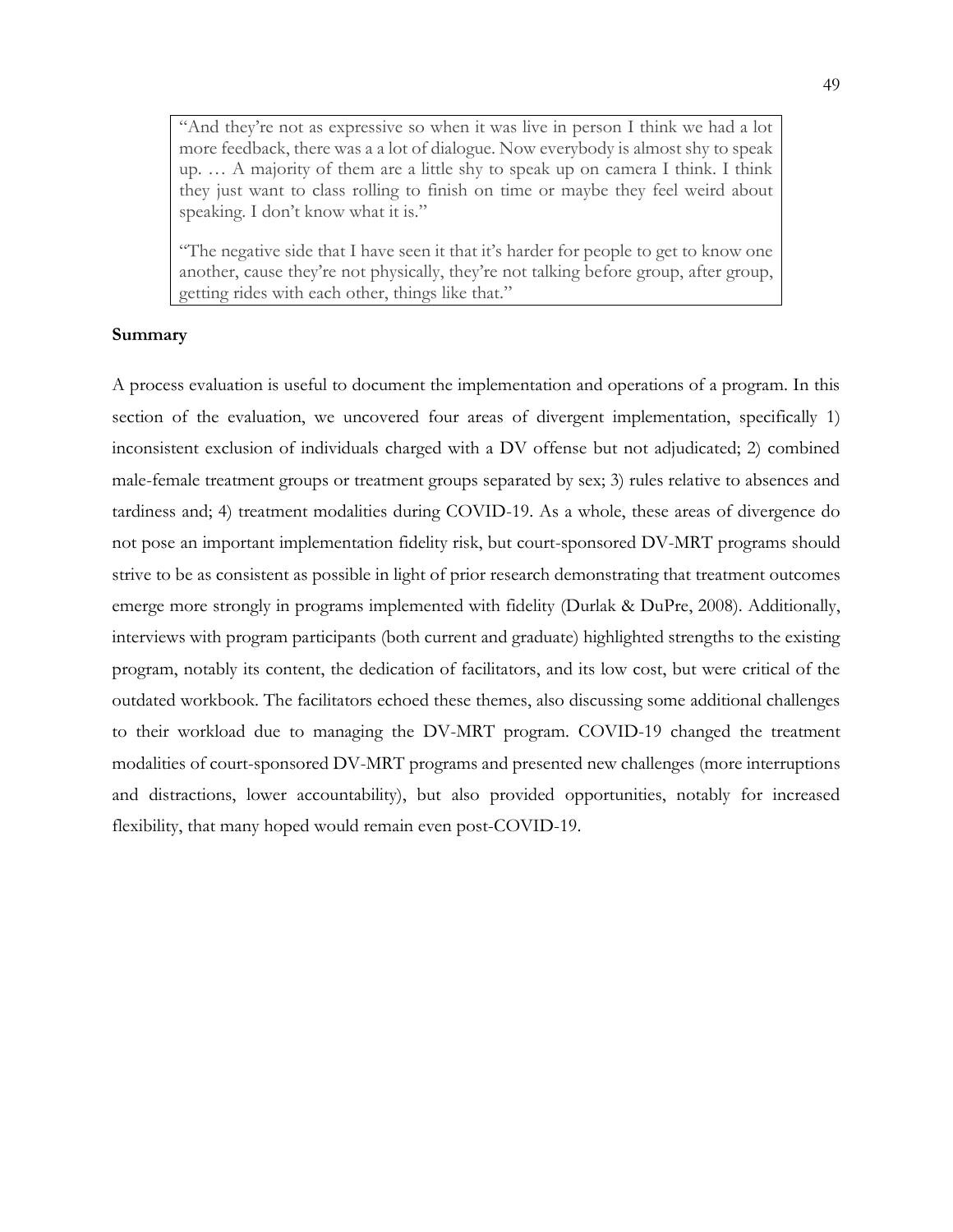## **Section 6: Outcome Evaluation**

Outcome evaluations allow evaluators to determine if an intervention or program improves outcomes of interest for the participants in a program compared to comparable subjects who do not go through the program. In the prior section, we presented results from individual interviews that indicated that both participants and program facilitators perceived the DV-MRT program as effective. However, answering the question about program effectiveness requires a specific methodological approach. In the current section of the report, we first identify the key questions we sought to answer regarding the program effectiveness and describe the methodological design and statistical analyses we implemented to answer these questions. Finally, the results section provides evidence to determine whether the DV-MRT program was effective in achieving its goal of reducing DV-recidivism. For this purpose, we compared program participants to equivalent individuals who did not participate in the program. We also investigate the association of outcomes in specific strata of participants.

#### **Research Question**

There are multiple goals to the DV-MRT program, as documented in the second and fourth sections of the current report, including enhancement of moral reasoning, decision making, and more precisely, behaviors in the context of domestic conflict. The adoption of the court-sponsored DV-MRT programs ultimately aims to reduce the often cyclical and recidivistic nature of DV offending, by seeking DV-recidivism reduction in program participants. The definition of DV-recidivism adopted for the purpose of the current evaluation is: any DV-related conviction received after a case was filed for a prior DV offense and the individual started DV-MRT treatment (if in the treatment group) or the case was adjudicated (if in the comparison group). Based on this goal, the core focus of the outcome evaluation was determining if DV-MRT participants are less likely to be reconvicted for a DV-offense than a matched comparison group. The general research question examined was:

*Do DV-MRT participants display a reduced likelihood for DV reconviction than comparison subjects at 1 year and 2-year follow-up?*

We specifically examined two types of reconvictions: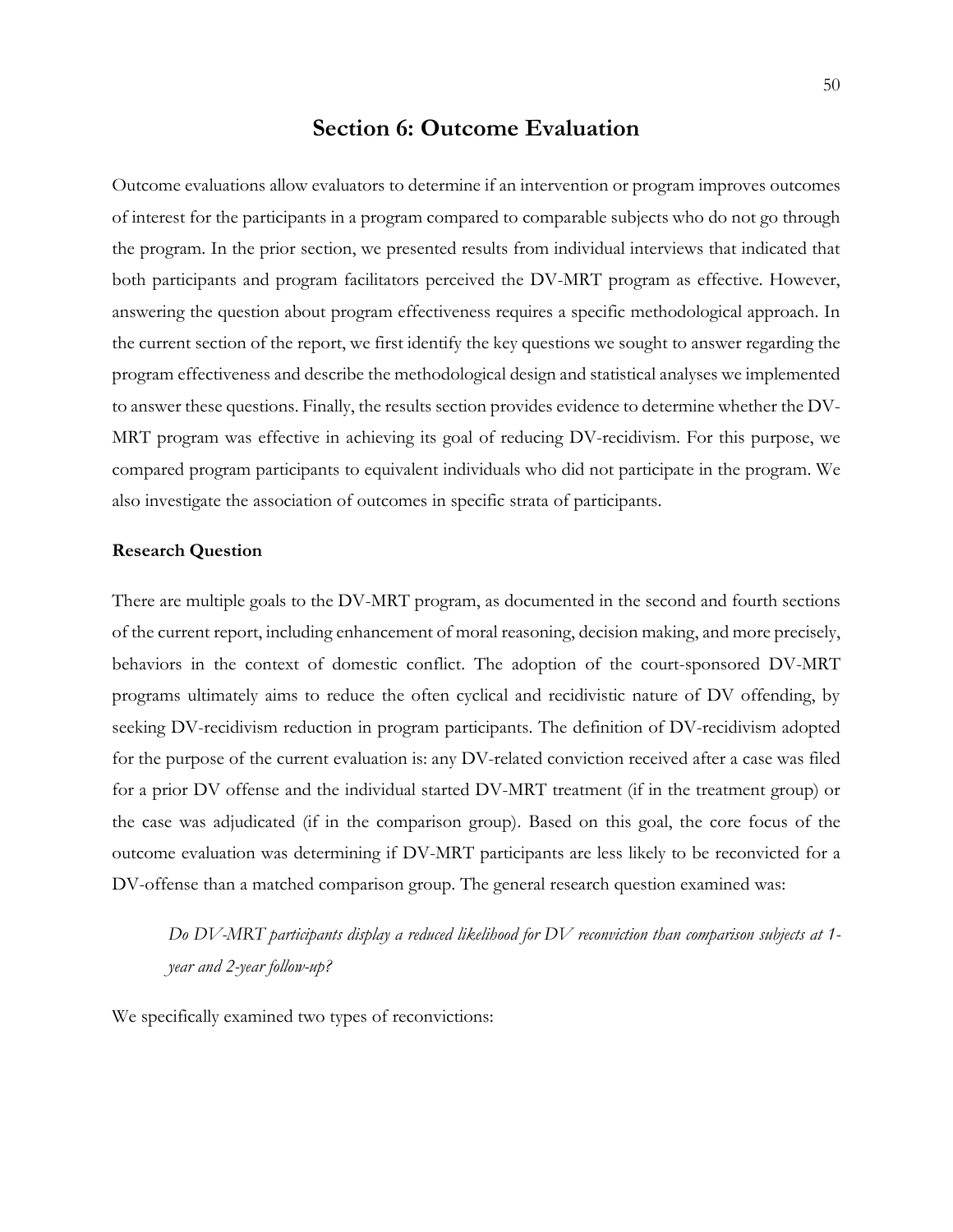- 1) *Any DV Reconviction* includes both misdemeanor and felony reconviction for a case that was flagged<sup>14</sup> as DV;
- 2) *Felony DV Reconviction* includes only reconviction for a felony case that was flagged as DV.

Specifically, it was hypothesized as part of the program model that DV-MRT program participants who completed the program would have lower DV-recidivism rates than comparable subjects who did not receive the program. This hypothesis was tested using robust methods to isolate the program impact and analyze the distinctions between program participants and a comparison group. Next a description of the study design is provided, including: the sampling procedure and study groups, measures, and matching technique used to ensure the comparability of the groups.

## **Study Design**

We used a retrospective quasi-experimental design to study the impact of DV-MRT program across DV-recidivism outcomes contrasted between a first group comprising program participants and a second comparison group created from historical justice-involved individuals. A randomized and/or prospective study was not feasible because the DV-MRT program was implemented in many courts in Washington State before the start of the current evaluative work, and with the goal of fulfilling the treatment needs of as many justice-involved individuals meeting the eligibility criteria.

#### **Study Groups**

Two study groups were created, which comprised first a group of DV-MRT program participants and second a group of comparison subjects that were also charged with a DV offense. The first group was comprised of DV-MRT participants, both who completed and did not complete the program (due to dropping out or not being done at the end of the evaluation follow-up), and amounted to a total of 631 subjects. The subjects within the first group were participants of DV-MRT intervention programs

<sup>&</sup>lt;sup>14</sup> The prosecutor or city attorney of the case makes the determination whether each charge meets the DV criteria. After further inquiries, it was determined that this measure has validity and is updated to reflect court findings about the case.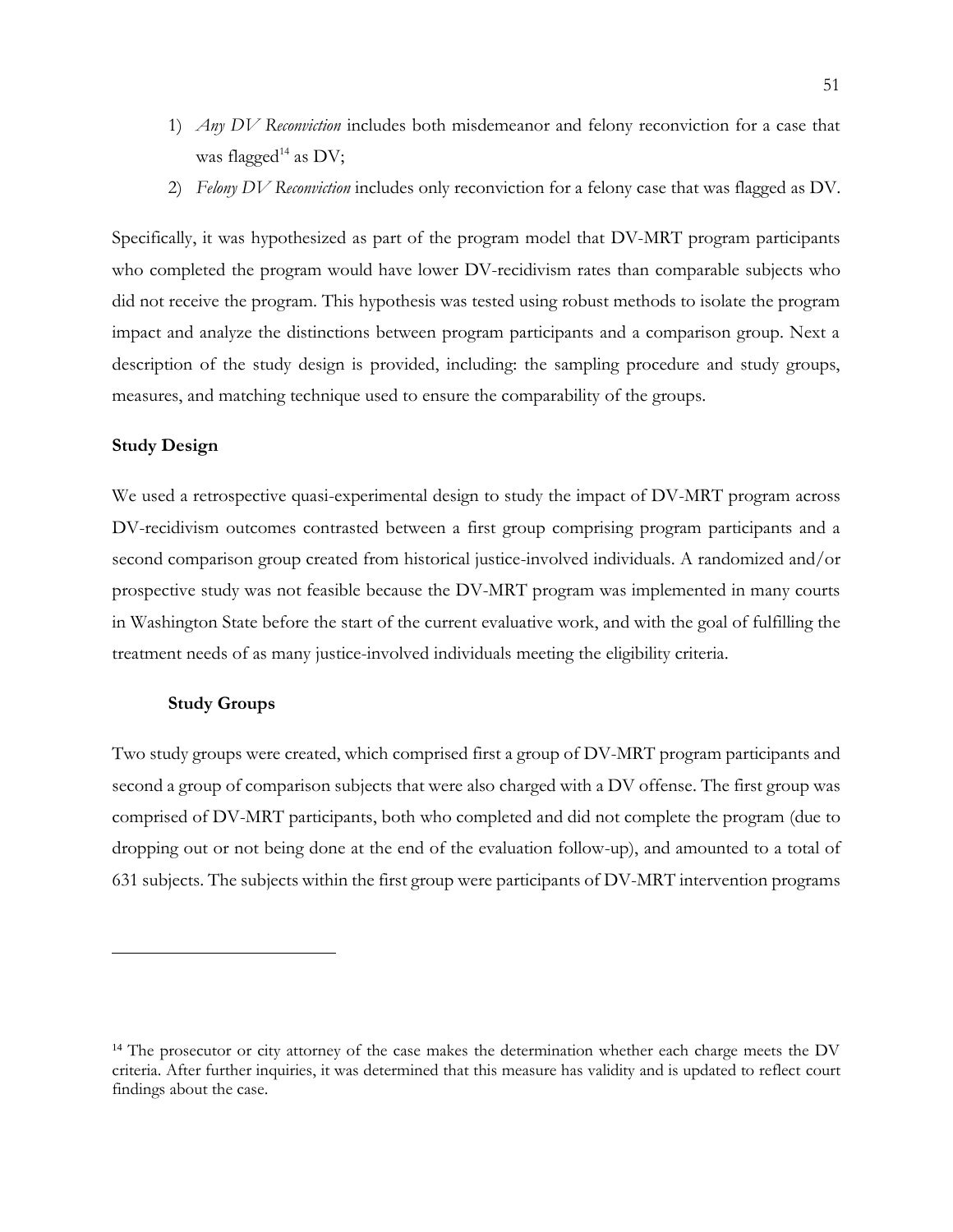located in King and Snohomish counties. The subjects were primarily male (89 percent) and were on average 38 years of ages at the time of the study. A majority of the subjects were reported to be White (45.5 percent), followed by Black (27.5 percent), LatinX (15.4%)and Asian/Pacific Islander (9.8 percent). Subjects who identified as American Indian/Alaskan Native comprised the smallest portion of the DV-MRT group (1.8 percent). The second group of analysis comprised comparison subjects. We created a historical comparison group comprising comparable individuals with a DV charge. Considering the discovery that many other court sites ordered and/or offered DV-MRT, all with different programmatic start dates, it was decided that a historical comparison group from the two larger counties offering DV-MRT was the safest option to ensure that possible members of the comparison group had not received the treatment. This extended sample frame allowed for a larger population of potential study subjects to which DV-MRT participants could be matched and compared (*n* = 15,736). All potential comparisons subjects were included in the pool if they met the following criteria: sex, age, and race were reported as well as having a DV offense. Once the pool of potential comparable subjects was constituted, we proceeded with propensity score modeling (a procedure we described more later on this section) to select from this pool only those participants that were similar to DV-MRT program participants on key demographics, qualifying offense severity, criminal history, and child maltreatment indicator variables. The size of this reduced comparison group amounted to a total of 407 subjects.

#### **Measures**

To conduct the propensity score matching procedure, we used items measuring four domains: 1- key demographics, 2- qualifying offense severity, 3- criminal history, and 4- child maltreatment indicator variables. These domains were selected because they would include members in the comparison groups that closely resemble program participants on the risk factors addressed by the program, in addition to matching them on key demographic characteristics.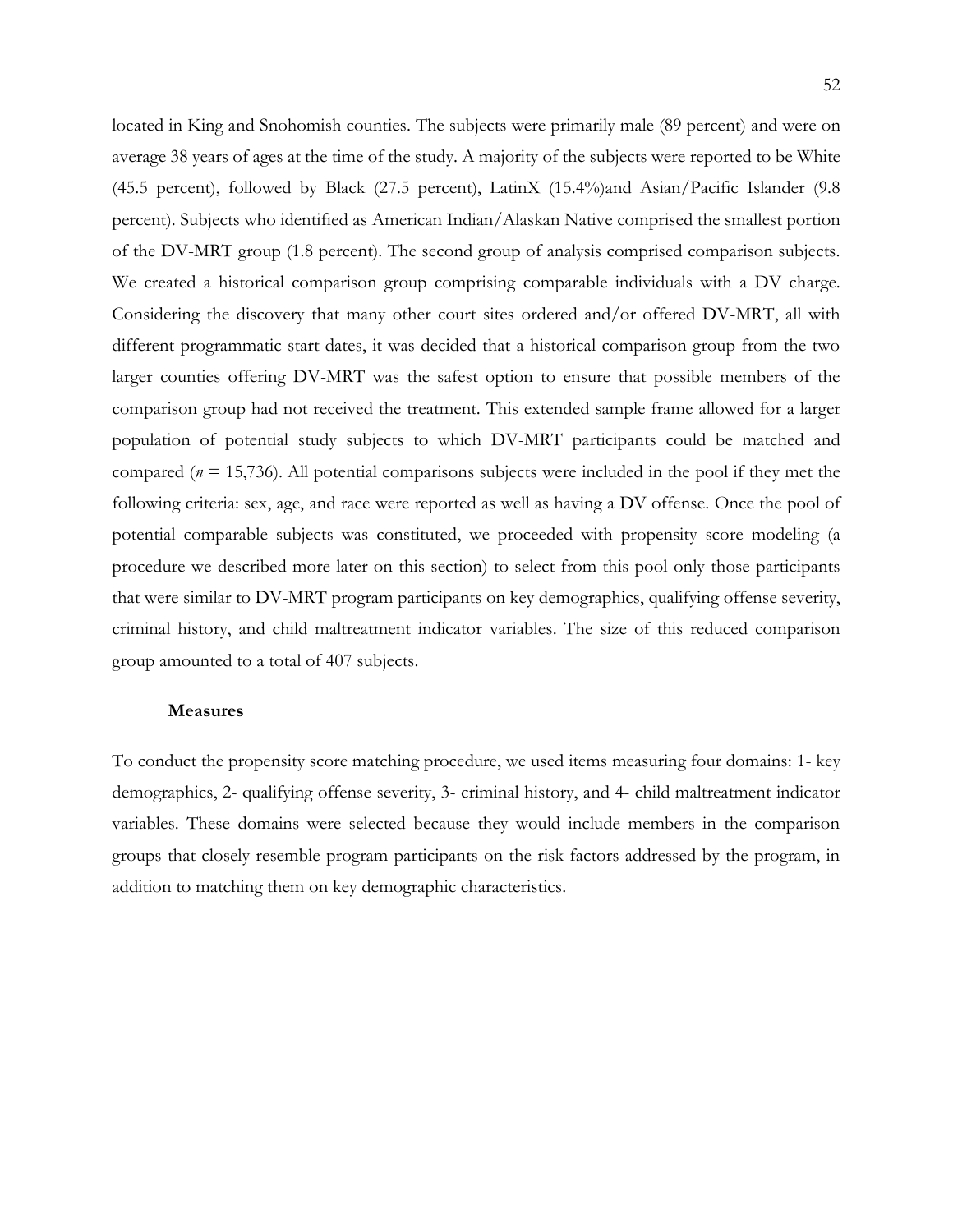Under the first domain, the specific demographic characteristics used were sex, race, and age, all collected through administrative records<sup>15</sup>. With regard to second domain about qualifying offense, we considered its severity (classified by a number ranging from 1 to 142, as determined by the Washington State Institute for Public Policy). For ease of interpretation, readers should note that higher numbers reflect offenses that are more serious in nature. In the third domain considered (criminal history), offenses committed prior to the qualifying case were identified and classified based on six categories: Public Order violations, Drug Law Violations, Misdemeanor offenses involving property, Misdemeanor offenses involving a person, Felony offenses involving property, and Felony offenses involving a person. The numbers of each category of offenses the subject had prior to the qualifying case was then imputed under the correct category. Subjects who did not have a prior criminal offense had a 0 imputed in each category. Finally, two variables were utilized to capture indications of the participants' maltreatment as a child. First was a binary indicator of a dependency filing history (coded  $0=$  no record;  $1=$  record of dependency filing), to represent subjects who were abandoned, abused or neglected as children, or without parent, guardian, or custodian capable of adequately caring for them which resulted in a court filing. Second was a binary indicator of a Becca petition filing history (coded 0= no record; 1= record of Becca petition filing). In Washington State, Becca petitions include At-Risk Youth petitions (filed by parents seeking assistance when they believe their children are out of control or in danger), Child In Need of Services petitions (filed by either parent or child seeking temporary placement to give time for reconciliation) and truancy petitions.

Several measures were collected to serve as dependent variables to examine the study questions identified previously. As per the program model, DV recidivism was operationalized as DV reconviction. Two types of reconvictions were collected, including *Any DV Reconviction and Felony DV Reconviction*. Reconviction was assessed for each subject as a dichotomous measure (No/Yes) to

<sup>&</sup>lt;sup>15</sup> There are limitations to these data. For sex, analyses are limited to the dichotomous options of male or female and remove the possibility for a participant to self-identify their preferred gender identity. For race, it also classifies each participant in a unique category, which can be reductive as it might ignore part of their racial and ethnic identity, or group diverse populations together, such as is the case with existing categories of Asian/Pacific Islander and American Indian/Alaskan Native.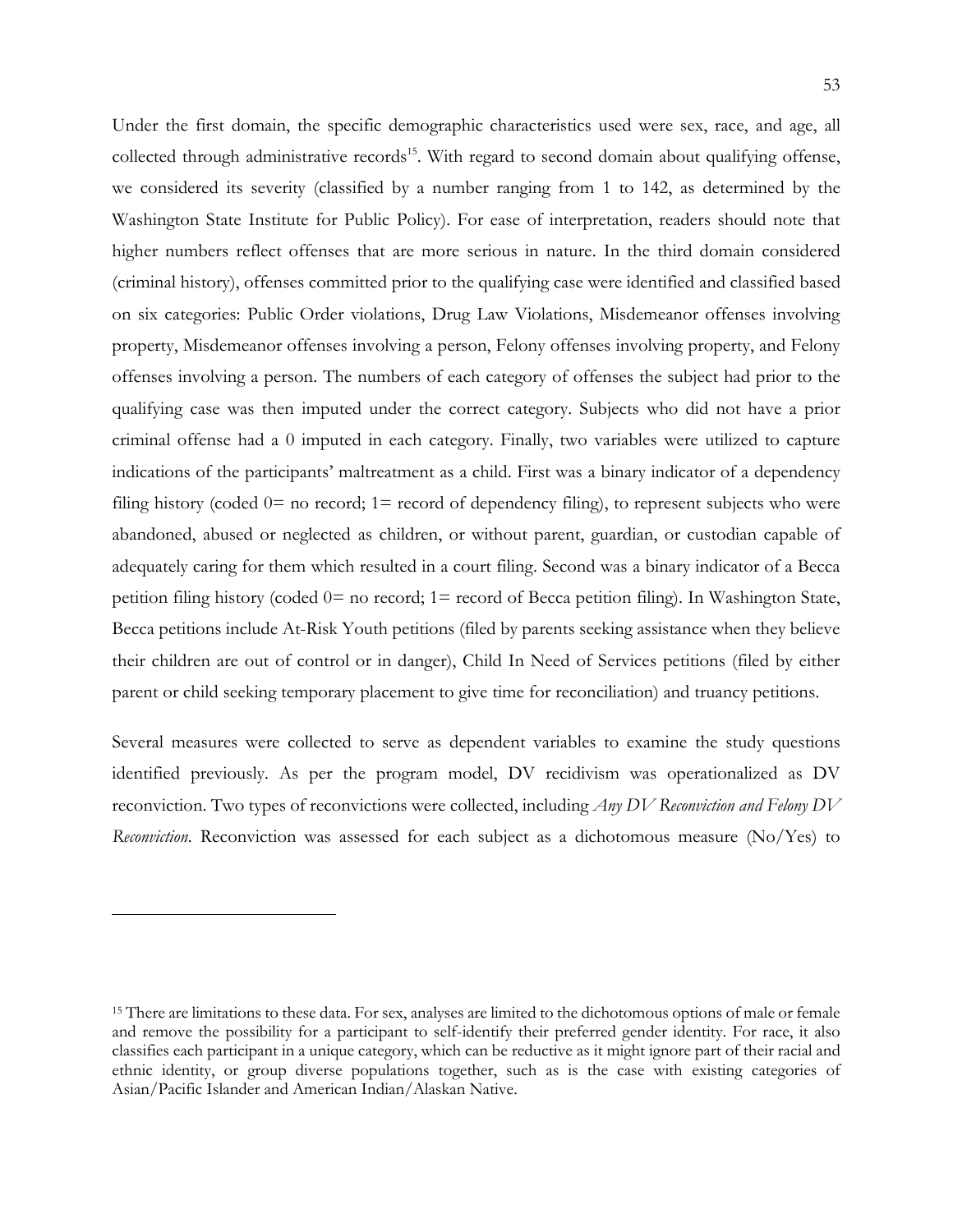capture the occurrence of each type of recidivism after participation in the DV-MRT program started, or after adjudication for a DV offense for the comparison group. Because subjects were adjudicated at different dates, we did not have a standardized follow-up length. For program participants, we utilized program start date and end of analysis period (December 31<sup>st</sup>, 2020) or recidivism event date to compute a continuous measure of *Time at Risk* for DV-MRT*.* For comparison subjects, we measured the number of days spent after adjudication for the qualifying offense until either the end of the analysis period or until a recidivism event occurred.

#### **Matching Procedure: Propensity Score Modeling (PSM)**

Although a randomized design would have been best to eliminate biases stemming from group selection, ethical considerations along with feasibility restrictions prevented the utilization of this gold standard of research to analyze the DV-MRT program outcomes. Instead, a quasi-experimental<sup>16</sup> study design was utilized to collect a sizable pool of eligible historical comparison group subjects. However, retrospective designs commonly have unanticipated selection bias issues, which could prevent our ability to isolate the impact of DV-MRT. Propensity Score Modeling (PSM) is a technique that can be used to correct for selection bias in observational studies. Briefly, PSM entails the creation of a propensity score, which is used to match participants from the treatment condition to participants from the control condition. This matching process creates balance between treated and untreated participants, and it reduces selection bias. As such, it simulates a randomized design, and typically returns a comparison group that is similar to the treatment group on many key characteristics (Guo & Fraser, 2010; Rosenbaum & Rubin, 1983, 1985).

<sup>&</sup>lt;sup>16</sup> The goal of a quasi-experimental design is to establish causation (i.e., that a program causes the behavioral changes observed in program participants) in the absence of random assignment to the treatment condition. In the case under study, assignment to DV-MRT is decided by a judge, instead of following a random statistical pattern. In this context, a quasi-experimental approach identifies a comparison group that is as close as possible to the treatment group, without having received the treatment, in order to determine what the behavioral outcomes would have been if the program were not implemented.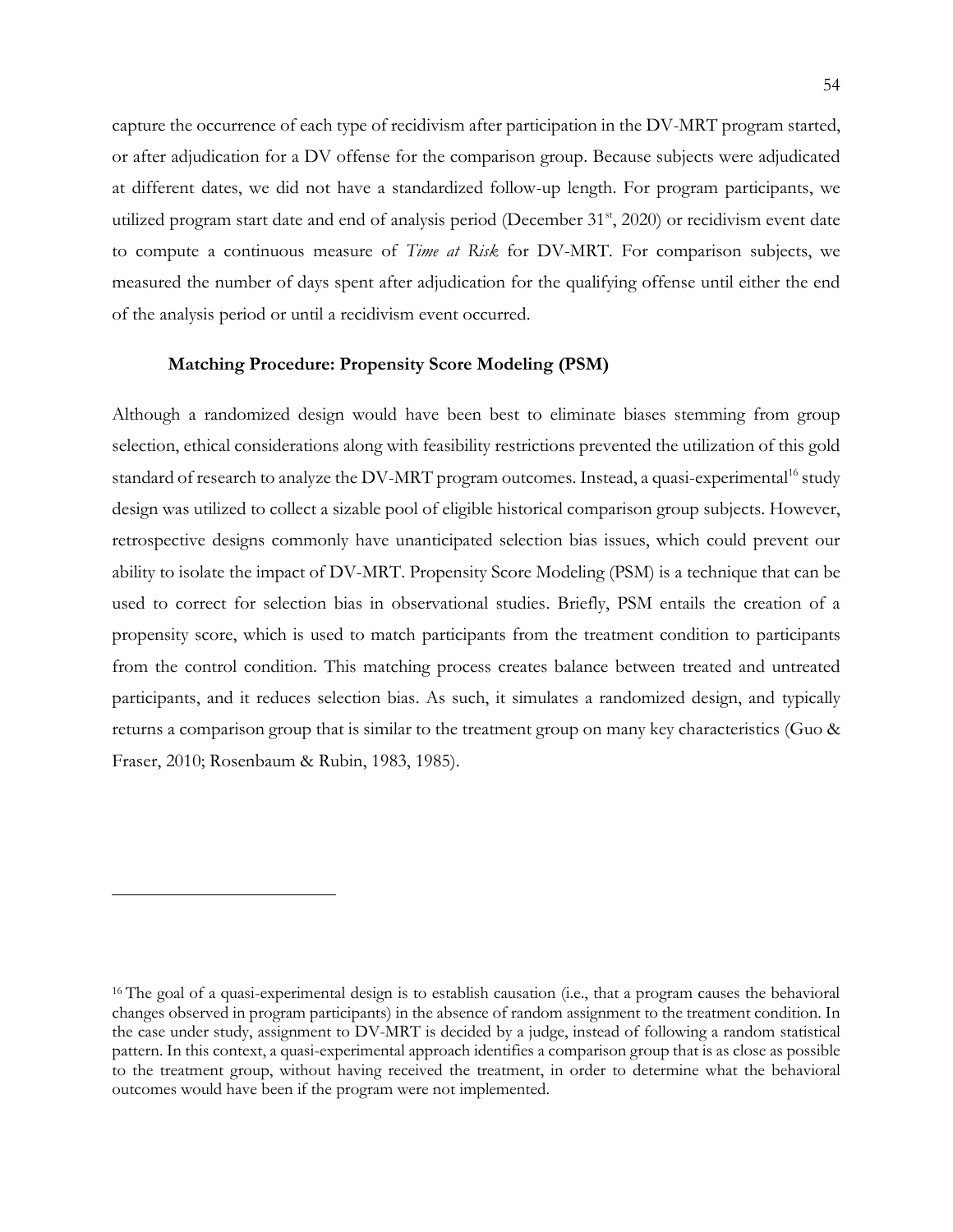We created one PSM match, matching treatment program participants (T group) to eligible subjects from our historical comparison (HC) group pool members. Subjects were matched on all 13 available items $^{17}$ , creating a match.

The procedure begins by assessing the differences between the two groups on the 13 items. Bivariate comparisons are completed and significant differences between groups are assessed. Standardized Differences (STD) tests were also completed, where a standardized absolute bias equal to or greater than 20 percent was used as an indication of imbalance (Rosenbaum & Rubin, 1985). Finally, a backwards, stepwise binary logistic regression was used to eliminate items that were not found to be significant at the multivariate level. Using a somewhat liberal alpha, those item comparisons indicating at least a marginal significance  $(p<0.1)$  pre-match were included in the PSM. It should be noted that only cases with complete data on the selected predictor items were included in the matching procedure. This process reduced the T group size from 631 to 407.

The propensity score modeling routine was completed with a one-to-one, greedy matching procedure, utilizing a selection caliper (less than 0.05 of a standard deviation unit). A total of 407 HC subjects were selected and matched to the T group for a total sample size of 814. Summary statistics of postmatch results are also provided in Table 8.

The matched groups were then used to examine the study questions. Specifically, nine of the 13 items used differed significantly ( $p<0.05$ ) and three items differed substantially ( $|STD|>20$ ) when comparing the HC to the T group. Furthermore, the global estimate of group differences used, the Area Under the Curve (AUC) statistic, indicated that the items used in the match were substantial predictors of group assignment (AUC=0.675), which is a moderate effect size (Rice & Harris, 2005). Following the match, zero items were found to be significantly, or substantially, different between the groups and the global measure indicated negligible-to-small differences between the groups ( $AUC = 0.534$ ). In lay

<sup>17</sup> Items used to match: Sex, Race, Age, Prior Public Order, Prior Drug Law Violations, Prior Misdemeanors Property, Prior Misdemeanors Person, Prior Felonies Property, Prior Felonies Person, Qualifying Offense Severity Score, Prior DV Treatment, Any Maltreatment Dependency Filing, and Any Maltreatment Becca Filing.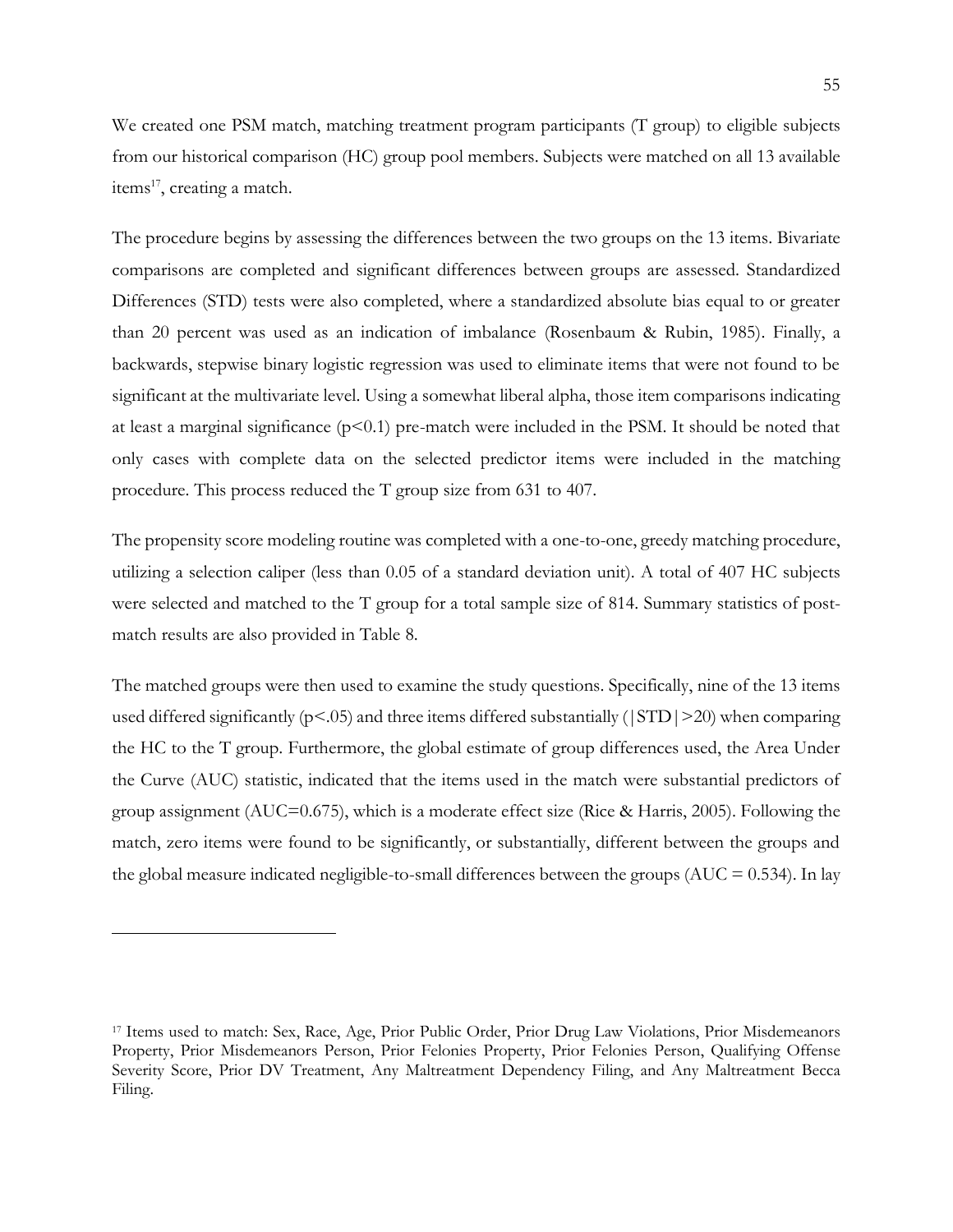terms, what these results indicate is that we were able to find comparison subjects that are very close in their characteristics to the DV-MRT participants, in that there were no more significant differences between the two groups after the matching procedure.

Overall, the findings of both matching procedures indicated high quality matches between the subject in the T group and the HC group match. Based on these analyses, we proceeded to examine recidivism outcomes using the matched groups. This means that all unmatched subjects from the HC group are no longer considered in the remaining analyses.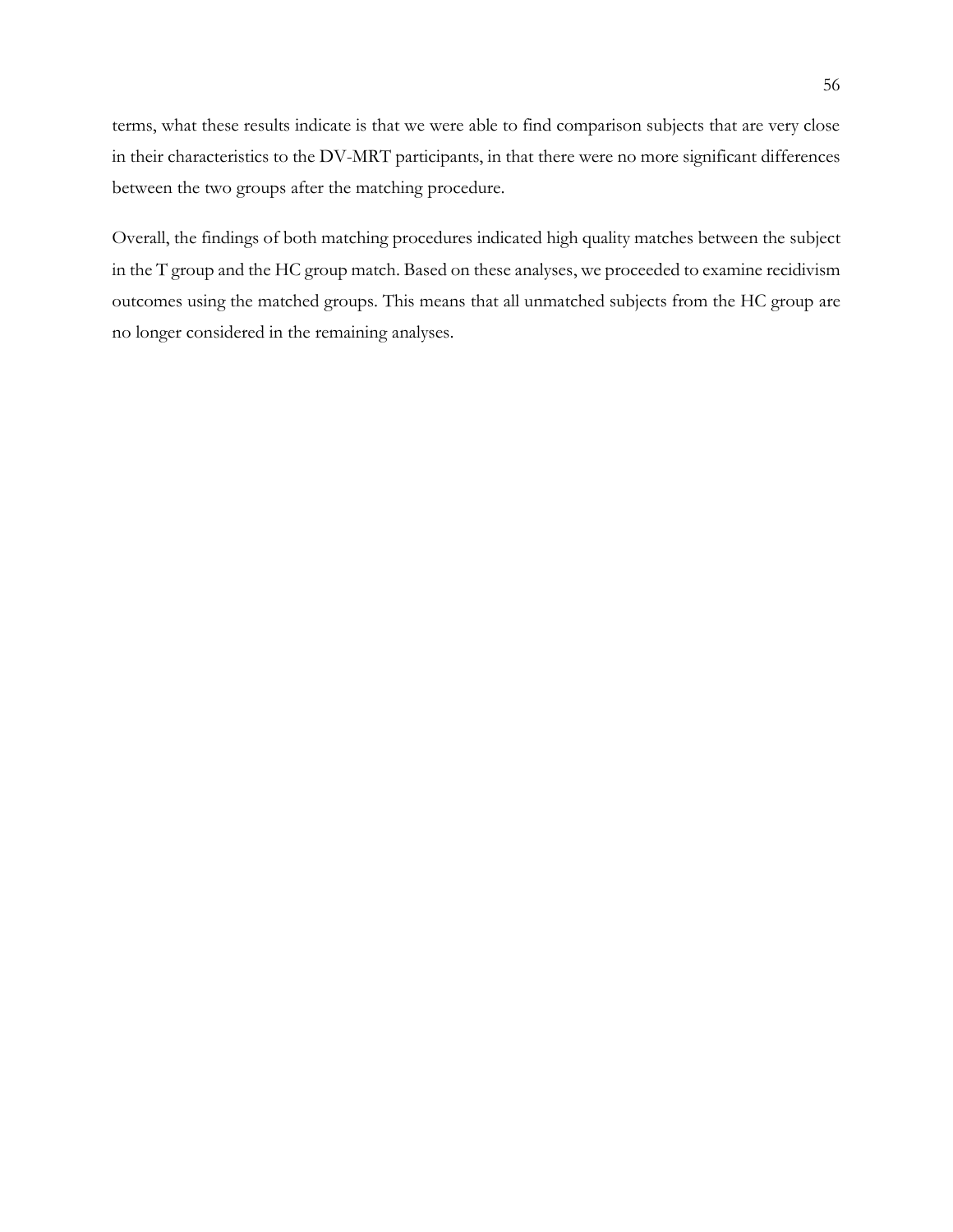| Predictors                  | Pre-Matching |                                    |       | Post-Matching |              |     |          |      |         |            |
|-----------------------------|--------------|------------------------------------|-------|---------------|--------------|-----|----------|------|---------|------------|
|                             | N            | T Group<br>HC Group<br>$\mathbf N$ |       | N             | T Group      | N   | HC Group |      |         |            |
|                             |              | Mean                               |       | Mean          | <b>STD</b>   |     | Mean     |      | Mean    | <b>STD</b> |
|                             |              |                                    |       |               |              |     |          |      |         |            |
| Male                        | 631          | $0.8821***$                        | 15736 | 0.7329        | $0.4619***$  | 407 | 0.8821   | 407  | 0.9017  | $-0.0609$  |
| White                       | 606          | $0.4570***$                        | 15372 | 0.6179        | $-0.3231***$ | 407 | 0.4570   | 407  | 0.4521  | 0.0099     |
| Age                         | 423          | 34.3543*                           | 15736 | 35.5892       | $-0.1138*$   | 407 | 34.3543  | 407  | 34.8374 | $-0.0445$  |
| Prior Criminal History      |              |                                    |       |               |              |     |          |      |         |            |
| Public Order                | 631          | $0.6486***$                        | 15736 | 0.9014        | $-0.1775**$  | 407 | 0.6486   | 407  | 0.6413  | 0.0052     |
| Drug Law Violations         | 631          | $0.3342**$                         | 15736 | 0.4436        | $-0.1331*$   | 407 | 0.3342   | 407  | 0.3784  | $-0.0538$  |
| Misdemeanor: Property       | 631          | $0.6486***$                        | 15736 | 0.8617        | $-0.1294**$  | 407 | 0.6486   | 407  | 0.6732  | $-0.0149$  |
| Misdemeanor: Person         | 631          | 0.7494                             | 15736 | 0.8892        | $-0.0965$    | 407 | 0.7494   | 407  | 0.8649  | $-0.0797$  |
| Felony: Property            | 631          | $0.2703***$                        | 15736 | 0.3701        | $-0.1303**$  | 407 | 0.2703   | 407  | 0.2948  | $-0.0321$  |
| Felony: Person              | 631          | 0.1966                             | 15736 | 0.1998        | $-0.0058$    | 407 | 0.1966   | 407  | 0.2138  | $-0.0304$  |
| Qualifying Offense Severity | 423          | 62.7150***                         | 15736 | 56.8862       | $0.7269***$  | 407 | 62.7150  | 407  | 61.8673 | 0.1057     |
| Score                       |              |                                    |       |               |              |     |          |      |         |            |
| Received Prior DV           | 631          | $0.7248***$                        | 15736 | 0.6670        | $0.1295***$  | 407 | 0.7248   | 407  | 0.7150  | 0.0220     |
| Treatment                   |              |                                    |       |               |              |     |          |      |         |            |
| Child Maltreatment          |              |                                    |       |               |              |     |          |      |         |            |
| Dependency Filing           | 631          | 0.0565                             | 15736 | 0.0474        | 0.0394       | 407 | 0.0565   | 407  | 0.0713  | $-0.0638$  |
| Becca Filing                | 631          | 0.1327                             | 15736 | 0.1558        | $-0.0682$    | 407 | 0.1327   | 407  | 0.1327  | 0.0000     |
| <b>AUC</b>                  |              |                                    | .675  |               |              |     |          | .534 |         |            |

|  |  |  | Table 8. Propensity Score Modeling And Sample Descriptives |  |
|--|--|--|------------------------------------------------------------|--|
|  |  |  |                                                            |  |

\*\*\* *p* ≤ 001; \*\* *p* ≤ .01; \* *p* ≤ .05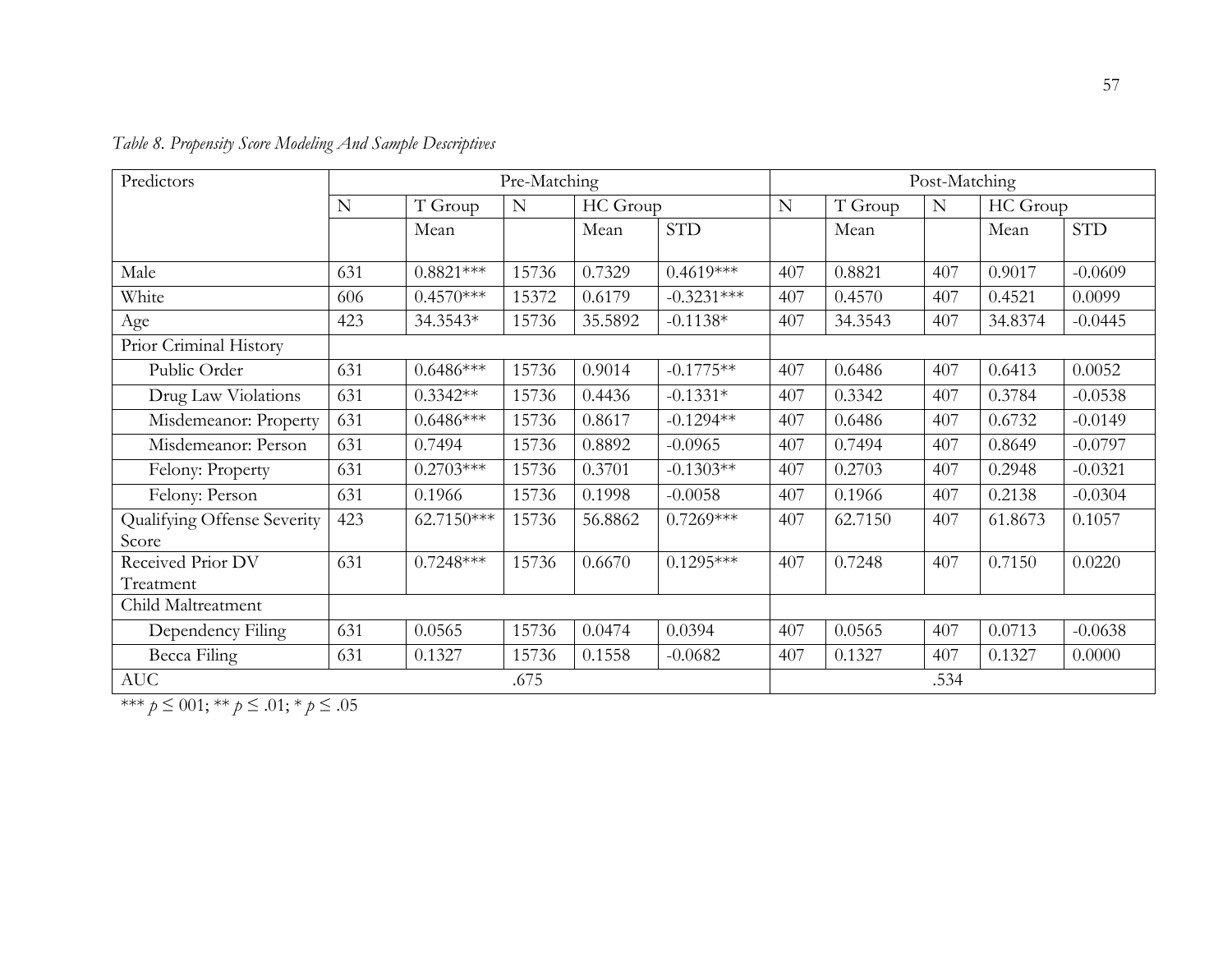#### **Analysis Plan**

Following the PSM procedure, statistical analyses were calculated to answer the study research question: *was the DV-MRT group less likely to be reconvicted for a DV offense than the comparison group?* We examined differences between these two groups on the two types of conviction outcomes identified previously (*Any DV Reconviction* and *Felony DV Reconviction*) at two points in times (1 year and 2 years), using cross-tabulations and chi-square tests<sup>18</sup>. When significant differences between the treatment and comparison groups are detected, we also present odds ratio in text to give further meaning to the results. We also conducted semi-parametric Cox proportional hazards regression models<sup>19</sup> in order to study the association of groups (i.e., DV-MRT treatment or comparison) with time to recidivism to examine group trends across the supervision follow-up period. By incorporating time-to-event information, our approach is more powerful than simply examining the occurrence of recidivism. We focus not only on whether reconviction occurs, but also examines when it occurs during the followup period, to deepen our understanding of the pattern of recidivism in time. As a final step, we examined recidivistic outcomes by sex and race, along with program completion, using crosstabulations and chi-square tests, to examine the program effectiveness in different strata of program participants.

<sup>18</sup> Cross-tabulations and chi-square analyses are used to determine whether there is a significant association between two categorical variables. First, a cross tabulation displays the frequency of data based on two categorical variables. In the evaluation study, it displayed the frequency of recidivism by participation or not to a DV-MRT program. The joint frequency data is further analyzed with the chi-square statistic to evaluate whether participation in a DV-MRT program was associated with recidivism or absence of recidivism.

<sup>&</sup>lt;sup>19</sup> Cox proportional hazards regression is used to investigate the effect of variables on the time a specified event takes to happen. In the evaluation conducted, it specifically considered the role of participation in a DV-MRT program on time-to-recidivism. Specifically, the analysis identifies the risk or probability of recidivism, given that the participant has not recidivated for a specific length of time.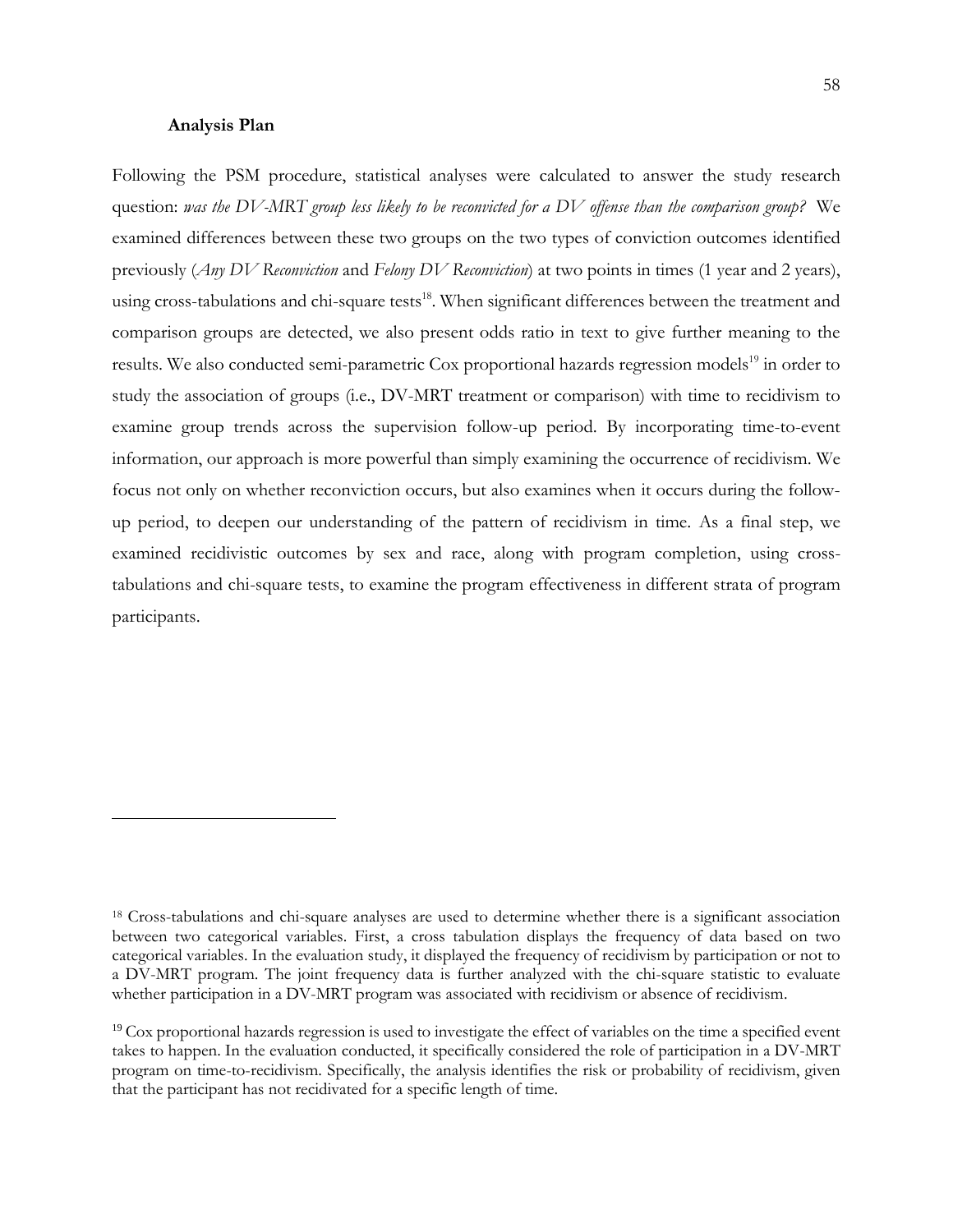### **Outcome Evaluation Results**

#### **Any DV Reconviction**

Results generally indicate that DV-MRT is effective in reducing DV-related recidivism for Any Reconviction (including both misdemeanor and felony). Figure 3 visually represents those differences. To correctly interpret this chart, it is important for readers to first note the scale of the y-axis, and second to also refer to Table 9 to identify whether the noted differences are statistically significant. Specifically, we find that in contrast to the comparison group, DV-MRT participants have reduced levels of Any DV Reconviction at 1 year follow-up; the results were right at statistical significance (*p* = .051). Odds ratio calculations indicate that DV-MRT program participants are 57% more likely to be successful for Any DV Reconviction (i.e., not have experienced a recidivistic event) at the one-year mark compared to individuals in the comparison group. After 2 years, the difference between the two groups is not statistically significant anymore ( $p = .130$ ), indicating that the program impact might be most notable during and in the immediate aftermath of participation.





*Table 9. Chi-Square Analyses: Any DV Reconviction By Treatment And Comparison Groups*

|                                        | Sample<br>size | (DV-MRT)<br>,,,<br>l reatment group ( | Comparison group | $\Delta t$       | <i>b</i> -value  |
|----------------------------------------|----------------|---------------------------------------|------------------|------------------|------------------|
| V <sup>t</sup>                         | 814            | $8.4\%$                               | $12.5\%$         | 3.795            | .051             |
| <b>Vrs</b><br>$\overline{\phantom{0}}$ | 782            | 14.9%                                 | $19.0\%$         | 2.203<br>ل ريمبر | .13 <sub>0</sub> |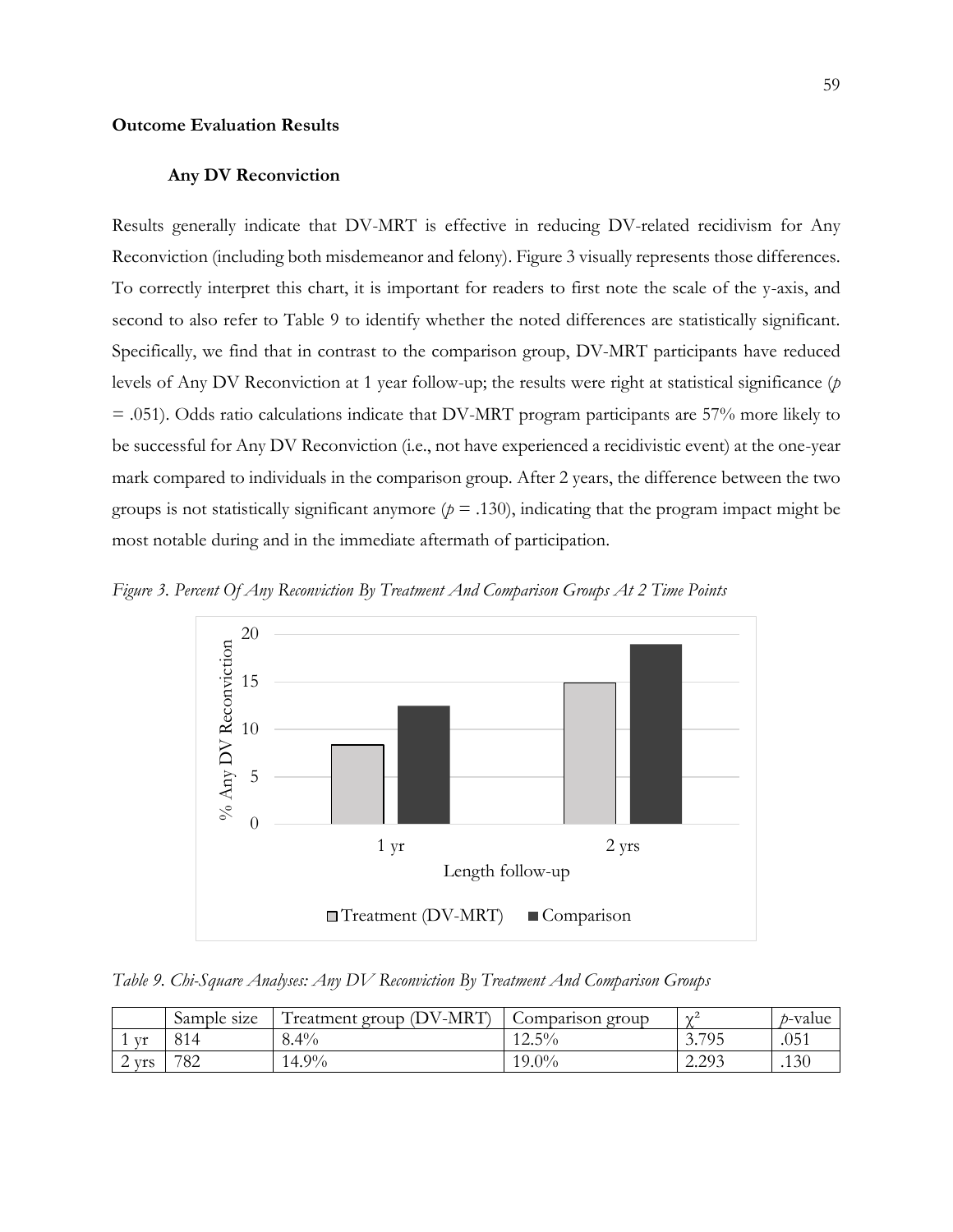To also account for the impact of time on reconviction risk, we present the results of Cox regression analysis to examine possible differences in the hazard rates (i.e., risk of Any DV Reconviction) of the treatment DV-MRT and comparison groups. The results indicated hazard differences between the two groups did not reach statistical significance for Any DV Reconviction (χ2 = 2.447; *p* = .118). The regression results are presented in Table 10. Regression coefficient (β value) should be interpreted as follow: 1) it identifies the risk of Any DV Reconviction occurring for the DV-MRT treatment group; and 2) a positive coefficient indicates higher risk of reconviction and negative coefficient indicates a lower risk of reconviction. In the case under review, results indicate that the DV-MRT treatment group had lower hazard rates than the comparison group. Specifically, their risk of reconviction for any type of DV was 22.3% lower, controlling for the effects of time. Hazard risks by group are graphed in Figure 4 to ease interpretation and visually represent the lower recidivism risk for DV-MRT, keeping in mind that the results did not reach statistical significance.

*Table 10. Cox Regression Coefficient By Treatment Group For Any DV Reconviction Model*

|                                                                                                                  |                                                     | $\Delta Vf$<br>- CAD<br>~   | $\cap$ T<br>نلان | $-1$<br>$\mathbf{1}$<br>aiuc"<br>$\cdots$ |
|------------------------------------------------------------------------------------------------------------------|-----------------------------------------------------|-----------------------------|------------------|-------------------------------------------|
| $F \rightarrow F$<br>$\overline{ }$<br>VI<br>eroup<br>atmeni<br>⊷≏∩<br>$\overline{\phantom{0}}$<br>.<br><b>-</b> | $\cap$ $\cap$<br>$\overline{\phantom{0}}$<br>$\sim$ | $-1 - 1$<br>$\mathcal{L}$ . | .104             | .<br>$\sim$                               |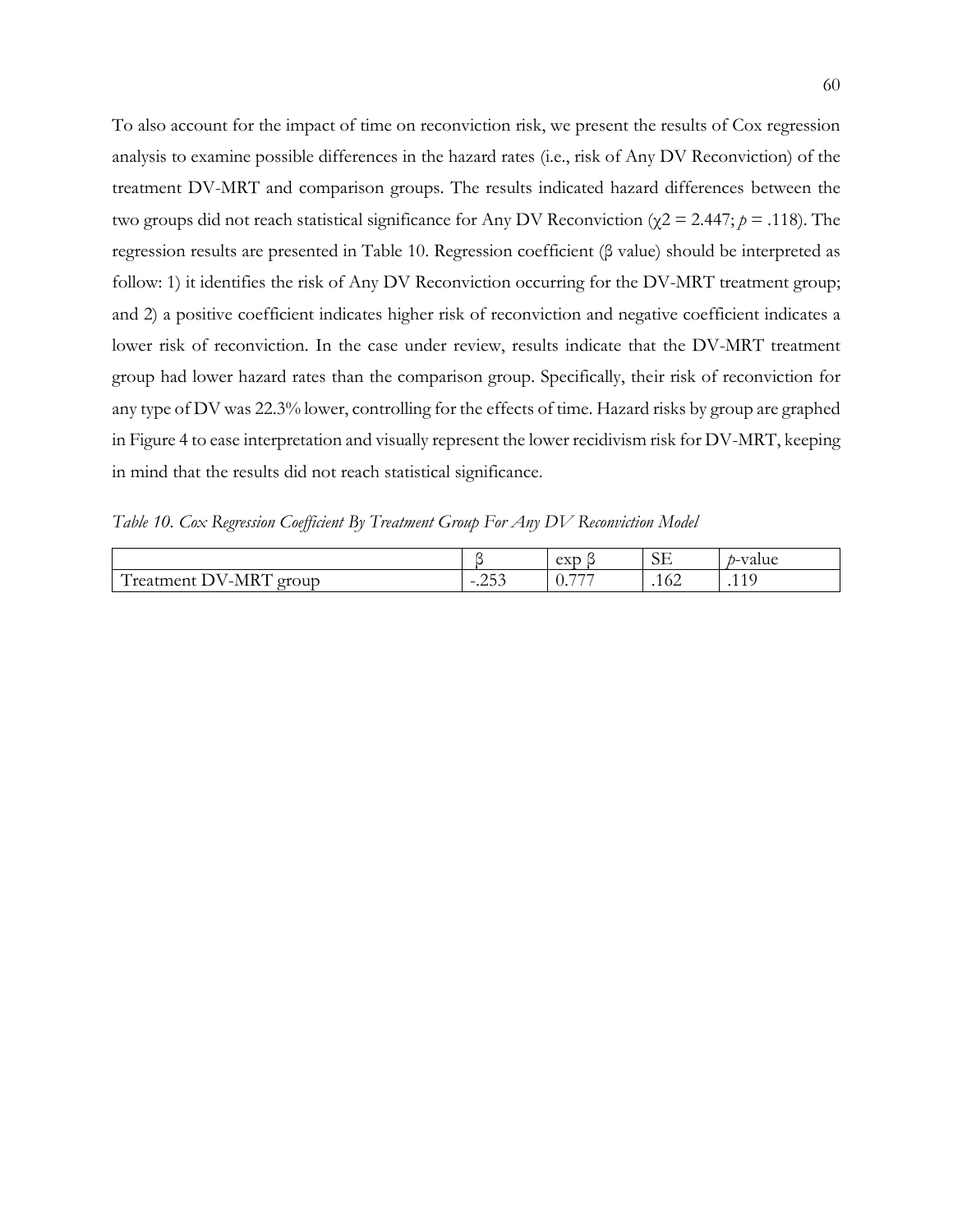

*Figure 4. Hazard Function – Any DV Reconviction By DV-MRT Treatment And Comparison Groups*

Figure Note: Time at risk in days extrapolated over the follow-up period based on the value of β coefficient

#### **Felony DV Reconviction**

Results do not support the effectiveness of DV-MRT to reduce Felony DV Reconviction. The differences are visually represented in Figure 5, which should be examined in conjunction to Table 11. Specifically, we find no significant difference between the comparison group and DV-MRT participants after 1 year and 2 years follow-up. In the absence of a significant association between treatment status and felony recidivistic outcomes, we did not proceed with the Cox regression analysis.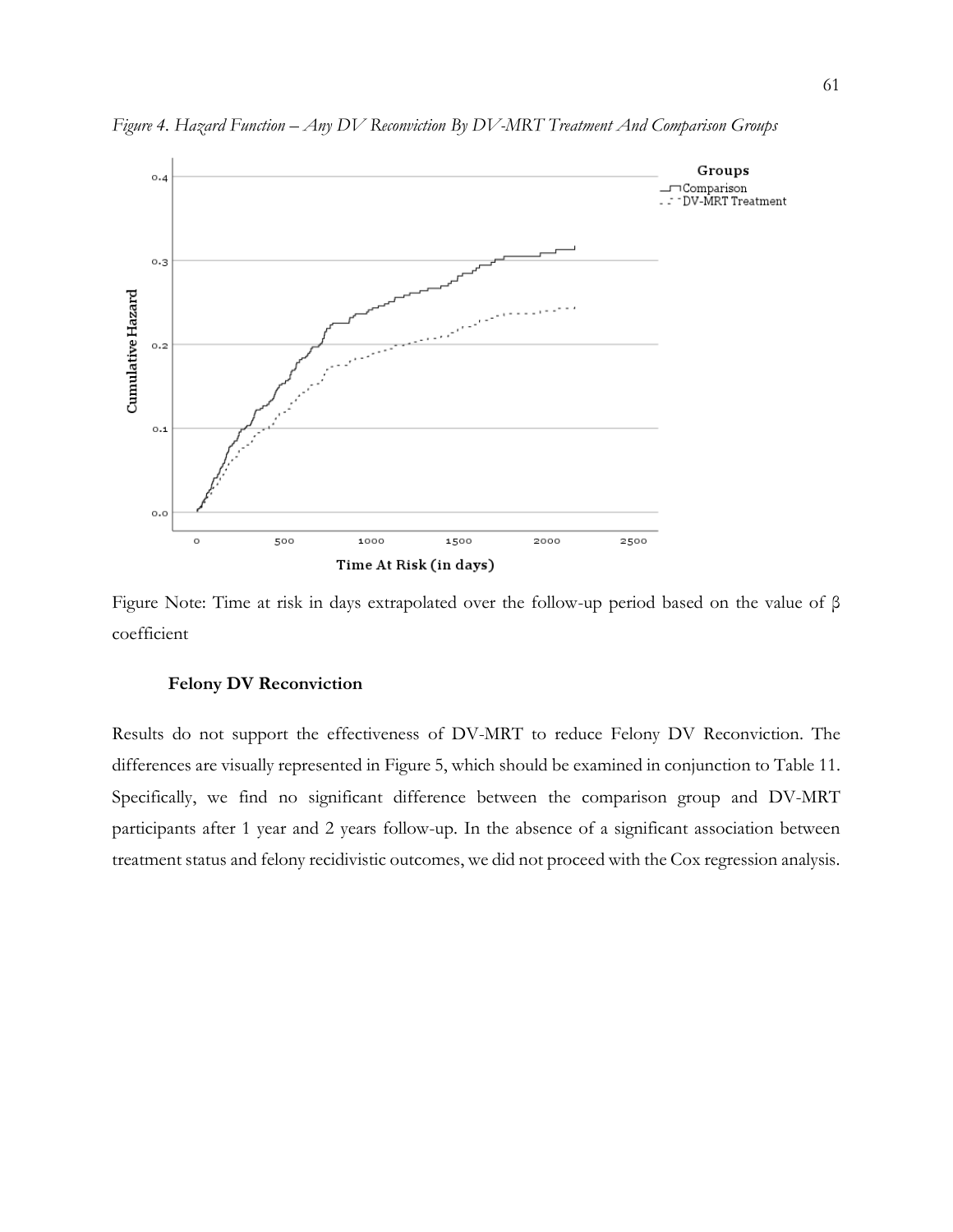

*Figure 5. Percent Of Felony DV Reconviction By Treatment And Comparison Groups At 2 time points*

*Table 11. Chi-Square Analyses: Felony DV Reconviction By Treatment And Comparison Group*

|                 | Sample<br>size | $\sqrt{-MRT}$<br>$\sqrt{ }$<br>(DV)<br>reatment group | Comparison group | $\sim$             | p-value           |
|-----------------|----------------|-------------------------------------------------------|------------------|--------------------|-------------------|
| Vr              | 814            | $5\%$<br>U.J7                                         | $1.0\%$          | $\sqrt{2}$<br>J.6/ | $41^\circ$<br>4⊤۰ |
| <b>Vrs</b><br>∸ | 782            | $0.5\%$                                               | $7\%$<br>.       | 2.439              | 11C<br>. 1 L      |

#### **Subgroup Analyses**

In a second step of the outcome evaluation, we wanted to investigate whether DV-MRT treatment was as effective in different subpopulations of program participants. Prior limitations about the measures of sex and race should be kept in mind; they are discussed more at length in Footnote 15. In addition, we note the lack of consideration of sexuality and type of romantic relationships. Overall, the goal of subgroup analyses is to identify patterns of DV-MRT effectiveness for different subpopulations. Due to limited sample size (e.g., females), inability to consider more meaningful subgroups (e.g., race and ethnicity) or absence of relevant factors from measures administratively collected (e.g., sexuality), issues of generalizability plague these analyses. These results should therefore not be taken as the final answers on this topic but the beginning; their usefulness reside in the identification of areas of future research to further determine how DV programs can best serve diverse segments of the population.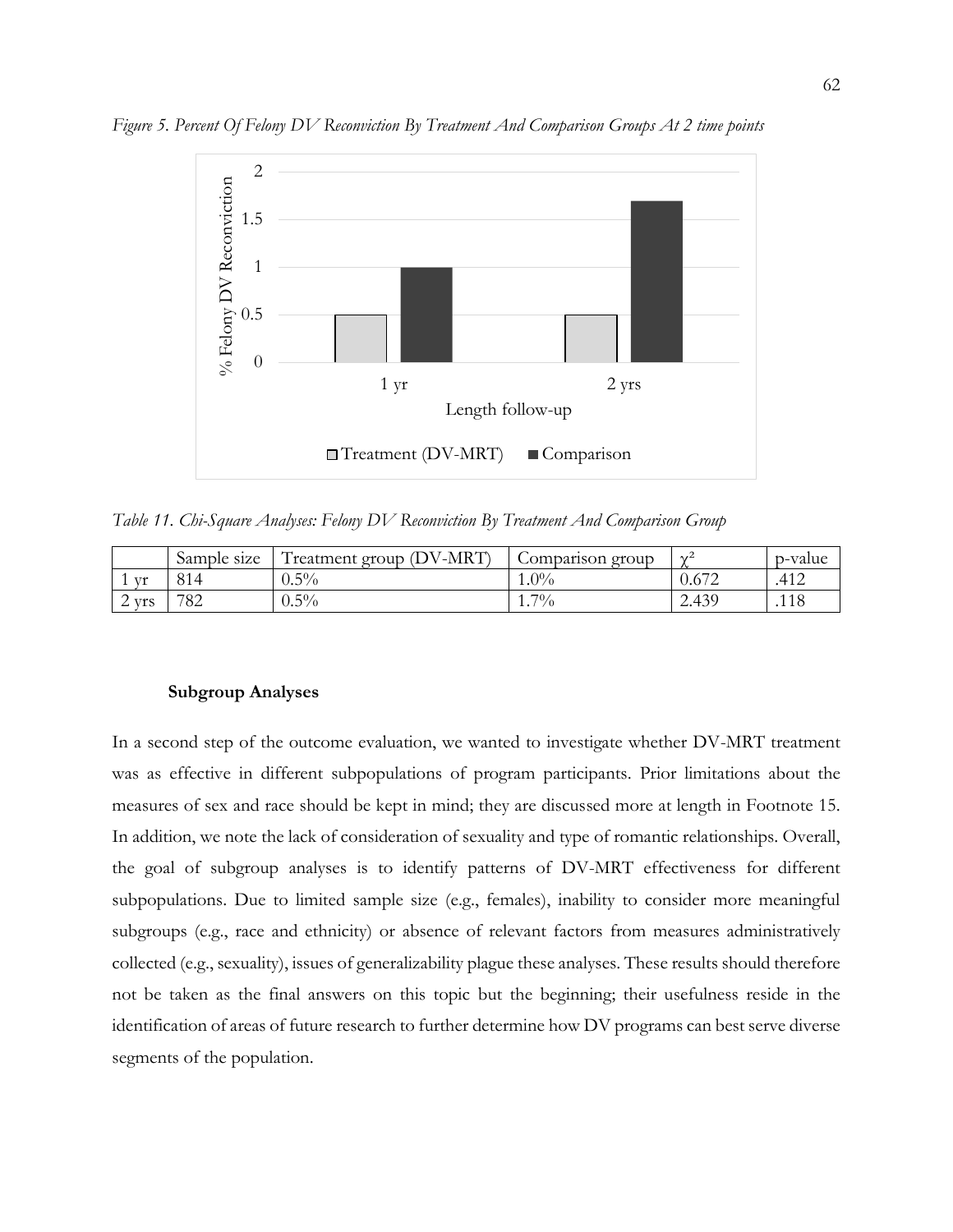#### **Sex**

The first stratum investigated is sex. This was informed by prior findings of the process evaluation discussing the lack of workbook inclusivity for female-perpetrated DV. Inconsistent practices between the DV-MRT programs studied related to the treatment provided to females also explain our interest. Specifically, one site denies DV-MRT treatment to females, another includes them in treatment group comprising both males and female participants, and a different site offers a female-only DV-MRT treatment group.

Visual results are presented in Figure 6 and statistical results in Table 12. We observe that male participants experienced the outcome of interest from program participant and had lower recidivistic outcomes for Any DV Reconviction (1 yr: 8.6% versus 13.1%; 2 yrs: 14.8% versus 20.2%). This finding is not replicated for female DV-MRT participants. Specifically, we find that DV-MRT females and comparison females are not different in their rate of Any DV Reconviction (1 yr: 6.3% versus 7.5%; 2 yrs: 6.3% versus 7.5%). The DV reconviction rate of females appeared to be much lower than for males in general, with or without participation in DV-MRT treatment. Based on the limited sample<sup>20</sup> of females studied, they do not appear to receive the same recidivism reduction benefits from DV-MRT as male participants. However, the small size of the female sample cautions against making a definitive conclusion about the effectiveness of DV-MRT for females based on these results alone. Additional research involving bigger samples is needed before we can make reliable conclusions about treatment effects for females.

<sup>&</sup>lt;sup>20</sup> A total of 88 females were studied. Half were in the DV-MRT treatment group  $(n = 44)$  and half in the comparison group  $(n = 44)$ .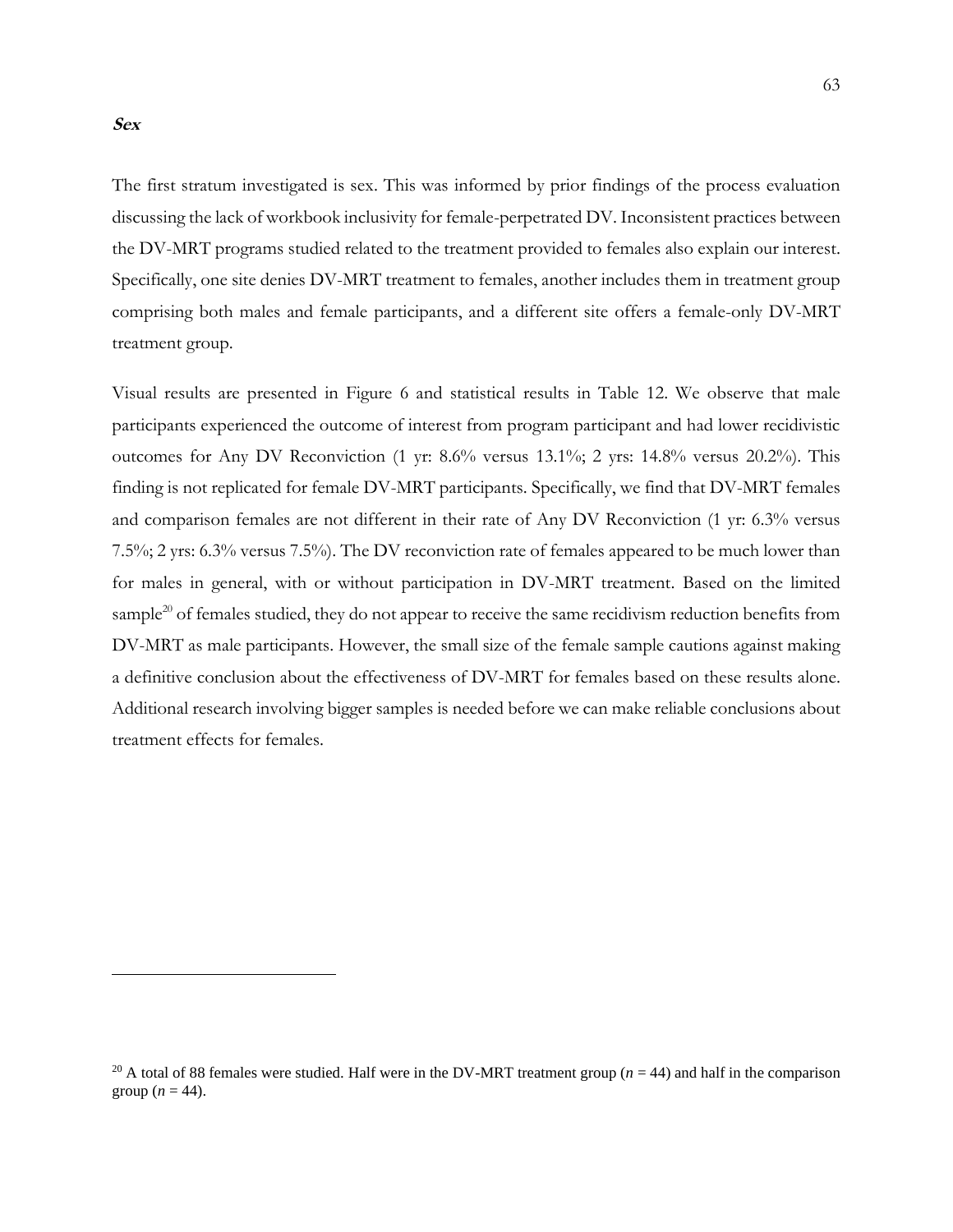

*Figure 6. Percent Of Any DV Reconviction For Females And Males By Treatment And Comparison Groups At 2 Time Points*

*Table 12. Chi-Square Analyses: Any DV Reconviction For Females And Males By Treatment And Comparison Groups*

|        |            | Treatment group (DV-MRT) | Comparison group | $\gamma^2$ | p-value |
|--------|------------|--------------------------|------------------|------------|---------|
| Female | Vf         | $6.3\%$                  | $7.5\%$          | .054       | .817    |
|        | <b>Vrs</b> | $6.3\%$                  | $7.5\%$          | .054       | .817    |
| Male   | Vr         | $8.6\%$                  | $13.1\%$         | 3.696      | .055    |
|        | <b>vrs</b> | $14.8\%$                 | $20.2\%$         | 3.667      | .056    |

## **Race**

Patterns about race and effectiveness of DV-MRT treatment are presented in Figure 7 and Table 13. We observe that DV-MRT Black, Indigenous, and People of Color participants<sup>21</sup> experienced the

<sup>&</sup>lt;sup>21</sup> For analytical purposes, all Black, Indigenous, and People of Color were combined in the same category. There are important limitations to this approach, including the lack of recognition about the differential experiences with DV-MRT programs for individual with varied racial and ethnic groups. The possible nuanced impact of the programs are lost in the current analysis.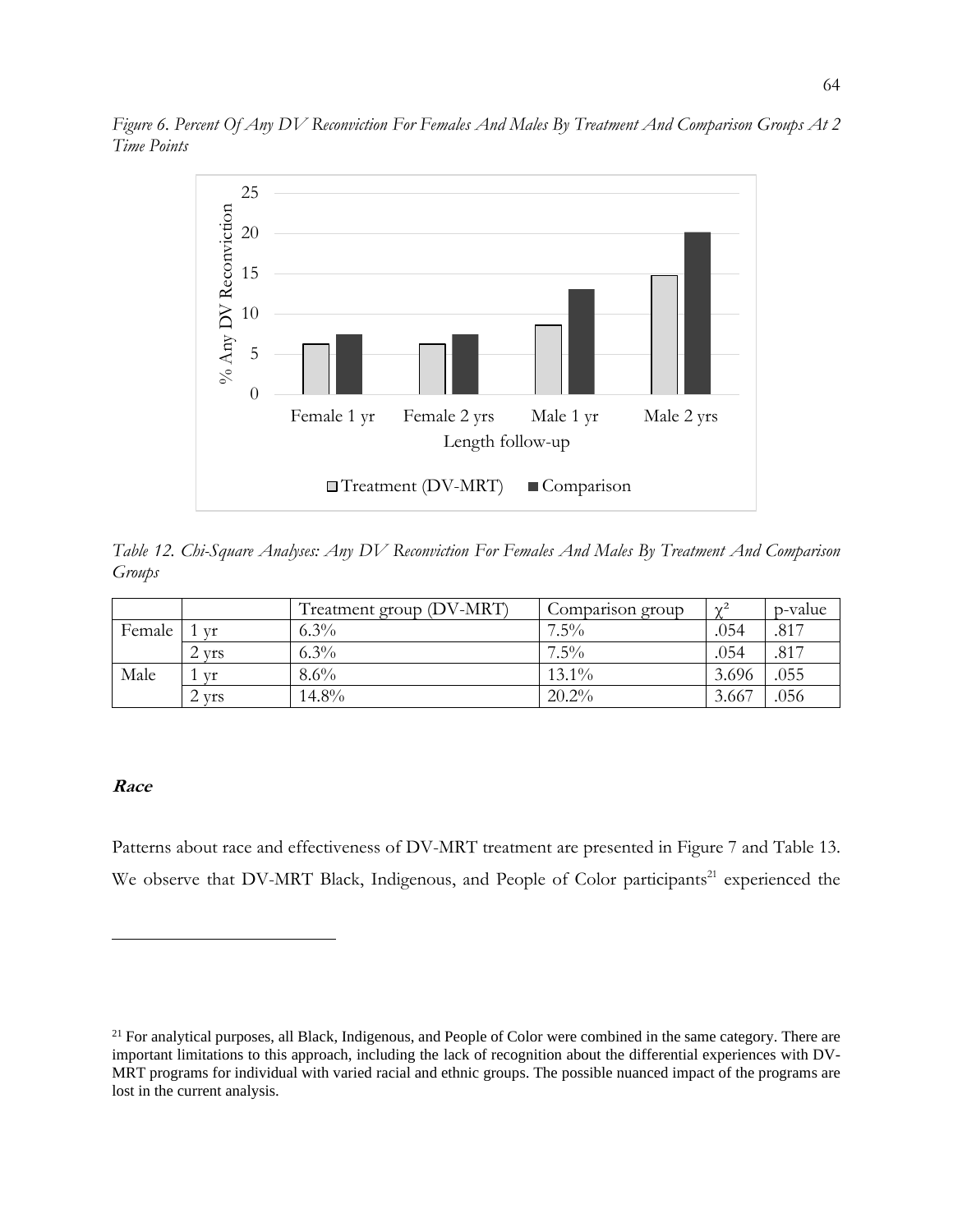outcome of interest and had lower recidivistic outcomes for Any DV Reconviction compared to matched Black, Indigenous, and People of Color comparison subjects who did not receive DV-MRT treatment (1 yr: 8.1% versus 14.3%; 2 yrs: 14.5% versus 22.4%). This finding is not replicated for White DV-MRT participants. While there are differences for White participants compared to White comparisons (1 yr: 8.6% versus 10.3%; 2 yrs: 12.9% versus 14.7%), their magnitude is smaller and does not reach statistical significance. This appears to indicate that DV-MRT treatment appears particularly effective for POC participants. At this point, we are reticent to speculate about possible implications and would note the absence of an important control variable (i.e., socioeconomic status). Its inclusion would further illuminate the noted association, especially given that one of the stated goal of DV-MRT is to expand financial accessibility of DV treatment. Importantly, we caution against the use of these results to impose further criminal justice sanctioning (including additional treatment) to groups that are already overrepresented in the criminal justice system. This needs to be researched more in the future.

*Figure 7. Percent Of Any DV Reconviction By Race By Treatment and Comparison Groups At 2 Time Points*



*Table 13. Chi-Square Analyses: Any DV Reconviction By Race By Treatment And Comparison Groups*

|            |            | Treatment group (DV-MRT) | Comparison group | $\Delta t^2$ | p-value |
|------------|------------|--------------------------|------------------|--------------|---------|
| White      | Vf         | $8.6\%$                  | $10.3\%$         | 0.321        | .571    |
|            | <b>Vrs</b> | $12.9\%$                 | $14.7\%$         | 0.244        | .621    |
| <b>POC</b> | Vr         | $8.1\%$                  | $14.3\%$         | 4.277        | .039    |
|            | 2 yrs      | $14.5\%$                 | $22.4\%$         | 4.649        | .031    |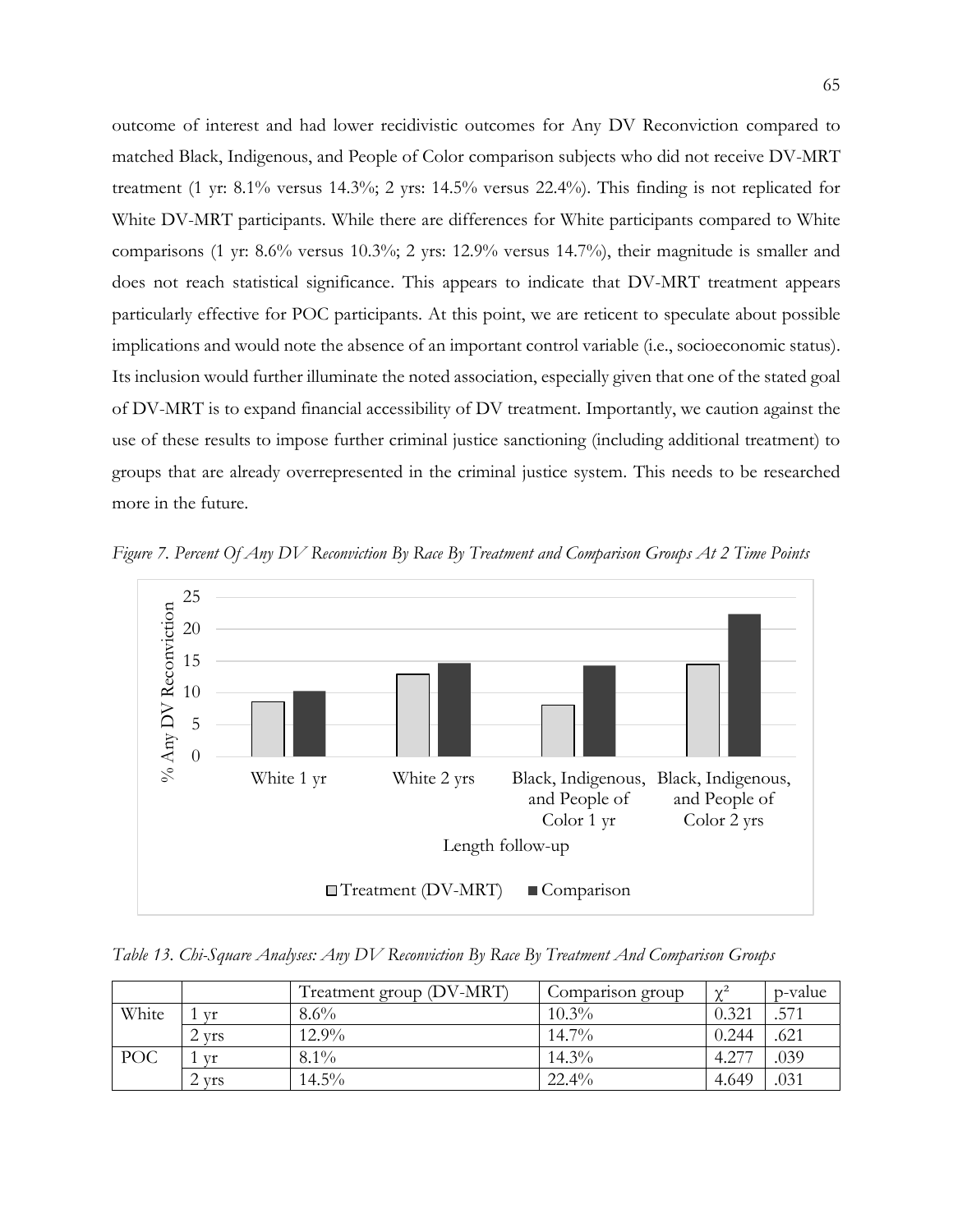## **Program Completion**

Lastly, we considered the impact of program completion on recidivistic outcomes for DV-MRT participants. As presented in Figure 8 and Table 14, DV-MRT program participants who completed the program experienced much better outcomes compared to those who did not. At the one-year mark, only 5.2% of the completers had recidivated with Any DV Reconviction, compared to 18.2% of the participants who did not complete. At the two-year marks, the difference is still markedly different: 10.1% versus 25.3%. While interesting, we note a possible time ordering issue in that it is unclear whether a recidivistic event might result in the termination from the program. Still, investigating factors that promote success in the program appears to be a worthy line of inquiry for the future.



*Figure 8. Percent Of Any DV Reconviction By Program Completion Status At 2 Time Points*

*Table 14. Chi-Square Analyses: Any DV Reconviction By Program Completion Status*

|                 | Completers | Non-completers | $\sim$<br>$\sim$ | ำ−<br>value      |
|-----------------|------------|----------------|------------------|------------------|
| Vf              | $5.2\%$    | $18.2\%$       | 16.505           | .00 <sub>1</sub> |
| <b>Vrs</b><br>∸ | $10.1\%$   | 25.3%          | 14.563           | .001             |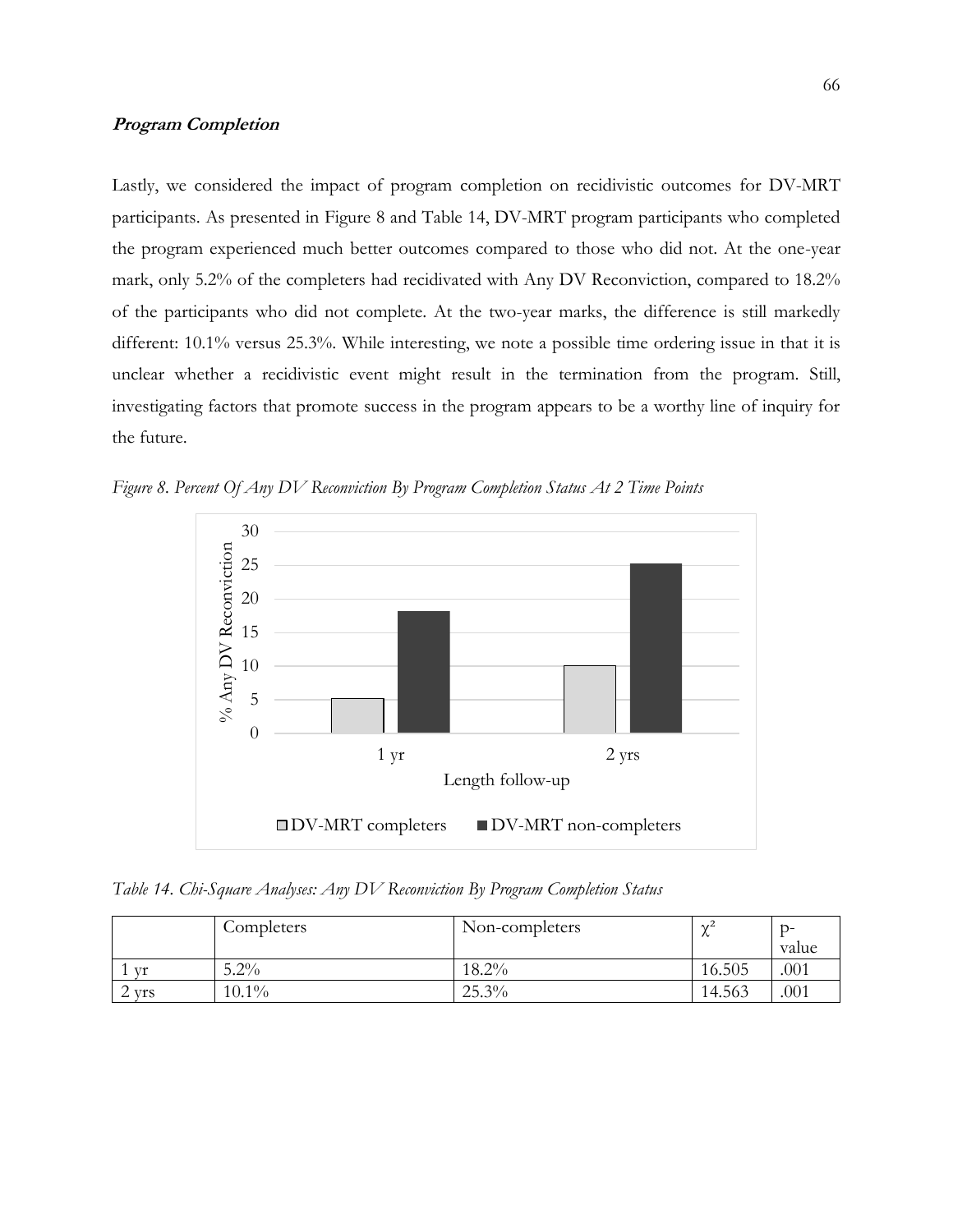#### **Summary**

Overall, the findings of the outcome evaluation, conducted after obtaining a robust comparison sample, indicate that participation in the DV-MRT program appears to reduce the likelihood of Any DV Reconviction at 1-year follow-up. Specifically, the program impact is more marked in the first year for Any DV Reconviction but appears to weaken over time for any DV Reconviction. No program impact was noted for Felony DV Reconviction.

This differential pattern of reconviction between study groups demonstrates that the DV-MRT program appears effective in preventing the reoccurrence of DV crimes in the short-term by courtinvolved individuals. This makes court-sponsored DV-MRT a promising program considering its much lower costs compared to traditional DV treatment. However, follow-up length was limited, and it will be important to include longer follow-up of DV-MRT in the future to see if such positive impact is maintained over time. Further consideration of program effectiveness patterns relative to sex and race should also be investigated to provide a better understanding of its nuanced impact in various subpopulations, along with factors that are associated with DV-MRT program completion.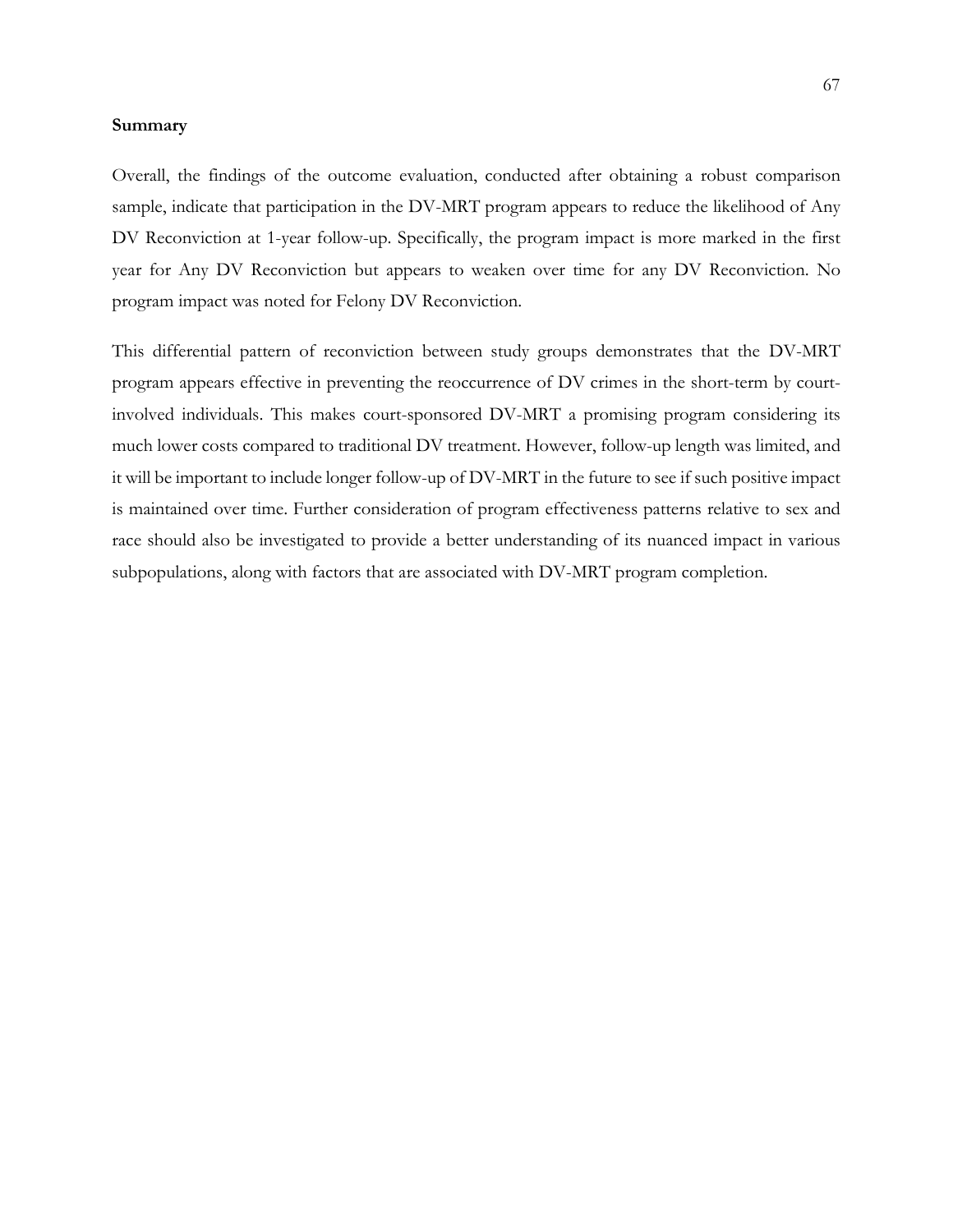## **Section 7: Conclusion and Recommendations**

As a program, DV-MRT holds a lot of promise. Firstly, it provides treatment based on therapeutic principles aimed at increasing moral reasoning and quality of decision making and ultimately change behavior in the context of domestic conflict. Secondly, it addresses a critical practical matter that often impedes criminal desistance for DV justice-involved individuals: the lack of affordable DV treatment. Prior to the current evaluation work, DV-MRT's effectiveness remained to be established through a rigorous research design. This was the task undertaken with the present evaluation.

Specifically, the current study examined the effectiveness of six court-sponsored DV-MRT programs in Washington State, including their process (i.e., implementation and operations), and evaluated their achievement of their stated goal of decreasing DV reconvictions. The current evaluation work was conducted in the specific and challenging context of COVID-19. The evaluators, facilitators and most of the program participants spent an inordinate amount of time at home in the last year. Every aspect of the evaluation was conducted remotely, without any site visits or in-person contact. There are limitations that arose from this context: a more intellectual understanding of the program and its operations without observational backing; difficulties in recruiting and engaging with various key individuals at some sites due to impersonal remote contact; and scheduling difficulties due to convergence of familial and work life at home for all individuals involved in the evaluation. There were also deep and novel insight generated about the DV-MRT program and its delivery in this context; these ideas inform the recommendations we identify.

Results generally indicated a number of strengths to the DV-MRT program, including its content and cost, and the quality of the facilitators' work. Importantly, the quantitative analysis indicates a shortterm reduction in DV reconviction for DV-MRT program participants compared to a rigorously matched comparison group. The court-sponsored DV-MRT programs studied appear to increase public safety in preventing the reoccurrence of Any DV crimes committed by court-involved individuals. This is notable considering that the follow-up period includes the year 2020 marked by Washington State's Covid-19 stay-at-home order; such measures were associated with DV cases (Boserup et al., 2020; Moreira & da Costa, 2020). As such, this makes court-sponsored DV-MRT a promising program, especially in light of its much lower costs compared to traditional DV treatment. It may be worth continuing and expanding court-sponsored DV-MRT programs in Washington State.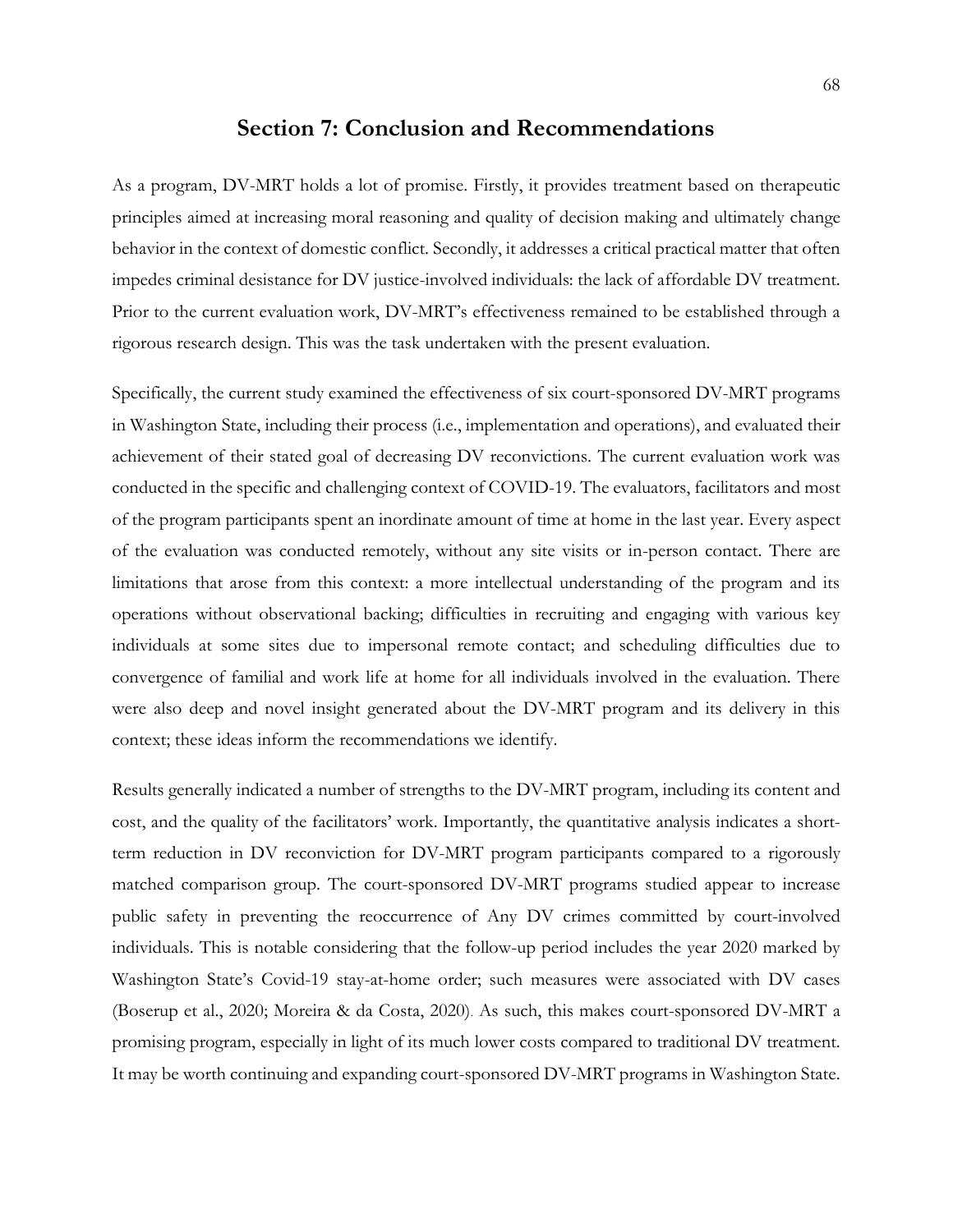The following are some recommendations arising from the current evaluative results that might be useful as the program continues its activities and/or expands in the future.

#### **1) Urge Correctional Counseling, Inc. (CCI) to update the program workbook.**

One of the most unequivocal themes emerging from the interviews conducted related to the outdated nature of the workbook. All program participants and facilitators indicated a desire for these materials to be revised in order to be more inclusive of the various contexts in which DV occurs, including same-sex relationships and female-perpetrated DV. The DV-MRT program content is proprietary to CCI and it is outside of the scope of our purview as evaluators or to the program facilitators to identify the nature of such changes and implement them. We recommend that the Gender and Justice Commission shares the current results and recommendations with CCI in the hope that it propels them in improving what was undividedly identified as the most significant area to target for improvement. Alternatively, it is also possible to instead specify the types of materials (i.e., gender responsive and inclusive of same-sex relationships) needed for a court to refer an individual to a specific program.

## **2) Offer extended times and modes of program delivery, including remote options, and evaluate their effectiveness**

Both program participants and facilitators discussed difficulties in program access when its delivery required face-to-face contact, which is problematic considering the limited availability of DV-MRT in most Washington State jurisdictions (see Figure 1). The geographical context of the courts studied entailed challenges for many participants in getting to the treatment sites via existing public transportation options and arriving on time, especially if working a full-time job. COVID-19 "forced" remote delivery, which many saw in a positive light due to the increased flexibility it provided and recommended that such extended modes of delivery, including remote access, remain even post-COVID-19. In addition, remote options could allow program participants to attend DV-MRT at a different court location at a more advantageous time for them considering their work schedule. That being said, drawbacks to remote delivery were also identified, including increased interruptions and distractions, and difficulties in generating the same level of participant engagement and foster therapeutic treatment conditions. As such, we strongly recommend evaluating the treatment effectiveness of these different delivery modes.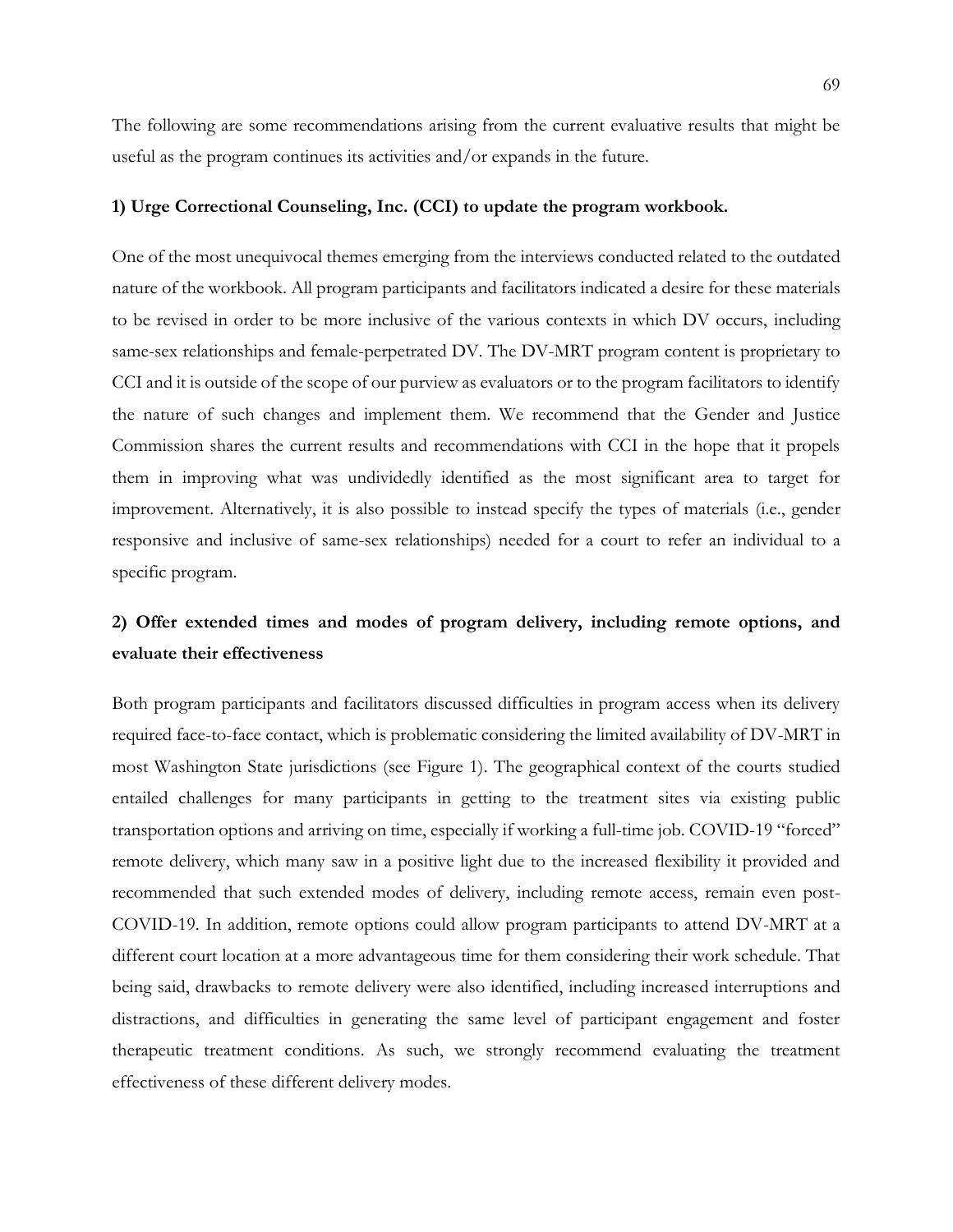#### **3) Offer additional administrative support to existing court-sponsored DV-MRT programs.**

The DV-MRT program facilitators surveyed and/or interviewed all indicated an increase in their workload after undertaking this role. They specifically discussed an increased in administrative tasks and client management that takes up time. Additional resources to lighten this load would help.

# **4) Continue researching DV-MRT's effectiveness, specifically with better measures of key concepts, larger samples and longer follow-up periods for participants' recidivistic outcomes, to examine treatment effectiveness for subgroups using intersectional lenses.**

Measures of sex, race and ethnicity that are administratively compiled have important limitations due to their imposed dichotomous nature. This erases the true diversity of program participants' selfidentified gender identity and racial and ethnic identity. Other factors are simply absent from administrative records (sexuality and type of relationships). If anything, results to the current evaluation are a call for "better" and "more" research about DV-MRT. By "better" research, we recommend using more nuanced measures of these important factors. Such analysis will yield insight about the DV-MRT program's effectiveness in various subpopulations such as female and Black, Indigenous, and People of Color participants. We also recommend "more" research on the topic, specifically through larger samples to bolster generalizability and longer follow-up periods. Considering the short time period in which the DV-MRT programs studied were implemented and evaluated, there are a number of limitations to the current study findings. A follow-up period of 2 years is in line with the DV literature, but a longer period would allow to better measure permanent behavioral change in program participants and comparison subjects. This would serve to increase confidence in our conclusions as many program effects diminish over time, which seems to be what the results indicate. Ultimately, better insight can be generated about the nuanced impact of the DV-MRT programs through an intersectional approach, in which subgroups are examined by considering their combined experience with the program considering the combination of their gender identity, racial and ethnic identities, sexuality, and other relevant factors. This will allow to understand *for whom* the program works and in *what context*, illuminating the mechanism/s explaining the program effects.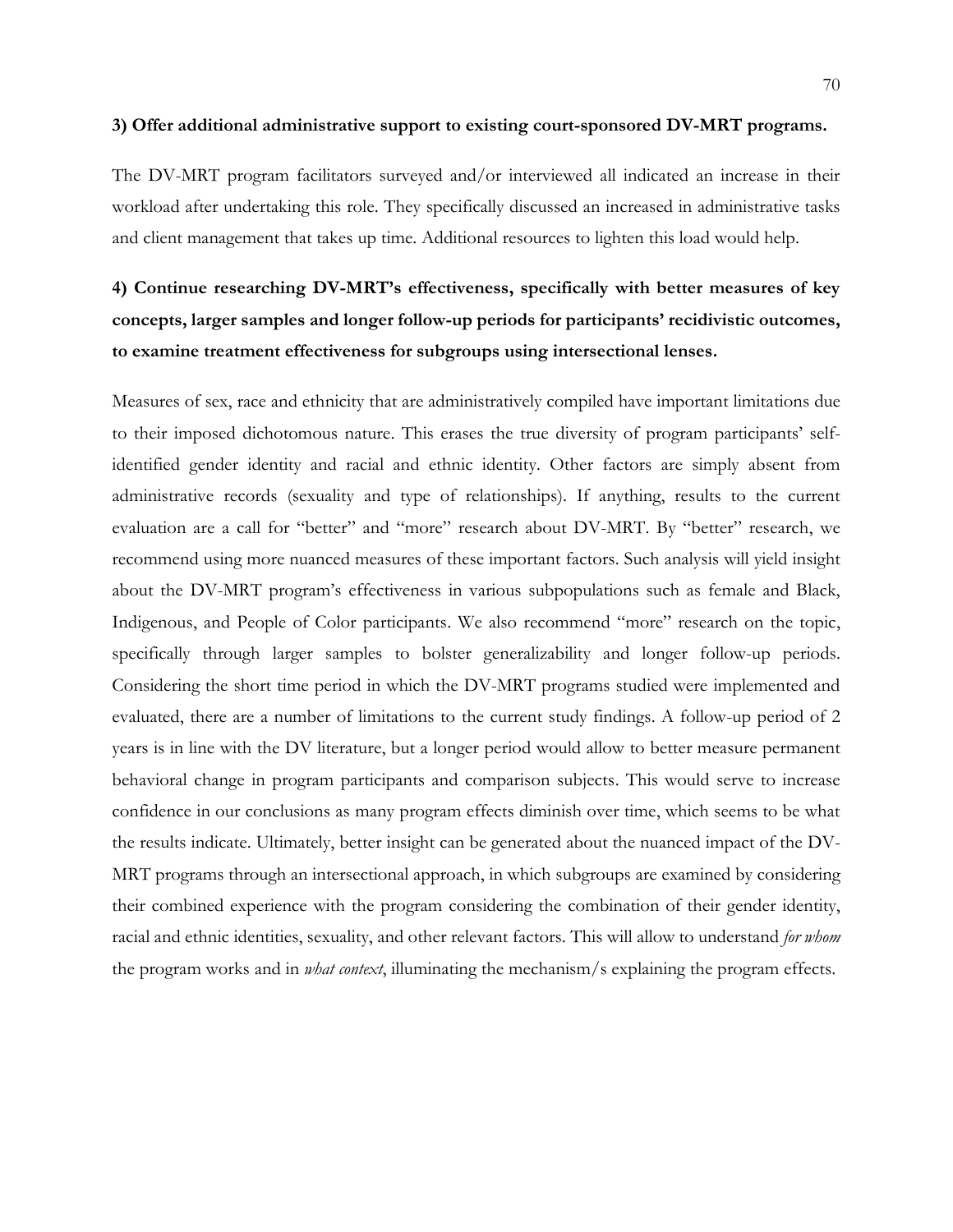## **References**

- Ansara, D. L., & Hindin, M. J. (2010). Exploring gender differences in the patterns of intimate partner violence in Canada: A latent class approach. *Journal of Epidemiology & Community Health*, *64*(10), 849–854.
- Birkley, E. L., & Eckhardt, C. I. (2015). Anger, hostility, internalizing negative emotions, and intimate partner violence perpetration: A meta-analytic review. *Clinical Psychology Review*, *37*, 40–56.
- Boserup, B., McKenney, M., & Elkbuli, A. (2020). Alarming trends in US domestic violence during the COVID-19 pandemic. *The American Journal of Emergency Medicine*, *38*(12), 2753–2755.
- Burnette, K. D., Prachniak, K. J., Leonard, A., Robinson, K. D., Swan, E. S., & Little, G. (2005). Effects of Moral Reconation Therapy on female felony offenders in a prison-based therapeutic community. *Cognitive Behavioral Treatment Review*, *14*(3), 1–4.
- Burnette, K. D., Swan, E. S., Robinson, K., Woods-Robinson, M., & Little, G. (2004). Treating youthful offenders with moral reconation therapy: A recidivism and pre-posttest analysis. *Cognitive Behavioral Treatment Review*, *3*(4), 14–15.
- Cho, H., Seon, J., Choi, G.-Y., An, S., Kwon, I., Choi, Y. J., Hong, S., Lee, J. O., Son, E., & Yun, S. H. (2020). Gender Differences in Intimate Partner Violence Victimization, Help-Seeking, And Outcomes Among College Students. *Advances in Social Work*, *20*(1), 22–44.
- Deschamps, T. (1998). *MRT: Is it effective in decreasing recidivism rates with young offenders?* [University of Windsor]. https://scholar.uwindsor.ca/cgi/viewcontent.cgi?article=8685&context=etd
- Durlak, J. A., & DuPre, E. P. (2008). Implementation matters: A review of research on the influence of implementation on program outcomes and the factors affecting implementation. *American Journal of Community Psychology*, *41*(3), 327–350.
- Eckhardt, C. I., Samper, R. E., & Murphy, C. M. (2008). Anger disturbances among perpetrators of intimate partner violence: Clinical characteristics and outcomes of court-mandated treatment. *Journal of Interpersonal Violence*, *23*(11), 1600–1617.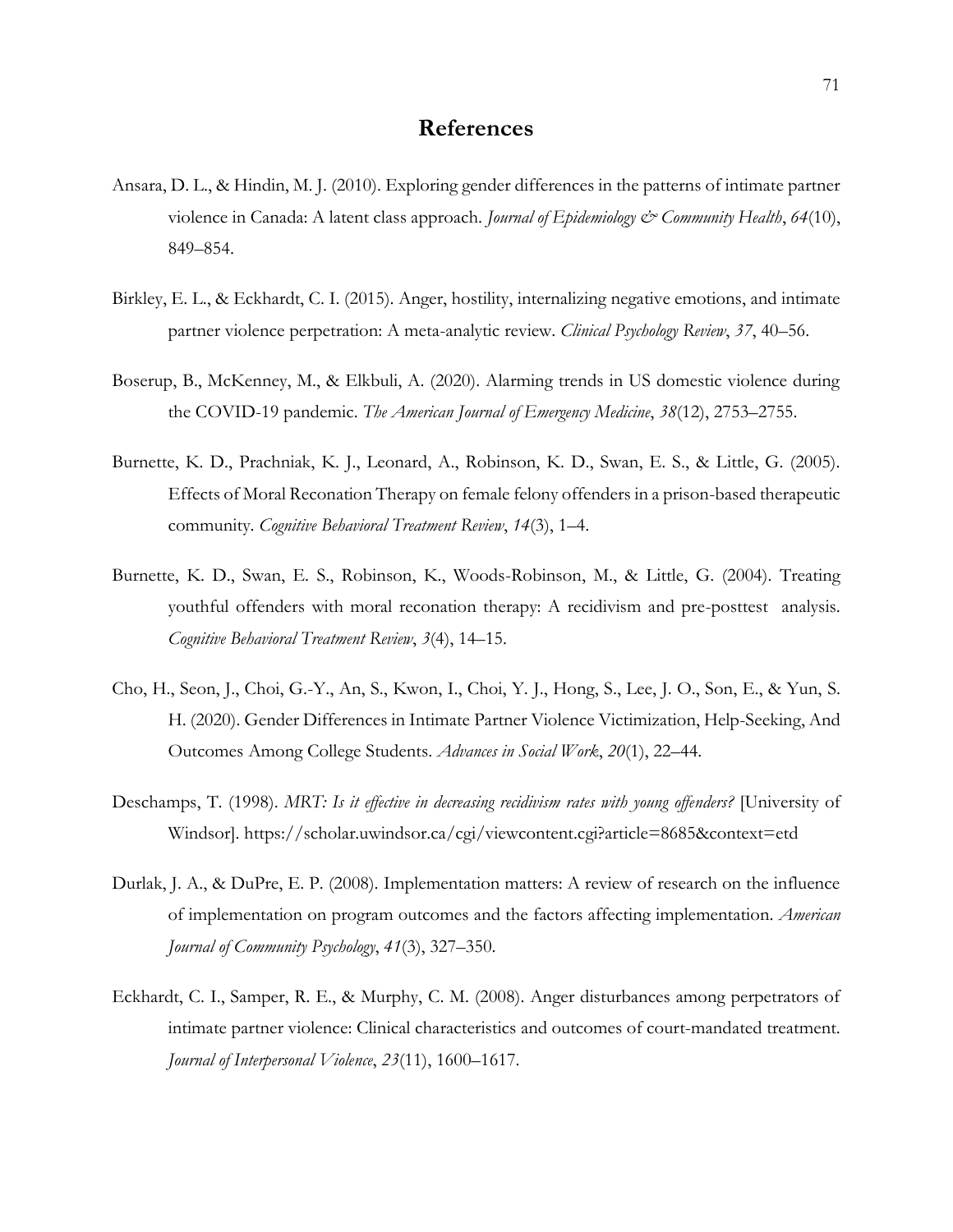- Fann, J. S., & Watson, J. (1999). MRT domestic violence in community corrections: Preliminary data. *Cognitive Behavioral Treatment Review*, *8*(1), 9.
- Ferguson, L. M., & Wormith, J. S. (2013). A meta-analysis of moral reconation therapy. *International Journal of Offender Therapy and Comparative Criminology*, *57*(9), 1076–1106. https://doi.org/10.1177%2F0306624X12447771
- Goldberg, N. G., & Meyer, I. H. (2013). Sexual orientation disparities in history of intimate partner violence: Results from the California Health Interview Survey. *Journal of Interpersonal Violence*, *28*(5), 1109–1118.
- GoodTherapy. (2019). *Batterer intervention*. https://www.goodtherapy.org/learn-abouttherapy/issues/batterer-intervention
- Graham, L. M., Treves-Kagan, S., Magee, E. P., DeLong, S. M., Ashley, O. S., Macy, R. J., Martin, S. L., Moracco, K. E., & Bowling, J. M. (2017). Sexual Assault Policies and Consent Definitions: A Nationally Representative Investigation of U.S. Colleges and Universities. *Journal of School Violence*, *16*(3), 243–258. https://doi.org/10.1080/15388220.2017.1318572
- Guo, S., & Fraser, M. W. (2010). *Propensity Score Analysis: Statistical Methods and Approach*. Sage.
- Kohlberg, L. (1976). Moral stages and moralization. *Moral Development and Behavior*, 31–53.
- Labriola, M., Rempel, M., & Davis, R. C. (2008). Do batterer programs reduce recidivism? Results from a randomized trial in the Bronx. *Justice Quarterly*, *25*(2), 252–282.
- Langenderfer-Magruder, L., Whitfield, D. L., Walls, N. E., Kattari, S. K., & Ramos, D. (2016). Experiences of intimate partner violence and subsequent police reporting among lesbian, gay, bisexual, transgender, and queer adults in Colorado: Comparing rates of cisgender and transgender victimization. *Journal of Interpersonal Violence*, *31*(5), 855–871.
- Leonardson, G. (2000). Montana-based program shows reductions in domestic violence re-arrests after treatment. *Cognitive Behavioral Treatment Review*, *9*, 1–3.
- Little, G. L. (2000). Cognitive-behavioral treatment of offenders: A comprehensive review of MRT outcome research. *Addictive Behaviors Treatment Review*, *2*(1), 12–21.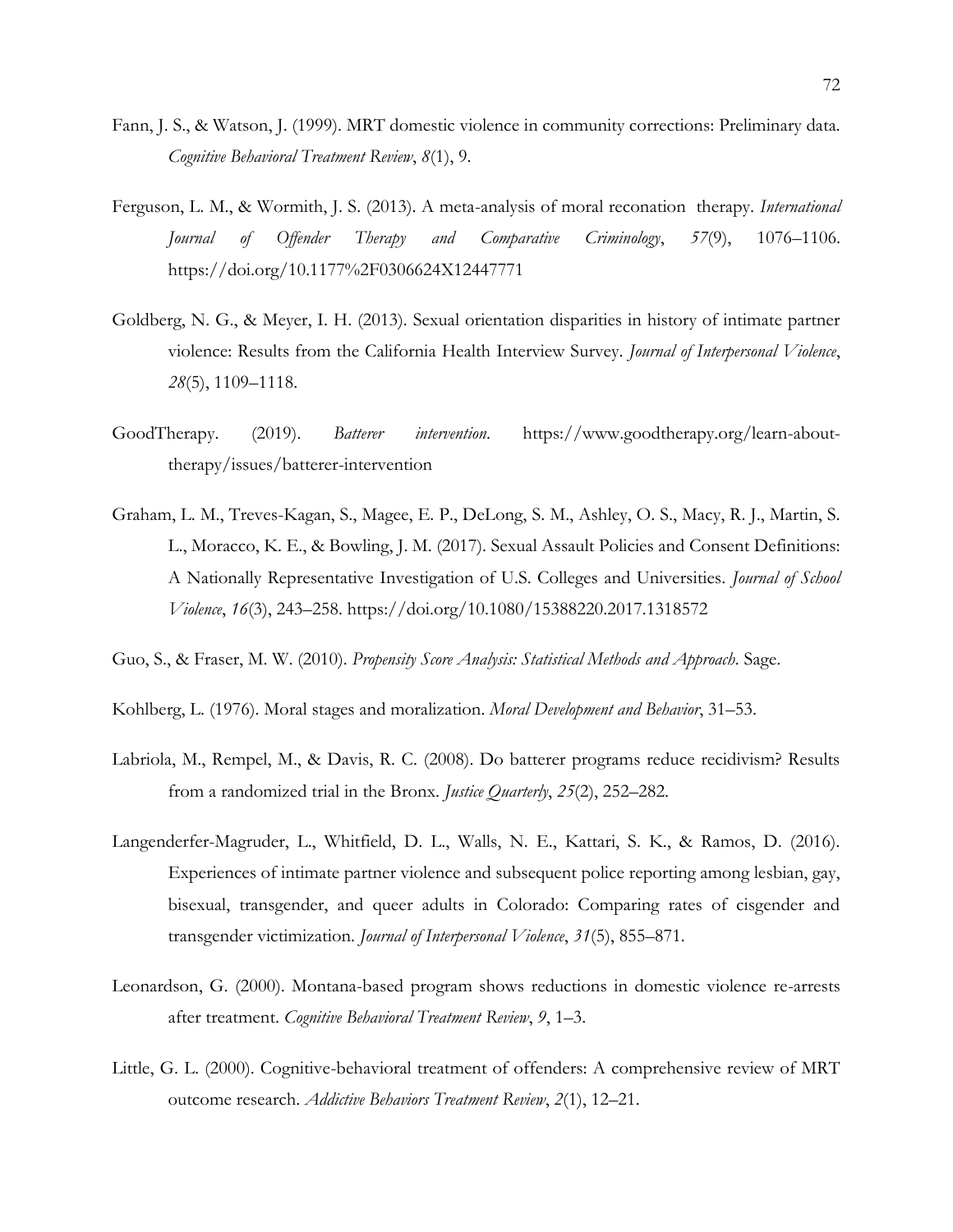- Little, G. L., & Robinson, K. D. (1989). Treating drunk drivers with moral reconation therapy: A oneyear recidivism report. *Psychological Reports*, *64*(3), 960–962. https://doi.org/10.2466/pr0.1989.64.3.960
- Little, G. L., Robinson, K. D., & Burnette, K. D. (1990). Treating drunk drivers with moral reconation therapy: A two-year recidivism study. *Psychological Reports*, *66*(3), 1379–1387. https://doi.org/10.2466/pr0.1990.66.3c.1379
- Little, G. L., Robinson, K. D., & Burnette, K. D. (1993). Cognitive Behavioral Treatment of Felony Drug Offenders: A Five-Year Recidivism Report. *Psychological Reports*, *73*(3), 1089–1090.
- Little, G. L., Robinson, K. D., Burnette, K. D., & Swan, E. S. (1999). Successful ten-year outcome data on MRT-treated felony offenders: Treated offenders show significantly lower reincarceration in each year. *Correctional Counseling Inc.*, *8*(1), 1–24.
- Little, G., & Robinson, K. D. (1988). Moral reconation therapy: A systematic step-by-step treatment system for treatment resistant client. *Psychological Reports*, *62*(1), 135–151. https://doi.org/10.2466/pr0.1988.62.1.135
- Moral Reconation Therapy (MRT). (n.d.). *History*  $\mathcal{Q}^*$  *timeline of MRT Moral Reconation Therapy.* https://www.moral-reconation-therapy.com/history.html
- Moreira, D. N., & da Costa, M. P. (2020). The impact of the Covid-19 pandemic in the precipitation of intimate partner violence. *International Journal of Law and Psychiatry*, *71*, 101606.
- Rice, M. E., & Harris, G. T. (2005). Comparing effect sizes in follow-up studies: ROC area, Cohen's d, and r. *Law and Human Behavior*, *29*(5), 615–620. http://dx.doi.org/10.1007/s10979-005- 6832-7
- Rosenbaum, P. R., & Rubin, D. B. (1983). The central role of the propensity score in observational studies for causal effects. *Biometrika*, *70*(1), 41–55. https://doi.org/10.1093/biomet/70.1.41
- Rosenbaum, P. R., & Rubin, D. B. (1985). Constructing a Control Group Using Multivariate Matched Sampling Methods That Incorporate the Propensity Score. *The American Statistician*, *39*(1), 33– 38. https://doi.org/10.1080/00031305.1985.10479383